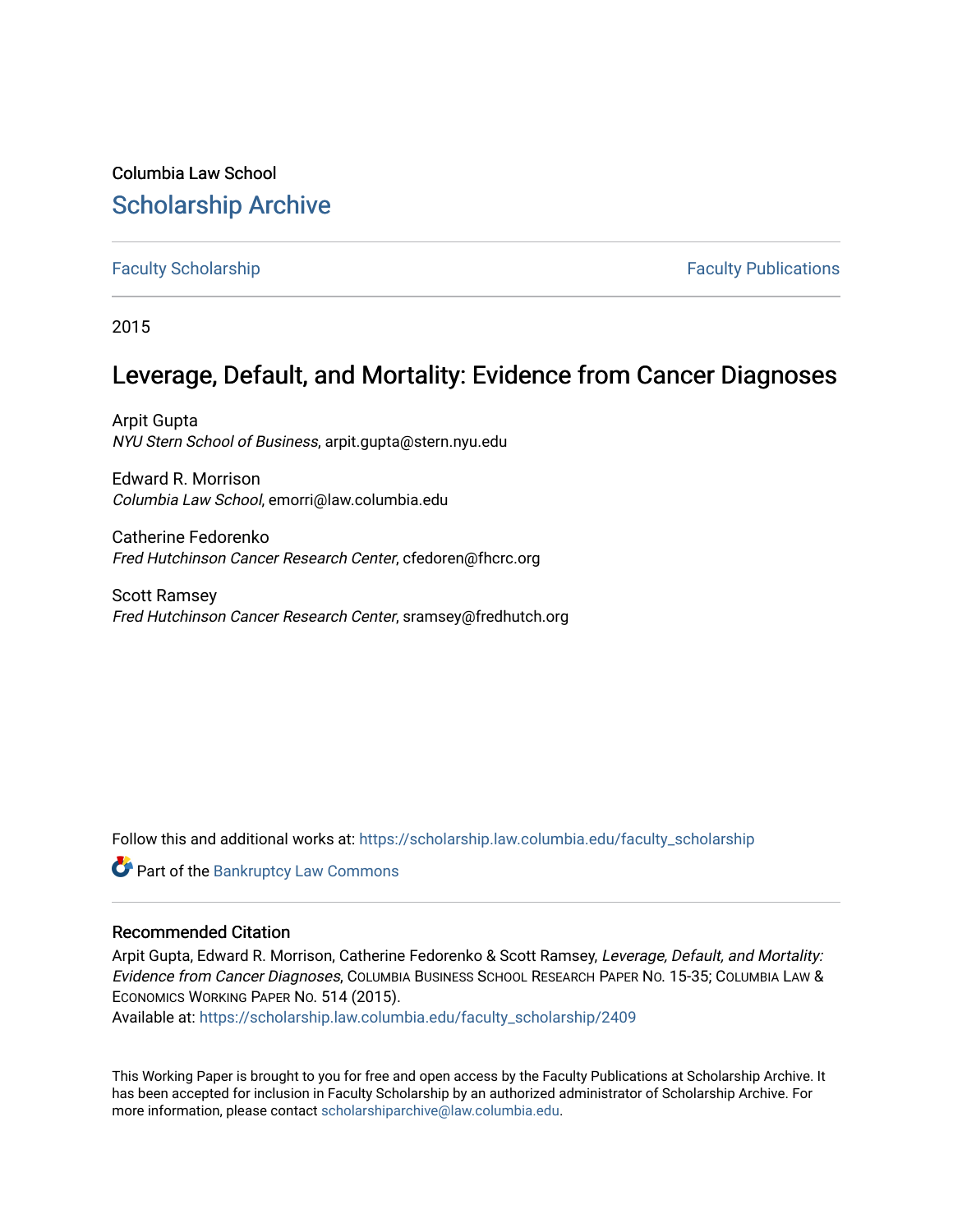# Leverage, Default, and Mortality: Evidence from Cancer Diagnoses<sup>∗</sup>

Arpit Gupta<sup>†</sup> Edward R. Morrison<sup>‡</sup>

Catherine R. Fedorenko and Scott D. Ramsey§

September 12, 2017

#### **Abstract**

This paper tests whether housing wealth mitigates the effects of health shocks on financial stress and mortality. We link cancer records to mortgage, bankruptcy, foreclosure, and credit report data. We find that cancer diagnoses are financially destabilizing even for households with health insurance, but the effect is driven by households without home equity. Households with equity extract it (by refinancing a mortgage or taking out a second). They are also more likely to accept recommended therapies and have higher post-diagnosis survival rates. Our findings show that housing wealth plays an important role in understanding how individuals buffer idiosyncratic shocks.

**JEL classification:** D14, D12, G33, I13, K35, R20

**Keywords:** Cancer, Health Shocks, Household Financial Fragility, Foreclosure, Medical Bankruptcy, Adverse Shocks, Leverage, Debt Overhang, Mortality

<sup>∗</sup>We are grateful for comments and suggestions from our discussants Sumit Agarwal, Pedro Gete, Paul Goldsmith-Pinkham, Oren Sussman, Jialan Wang, and Crystal Yang, and from workshop participants at the AALS Annual Meeting, American Law & Economics Association Annual Meeting, University of Amsterdam (Business School), AREUEA National Conference, University of Chicago (Economics and Law School), Columbia University (Economics, GSB, and Law School), Fred Hutchinson Cancer Research Center, NBER Summer Institute (Law & Economics), NYC Real Estate Conference, New York University (Stern), Oxford-LSE Law & Finance Conference, Stanford (GSB), and Texas Finance Festival for helpful comments. We also thank BlackBox Logic, Dataquick, Equifax, Zillow, the SNR Denton Fund, and the Fred Hutchinson Cancer Research Center for research support. Albert Chang and Soren Larson provided excellent research assistance.

<sup>†</sup>NYU Stern School of Business

<sup>‡</sup>Columbia Law School

<sup>§</sup>Fred Hutchinson Cancer Research Center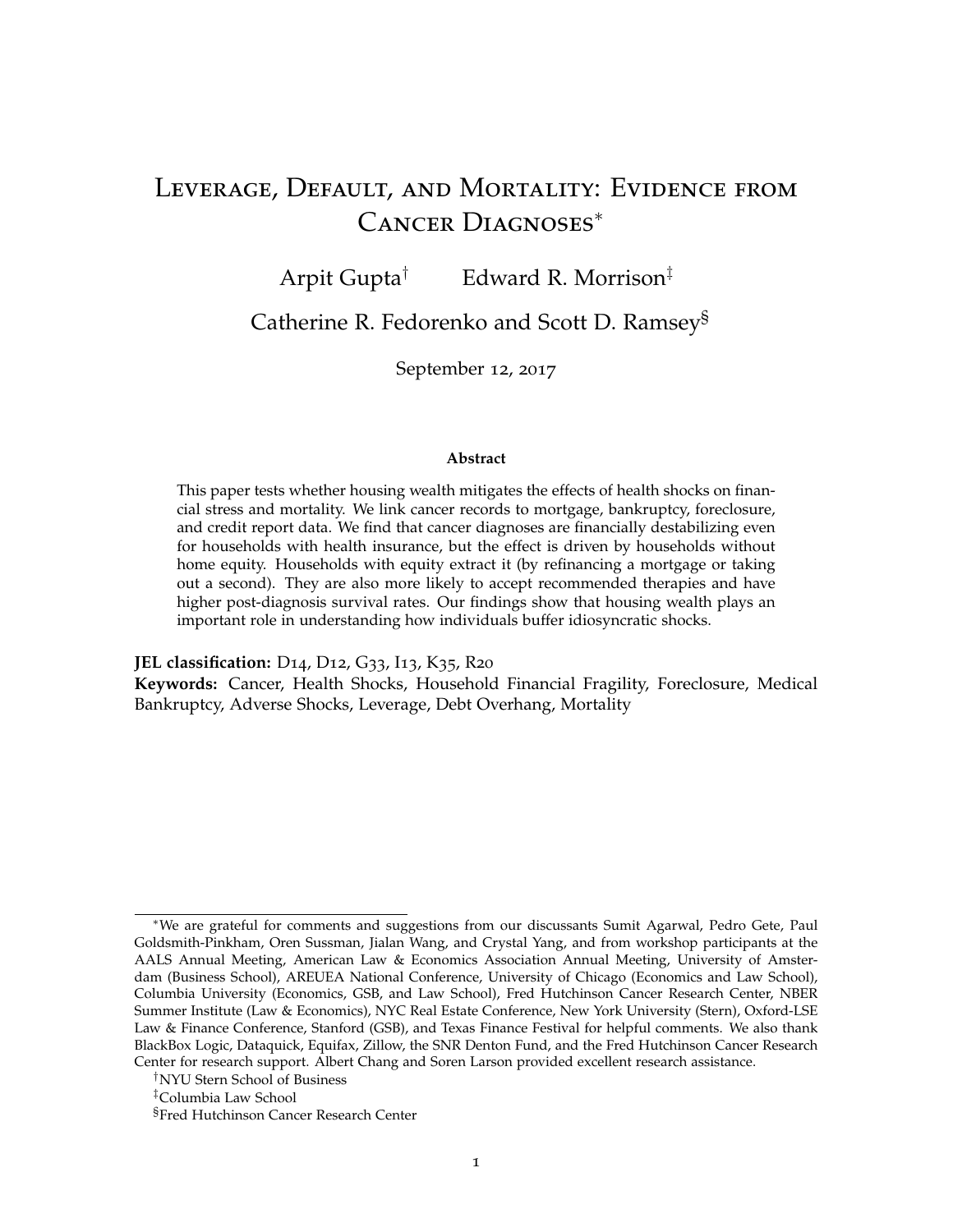### I Introduction

Health care accounts for over six percent of annual household expenditures.<sup>1</sup> The distribution of out-of-pocket costs is highly skewed, with over eight percent of households incurring more than \$2,000 per year (see Gwet, Anderson and Machlin (2016)). These costs are sizable regardless of whether the household is uninsured or carries private insurance, with annual expenditures averaging about \$650 for the insured and \$750 for the uninsured. The magnitude of these out-of-pocket costs points to the importance of household wealth and access to credit markets as buffers against health shocks. A key component of household wealth is home equity. Among homeowners, who represent about two-thirds of U.S. households, home equity accounts for over forty percent of net worth, as reported in Grinstein-Weiss, Key and Carrillo (2015). This equity plausibly serves as an important buffer against health shocks because households with sizable equity can borrow against the equity and/or refinance existing mortgages. If home equity is an important buffer against health shocks, it may also play a role in personal mortality. Households with limited equity (and therefore limited ability to cover out-of-pocket costs) may be more likely to forgo treatment, thereby raising the probability of death following health shocks.

This paper tests whether housing wealth mitigates the effects of health shocks on financial stress and mortality. We draw on a comprehensive database of all cancer diagnoses in western Washington State (from SEER) and link this person-level database to property transaction records (from DataQuick), mortgage payment histories (from BlackBox), and consumer credit reports (from Equifax). Our observation window includes the five years before and after diagnosis. Importantly, the SEER cancer data include information about patients' insurance status and the DataQuick property transaction records allow us to calculate household leverage. We can therefore test whether a household's response to health shocks—including default on mortgage debt, foreclosure proceedings, and bankruptcy filings—varies with its capital structure. Because the SEER data also include mortality information, we can study the effects of leverage on the probability of survival following diagnosis.

<sup>1</sup>See Bureau of Labor Statistics, Annual Release 2017: https://www.bls.gov/news.release/cesan.htm .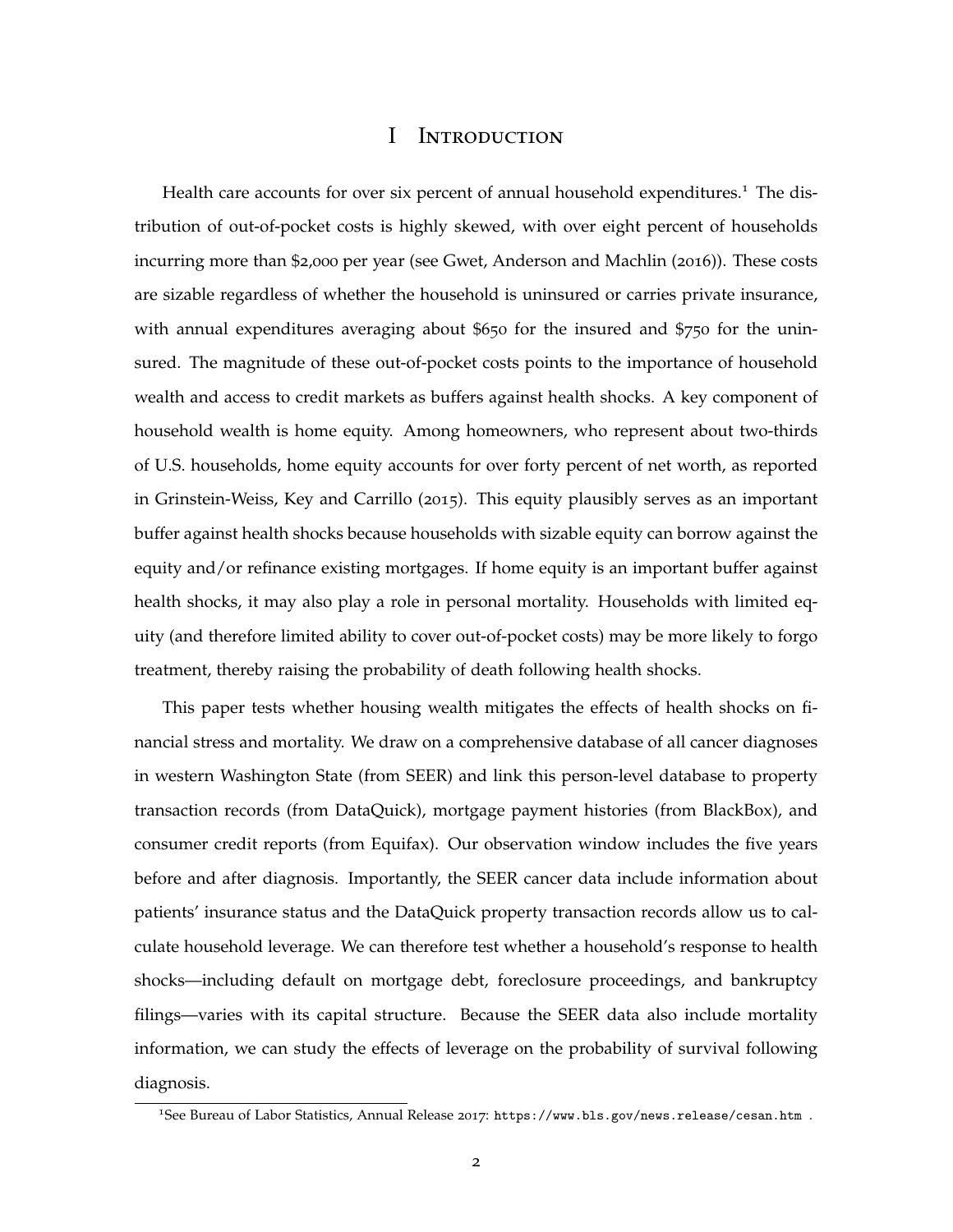Using a standard event-study framework, which censors patient data upon death, we find that cancer diagnoses generate a substantial, long-term increase in defaults and foreclosure probabilities. Across all cancers, for example, the five-year probability of foreclosure increases from 1% to 1.65% (a 65% increase). Unsurprisingly, the effects are largest for the most advanced cancers. More interestingly, the effects are driven almost entirely by households with high pre-diagnosis leverage, as measured by home mortgage loan-tovalue ratios. Patients with relatively low loan-to-value ratios (measured at origination) do not experience an increase in foreclosure rates (indeed, in some specifications, the rate declines post-diagnosis). The opposite is true for those with loan-to-value ratios exceeding 100%. Although household leverage could be correlated with health status, we present evidence showing that leverage is plausibly exogenous to health. This suggests that, although cancer is a large financial shock, a household's ability to cope with the resulting financial stress (as measured by foreclosure) depends on its access to home equity. Importantly, these results persist when we focus on patients we believe to be well-insured (through either private or public insurance programs), and they continue for at least the five years subsequent to diagnosis. Consistent with this interpretation, we find that low-leverage patients substantially increase their leverage following a medical shock (by taking on a second mortgage or refinancing an existing one). High-leverage patients are substantially less likely to take on new credit following a shock.

We also find that that leverage matters to post-diagnosis survival. Consistent with the idea that borrowers with equity use part of the funds in medically relevant ways, we find evidence that borrowers with negative equity are more likely to refuse treatment and have higher mortality rates than borrowers with positive equity. We identify the effect of leverage on mortality by instrumenting the household's decision to borrow against home equity (a decision we can observe in our data) using variation in neighborhood home prices during the year prior to diagnosis. We also show that expected mortality influences the legal strategy by which an individual reacts to the financial costs of cancer diagnoses. A cancer patient is more likely to take steps to shelter assets from creditor collection (by filing for bankruptcy) when expected mortality is relatively low; patients who expect to die in the near-term are less likely to take these steps and, instead, to undergo foreclosure.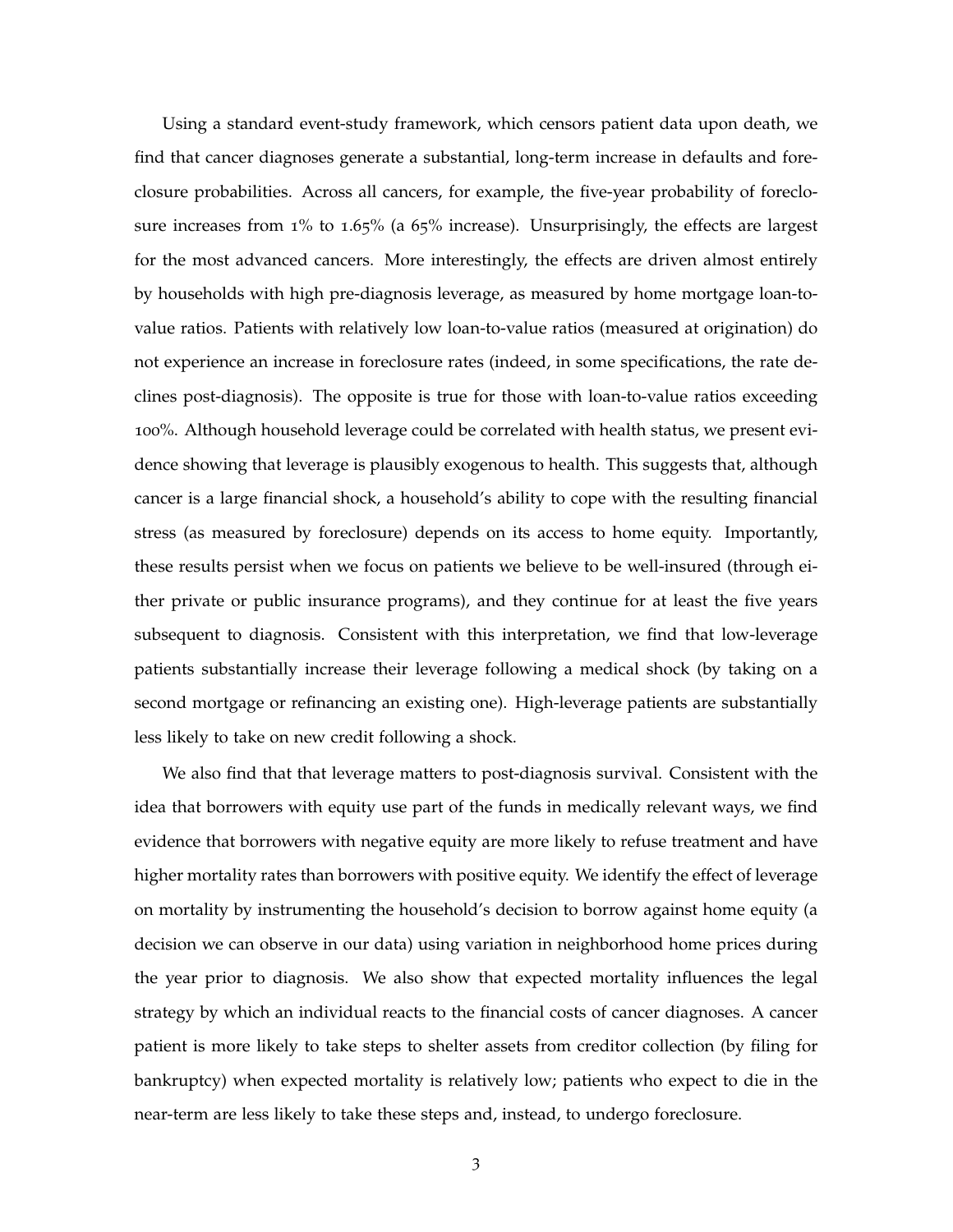One interpretation of these findings is that default, equity, and formal medical insurance all serve as different ways in which individuals smooth consumption in the event of an idiosyncratic shock such as a cancer diagnosis. In that light, our work serves as a reminder that housing assets are an important buffer and tool for individuals to manage shocks, as they can both serve as collateral to secure additional financing, or reflect debts which can be discharged in the case of borrowers with negative equity. Our findings point to the utility of public policies that restrict leverage. Texas, for example, prohibits refinanced mortgages with a principal balance that exceeds 80 percent of the home value, as discussed in Kumar (2017). Indeed, our findings point to the limits of health insurance in protecting households against adverse shocks. Self-insurance is an important complement that merits policy intervention as well.

Our research also contributes to several literatures. A long line of scholarship has explored the effects of shocks to health, mortality, and morbidity on consumption and investment decisions.<sup>2</sup> A subset of this literature examines the financial impact of idiosyncratic health shocks. Hubbard, Skinner and Zeldes (1995) was an early attempt to understand the effect of health shocks on financial outcomes, particularly among the elderly. Other examples from this literature include French and Jones (2004), who estimate that 0.1% of households experience a health shock that costs over \$125,000 in present value; Ramsey et al. (2013), who find that cancer patients are at higher risk of bankruptcy than those without a cancer diagnosis; and Dobkin et al. (2016), who find that hospitalizations have a substantial adverse financial impact on insured households, as measured by out-of-pocket costs, lost income, reduced access to credit markets, and bankruptcy. Our empirical analysis contributes to this literature by highlighting the importance of personal leverage as an important driver of household default decisions. <sup>3</sup>

Our findings on leverage and mortality connect to a growing literature examining the negative health effects of adverse financial conditions, such as Currie and Tekin (2015), Argys, Friedson and Pitts (2016), Pollack and Lynch (2009), and Himmelstein et al. (2009).

<sup>2</sup>See Oster, Shoulson and Dorsey (2013) for a recent contribution.

<sup>3</sup>Our results also echo findings in the household finance literature. We find that a combination of negative shocks and high leverage best explain default patterns, similar to the "double-trigger" theory of mortgage default (see Bhutta, Dokko and Shan (2010)). We also highlight the trade-off between risk management and financing current investments in durable goods, such as housing and autos, as analyzed by Rampini and Viswanathan (2016). That trade-off persists even when households carry health insurance.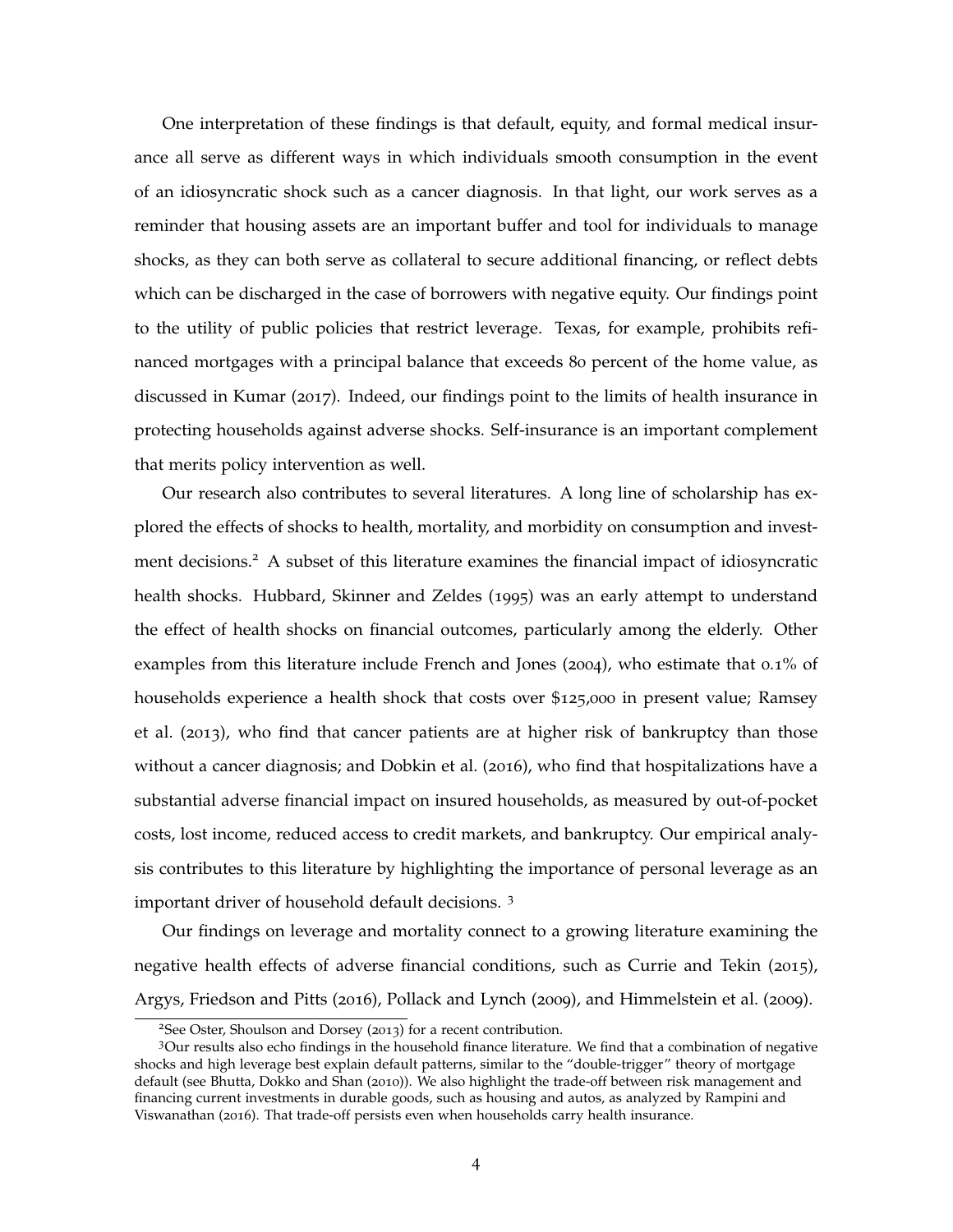This paper is organized as follows: Section 2 develops the theoretical framework for our empirical analysis. Section 3 describes our data and empirical strategy. Section 4 discusses the implications of our findings and concludes.

### II Theoretical Framework

We are not the first to explore the relationship between health shocks and financial outcomes. Prior work has focused primarily on estimating the elasticity of bankruptcy filing rates (or other financial outcomes) with respect to health shocks of different magnitudes or with respect to policy interventions that expand access to health insurance. Examples include Himmelstein et al. (2005), Gross and Notowidigdo (2009), Ramsey et al. (2013), and Mazumder and Miller (2014). We contribute to this literature by asking two questions that are critical to public policy, but underexplored in prior work:

- 1. To what extent does household capital structure, independent of health insurance, drive observed financial outcomes, such as foreclosure and bankruptcy?
- 2. How does a sudden increase in mortality risk—triggered by a cancer diagnosis affect a household's choice between different legal and economic responses to a health shock?

### *II.A Capital Structure*

A household's response to shocks almost certainly depends on its capital structure, including its ratio of debt to assets (leverage) and the maturity structure of its debt contracts (short versus long term). Capital markets provide an important source of liquidity and consumption-smoothing. As obvious as that proposition seems, we know relatively little about the extent to which access to capital markets matters for the typical household, or how household capital structure affects their responses to shocks. For example, does access to capital markets matter less for households that carry private or public insurance against commonly occurring shocks, such as health problems and auto accidents?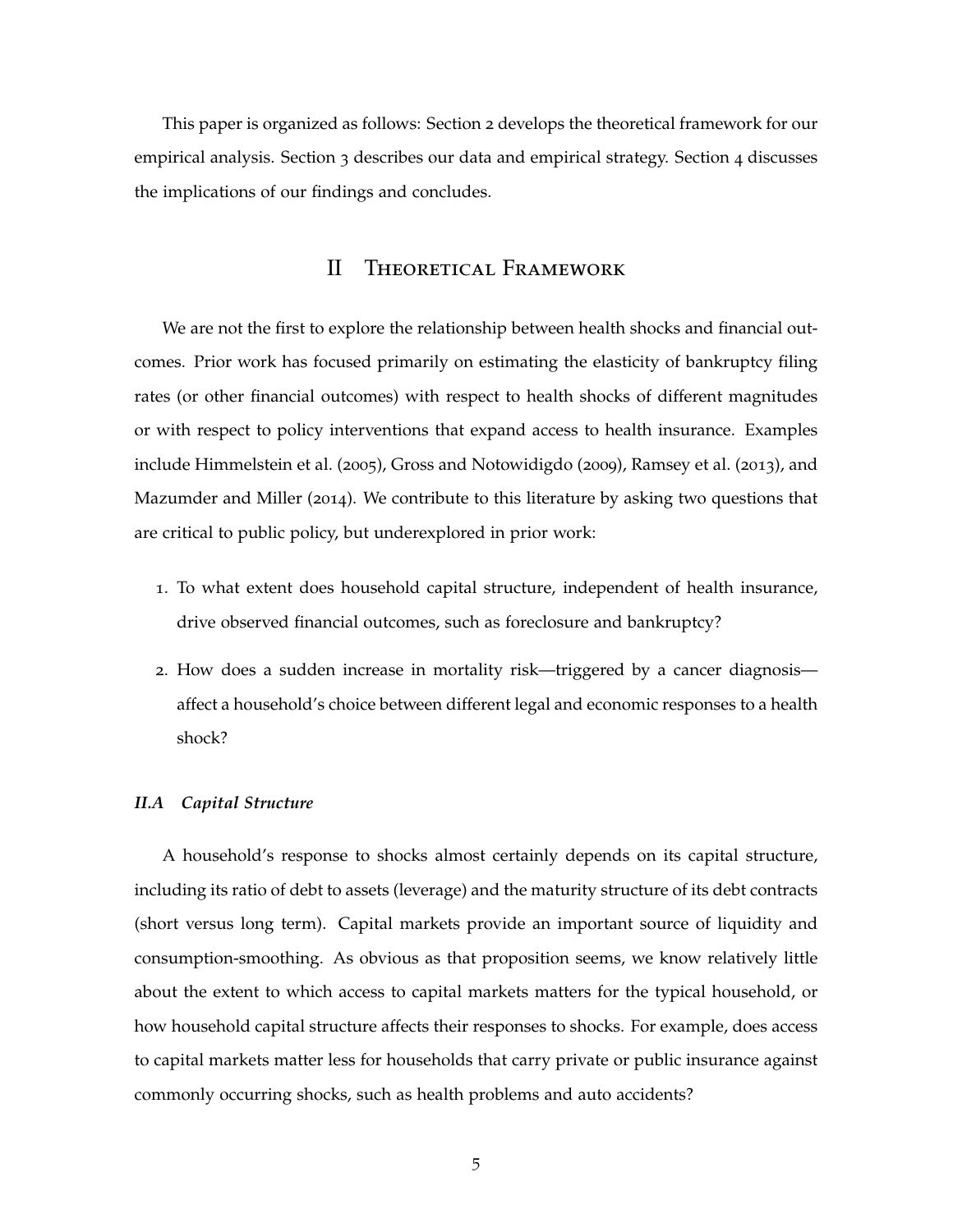This question is highly relevant to public policy. A large and growing literature on "household financial fragility" has prompted a number of policy proposals, including subsidies to the formation of emergency savings accounts (Lusardi, Schneider and Tufano (2011)), improving household financial literacy (Lusardi and Mitchell (2014)), and expanding insurance coverage for important sources of shocks, such as medical care (Mazumder and Miller (2014)). All of these proposals assume (implicitly) that households do not "leverage up" in response to the reforms. Emergency savings accounts, for example, are useful buffers against shocks only if households have not incurred substantial debt. With high leverage, the household may have effectively (or explicitly) pledged the accounts to creditors.<sup>4</sup> Alternatively, if households already carry debts at high interest rates (for instance on credit cards), a forced savings plan earning a lower interest rate may be welfare-reducing. The implication is that understanding how households manage the credit instruments available to them is essential to understanding how households respond to shocks and to evaluating public policy programs aimed at relieving financial distress.

### *II.B Mortality Risk and Financial Management*

The second question arises naturally from the vast literature on life-cycle models, which considers the effect of uncertain horizons, health shocks, and mortality risks on investment and consumption (see, e.g., Stoler and Meltzer (2012)). An unanticipated contraction in an individual's time horizon will reduce incentives to invest and increase consumption. Individuals diagnosed with Huntington's Disease, for example, are substantially less likely to invest in education, undertake costly behaviors that reduce other health risks (cancer screening, avoiding smoking), or make other human capital investments, as Oster, Shoulson and Dorsey (2013) show.

A contraction in an individual's time horizon can also affect financial management decisions, such as default, foreclosure, and bankruptcy. Because debt absorbs cash flow available for consumption, a sudden increase in mortality risk can reduce incentives to repay debt. Of course, there are significant costs to default: Creditors can seize assets and the

<sup>4</sup> Indirect evidence of a "leveraging up" phenomenon has been observed in related contexts. Hsu, Matsa and Melzer (2013) find that credit costs decline as unemployment insurance benefits increase.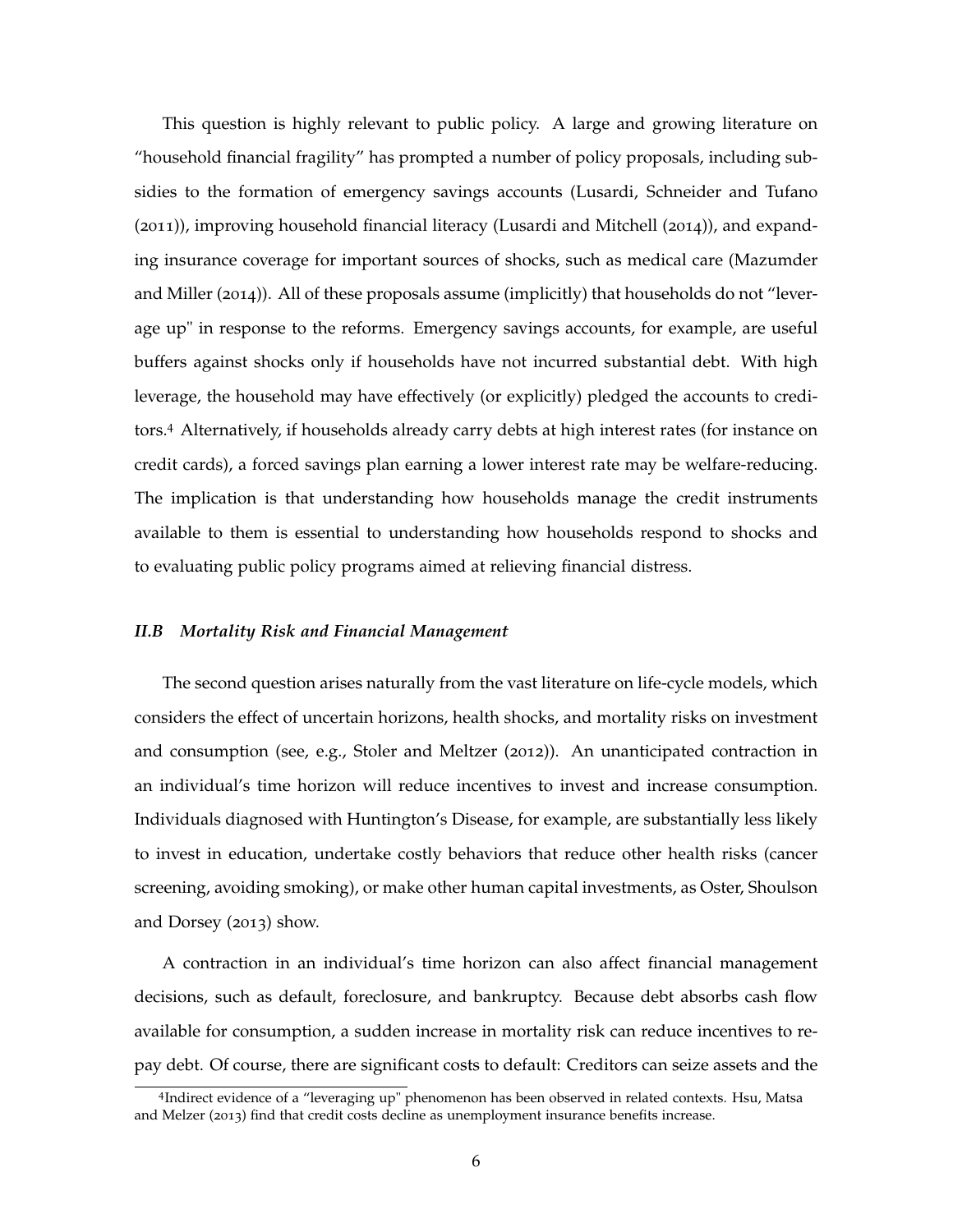individual's access to capital markets will decline, both of which will be costly if the individual is uncertain about longevity or wants to leave wealth to others (family) after death. This trade-off could, for some individuals, weigh in favor of default, particularly default on a home mortgage. The gains from default can be substantial: Mortgage payments typically consume a large fraction of monthly income, the lender will not pursue foreclosure until the homeowner has missed multiple payments, and the foreclosure process often takes a year to complete. The costs of default can be low, particularly for individuals who have no home equity and whose non-housing wealth is largely protected by state exemption laws. Moreover, many households view their homes as a combination of investment and consumption good. The mortgage, therefore, is partly funding future investment. When an individual experiences a contraction in time horizon, the incentive to invest declines. By defaulting on the mortgage, the individual can curtail investment and, due to long delays in foreclosure, not reduce consumption of housing services for a substantial period, perhaps more than a year.

These observations imply that the incentive to default and experience foreclosure will be strongest when (a) the individual expects to die within the next few years, (b) default will not put other assets at risk because the individual has no home equity and other assets are shielded by exemption laws, and (c) the individual is either unconcerned about leaving bequests or has already set aside funds for bequests and these funds will be unaffected by default and foreclosure.

Health shocks could have a very different effect on the incentive to file for bankruptcy. A core function of a bankruptcy filing is to discharge debt and either (i) protect future income or (ii) protect assets from creditor collection efforts. The first function is served by a Chapter 7 filing: The filer gives up some assets today in exchange for a discharge of unsecured debts that could be applied against future income. The latter is served by a Chapter 13 filing: The filer agrees to a tax on future income in exchange for a discharge of debts that could be applied against assets in the future. In either case, therefore, a bankruptcy filer uses bankruptcy to conserve future cash flow (or utility) derived from human capital or physical assets. A Chapter 13 filing, for example, is an important device for households to retain their homes, cars, or other assets when faced with foreclosure, as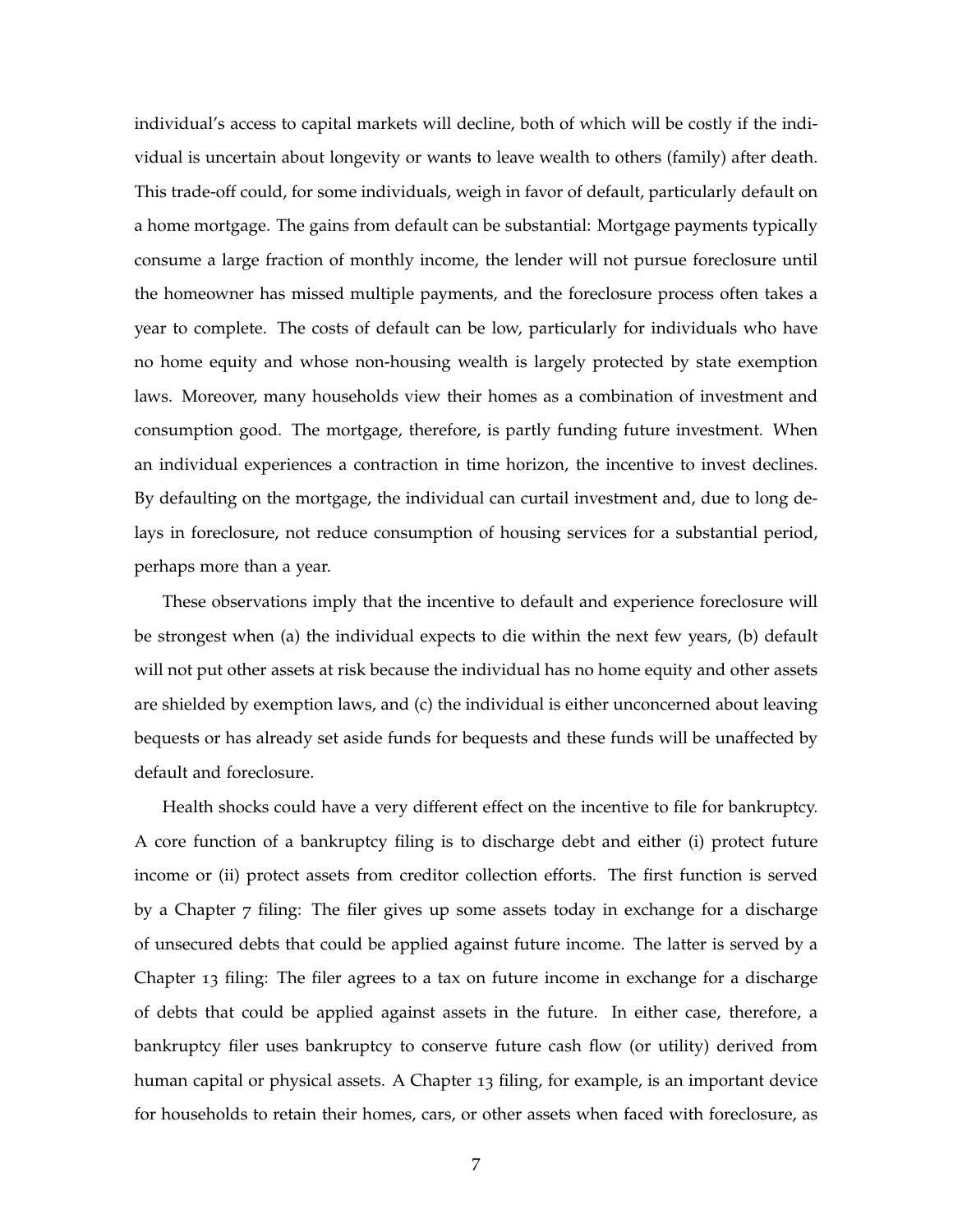White and Zhu (2010) and Morrison and Uettwiller (2017) show. Chapter  $7$  is also used to renegotiate with mortgage lenders while discharging unsecured debt (Morrison (2014)).

Seen this way, a bankruptcy filing is analogous an investment decision: An individual renegotiates or discharges debt by exchanging value today (income or assets) for value (income or assets) in the future. Because a contraction in an individual's time horizon will reduce the incentive to invest, it will also reduce the incentive to file for bankruptcy. Similar logic can be applied to refinancing, which is equivalent to renegotiating current debt in order to increase future cash flows. A refinancing is an investment decision, which will be less attractive to individuals with relatively high mortality risk.

A simple model can formalize most of these intuitions. Consider a two-period model of a risk-neutral patient who receives a cancer diagnosis in period 1 and learns that she will survive with probability *p* to period 2. She incurs medical costs equal to *M* in period 1 only. Her income in each period is *y* < *M*. She has one asset, a house, which has market value *A* and delivers housing services equal to  $\gamma A$  per period. The home is subject to a mortgage that has face value *D* and requires periodic payments equal to *δD*. Assume, for simplicity, that *D* is sufficiently large relative to *A* that the patient cannot borrow additional funds to pay her medical expenses (i.e., she cannot access credit markets to smooth consumption). The discount rate is zero.

Because *M* exceeds the patient's income *y* in period 1, she will choose between foreclosure and bankruptcy. If the patient chooses bankruptcy, she must pay costs equal to *f* . Although she will discharge her medical debt (M), she will continue to service her housing debt (mortgage debts are not dischargeable in bankruptcy unless a homeowner abandons her home). Period 1 consumption will therefore equal income (*y*) plus housing services (*γA*) minus debt service (*αD*): *y* + *γA* − *αD*. At the end of period 1, she will survive to the next period with probability  $p$ . If she survives, she will receive income  $y$  and housing services  $\delta A$  and pay debt service ( $\delta D$ ). Because it is the final period, she will also consumer her net wealth,  $max[\Delta, 0]$ , where  $\Delta = A - D$ . For convenience, we assume the mortgage is non-recourse. That is, if  $A < D$ , the lender cannot sue the patient for the difference. Conditional on survival, then, period 2 consumption is  $y + \gamma A + \max[\Delta, 0]$ . Because the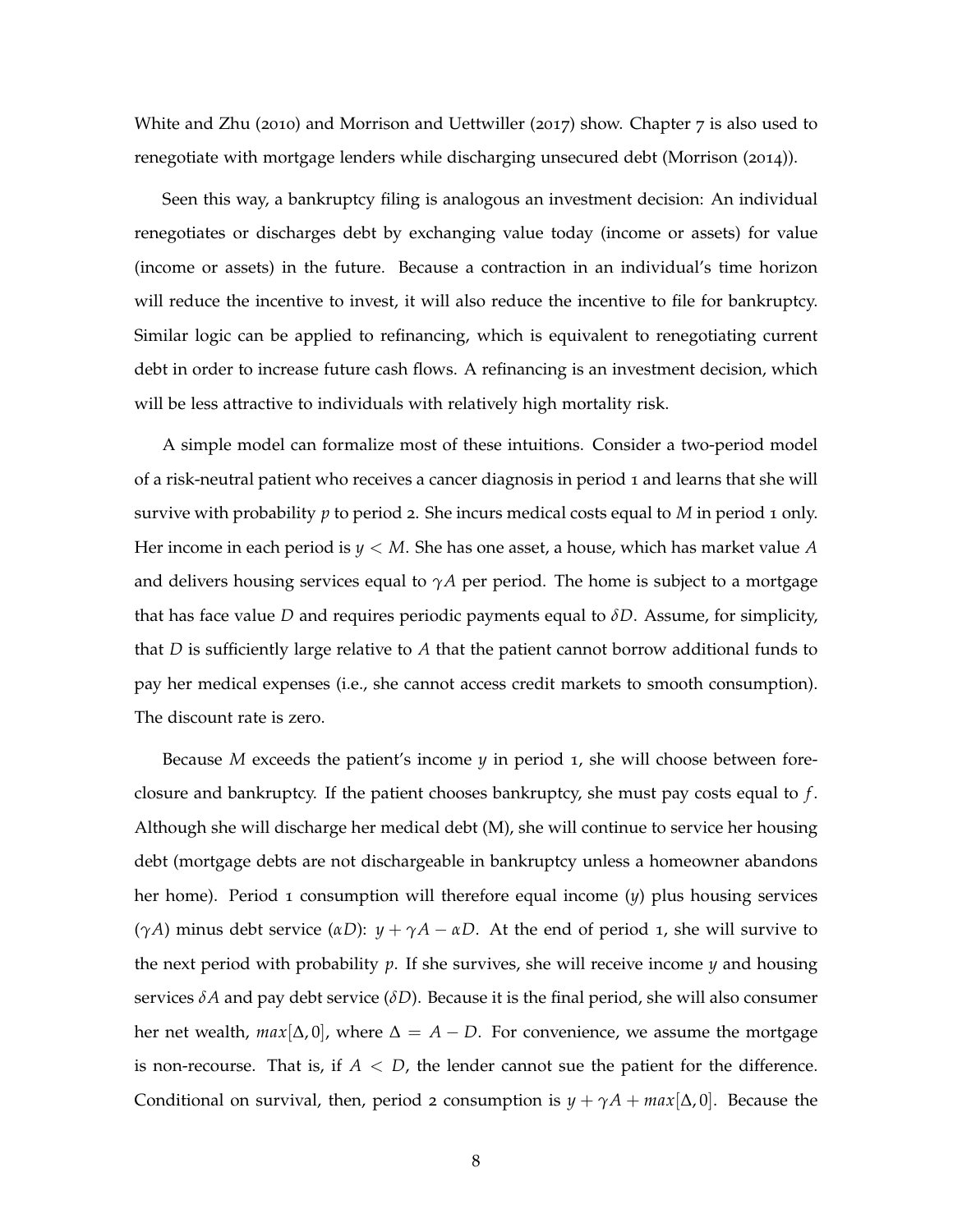discount rate is zero, expected consumption from bankruptcy is:

$$
C_B = y + \gamma A - \delta D - f + p(y + \gamma A - \delta D + \max[\Delta, 0])
$$
\n(1)

If the patient instead chooses foreclosure in period 1, she will default on her mortgage, not pay her medical expenses, and consume her income and housing services. Total period 1 consumption will therefore be  $y + \gamma A$ . If she survives to period 2, her home will be liquidated in foreclosure. The net recovery to the patient from foreclosure is *max*[∆, 0]. She will lose her home, but her debt will be satisfied. The patient will still owe medical expenses *M*, which exceed her income. She can therefore file for bankruptcy in period 2. By paying costs *f* , she will keep her income *y* and the net value from foreclosure (which I assume is protected by state exemption laws). Her expected consumption from foreclosure is therefore:

$$
C_F = y + \gamma A + p(y - f + \max[\Delta, 0])
$$
 (2)

The patient will choose foreclosure if  $C_F > C_B$ , which will be true when:

$$
(1+p)\delta D > p\gamma A - (1-p)f \tag{3}
$$

The left-hand side of the inequality captures the gains from foreclosure relative to bankruptcy: Foreclosure allows the patient to avoid debt service (*δD*) in periods 1 and 2. The right-hand side captures the next costs of foreclosure relative to bankruptcy: Foreclosure forces the patient to give up consumption services (*γA*) in period 2. Under either choice, bankruptcy costs (*f*) will be incurred, but they occur only probabilistically when the patient submits to foreclosure. Thus, the net costs of foreclosure are reduced by the lower expected costs of bankruptcy.

This inequality captures the idea that foreclosure is more attractive as mortality risk increases: When the patient is certain to die during period  $1 (p = 0)$ , the inequality is always satisfied. Additionally, foreclosure becomes more attractive as debt (*D*) increases and as bankruptcy filing costs (*f*) rise.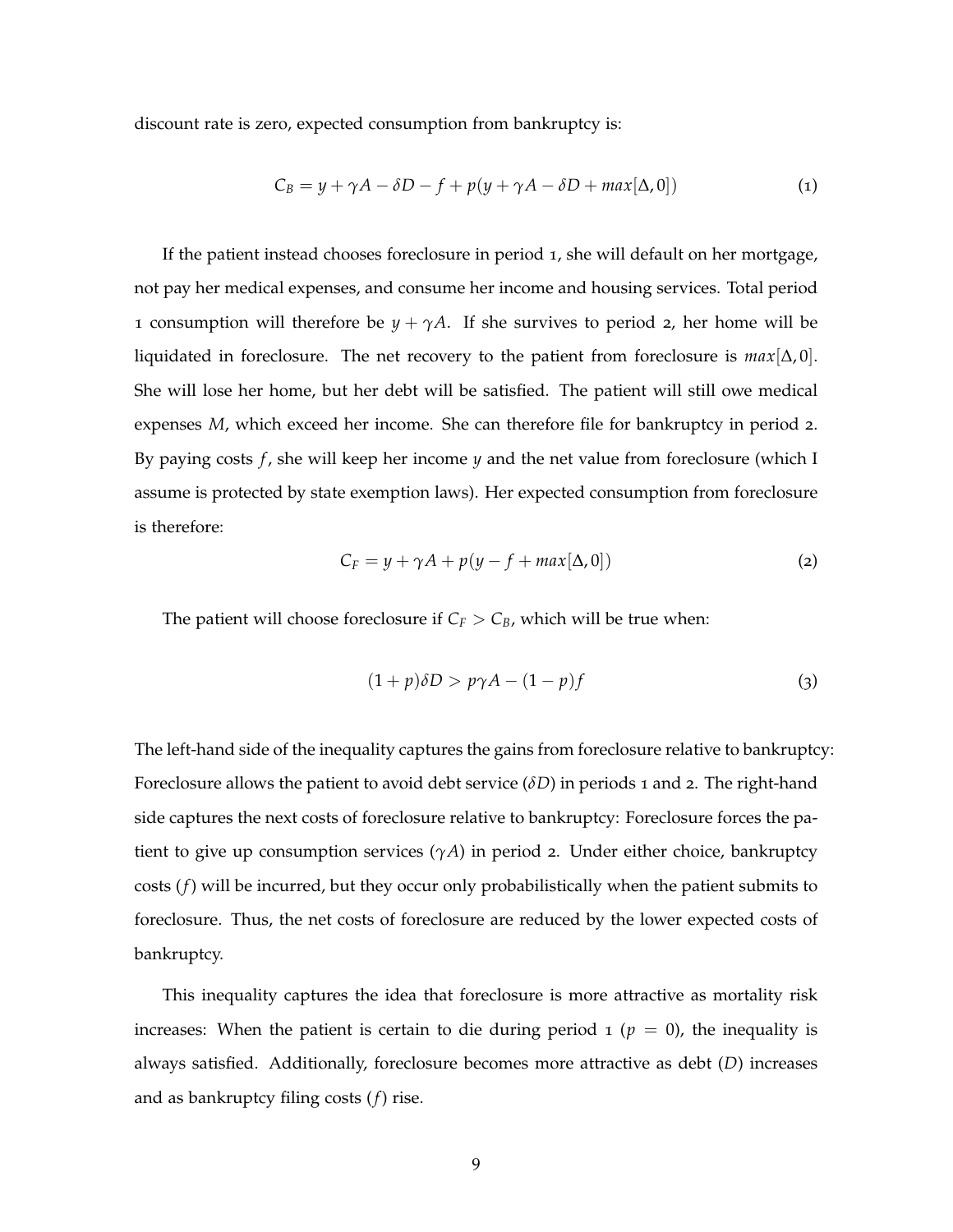This simple model illustrates how mortality risk can affect financial policy. The issue is important to public policy because it points to a strategic element in financial management among individuals who experience health shocks. Because of these shocks, the individuals are financially stressed, but can respond to the stress in various ways. Strategic considerations may explain why some people choose foreclosure while others choose bankruptcy.

### III Data and Empirical Strategy

Cancer represents one of the most common and costly health shocks. Roughly 40% of Americans can expect to face a cancer diagnosis over their lifetimes, and 20% of Americans will die due to cancer-related complications (Society (2013)). Cancer diagnosis rates are projected to increase both internationally and domestically over time due to medical progress in other fields, leaving individuals more susceptible to cancer risk. The cost of treating cancer has also been rising over time even faster then overall healthcare inflation, which in turn has been growing faster than economy-wide prices (See Mariotto et al. (2011) and Trogdon et al. (2012)).

Cancer severity is often measured using "stages." A cancer is "localized" if malignant cells are limited to the organ of origin (e.g., liver). "Regional" and "distant" cancers describe tumors that have extended beyond the organ of origin. A cancer is regional if the primary tumor has grown into other organs of the body; it is distant if the primary tumor has produced new tumors that have begun to grow at new locations in the body. Because of this subtlety, it is well known that the coding of these diagnoses is inconsistent (SEER Training Module 2014); the two categories may describe comparably severe cancers. "Unstaged" cancers are those that were not given a formal staging by the investigating physicians. This often occurs when the cancer has spread so extensively through the patient's body that formal staging is not an informative exercise.

Cancer diagnoses generate direct and indirect costs. Direct cancer costs relate to the cost of treatment and typically represent substantial expenses relative to household income. Cancer treatments typically involve some combination of drugs, surgery, radiation, and hormonal therapy. Formal health insurance should cover many of these treatments, but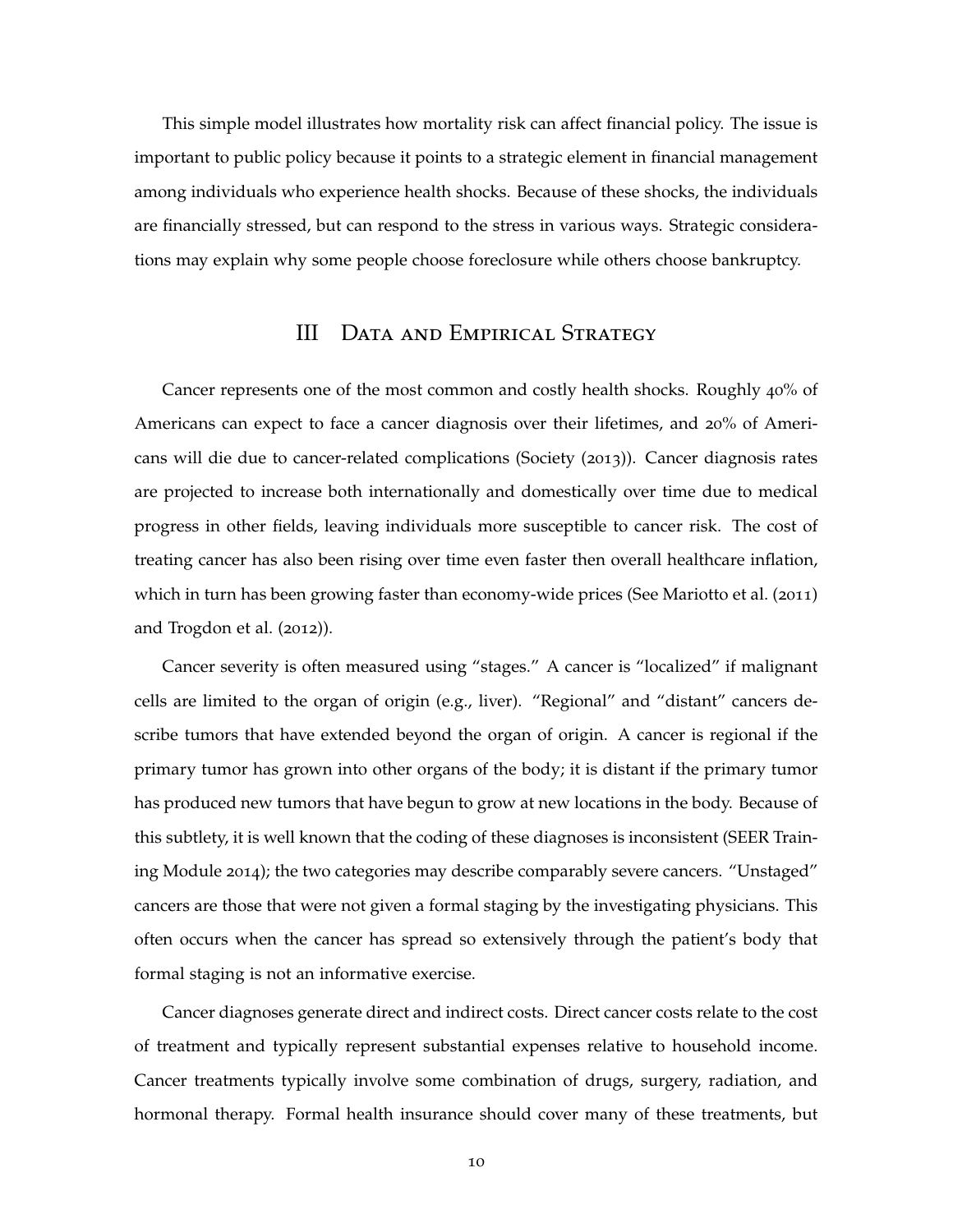individuals are also exposed to out-of-pocket costs such as co-pays and deductibles. Prior to 2006, for example, older patients (over 65) often had limited insurance coverage of cancer drugs unless they purchased supplemental Medicare plans (in 2006, this situation changed with the enactment of Medicare Part D). Indirect costs include the time required to undergo screening and therapy, transportation to hospitals and clinics, and child or nursing care. Evidence suggests that 6.5% of cancer expenses among the non-elderly (\$1.3 billion) are paid out-of-pocket (Howard, Molinari and Thorpe (2004)). Over 40% of cancer patients stop working after initial treatment (De Boer et al. (2009)).

Costs are substantial even among individuals with public or private insurance. Among Medicare beneficiaries, for example, out-of-pocket costs average \$4,727 annually (Davidoff et al. (2013)). Among non-elderly cancer patients, Bernard, Farr and Fang (2011) found that 13% of individuals incurred out-of-pocket costs exceeding 20% of annual income. The percentage is much higher among individuals with public insurance (24% of income) and those with health insurance not provided by their employer  $(43\%)$ .<sup>5</sup>

### *III.A Data Construction*

We link cancer diagnosis data from Washington State to bankruptcy filings, property records, mortgage payment data, and credit reports. Our cancer data are provided by the Cancer Surveillance System of Western Washington, which collects information about all cancer diagnoses in 11 counties in the western side of the state. These data are a subset of the National Cancer Institute's Surveillance Epidemiology and End Results (SEER) program. Our data include about 270,000 diagnoses occurring during calendar years 1996 through 2009. About 110,000 of these diagnoses involved patients between ages 24 and 64.

The cancer data were linked to a dataset on federal bankruptcy records by the Fred Hutchinson Cancer Research Center via a probabilistic algorithm based on the patient's name, sex, address, and last four Social Security Number digits (see Ramsey et al. (2013)). The bankruptcy records include any individual bankruptcy filing under chapters 7, 11, or 13 of the Bankruptcy Code.

<sup>5</sup>The substantial nature of indirect costs with respect to cancer also suggests that our work may have some applicability to countries with more universal health coverage, to the extent that formal insurance mechanisms are insufficient to fully prevent financial distress resulting from cancer diagnosis.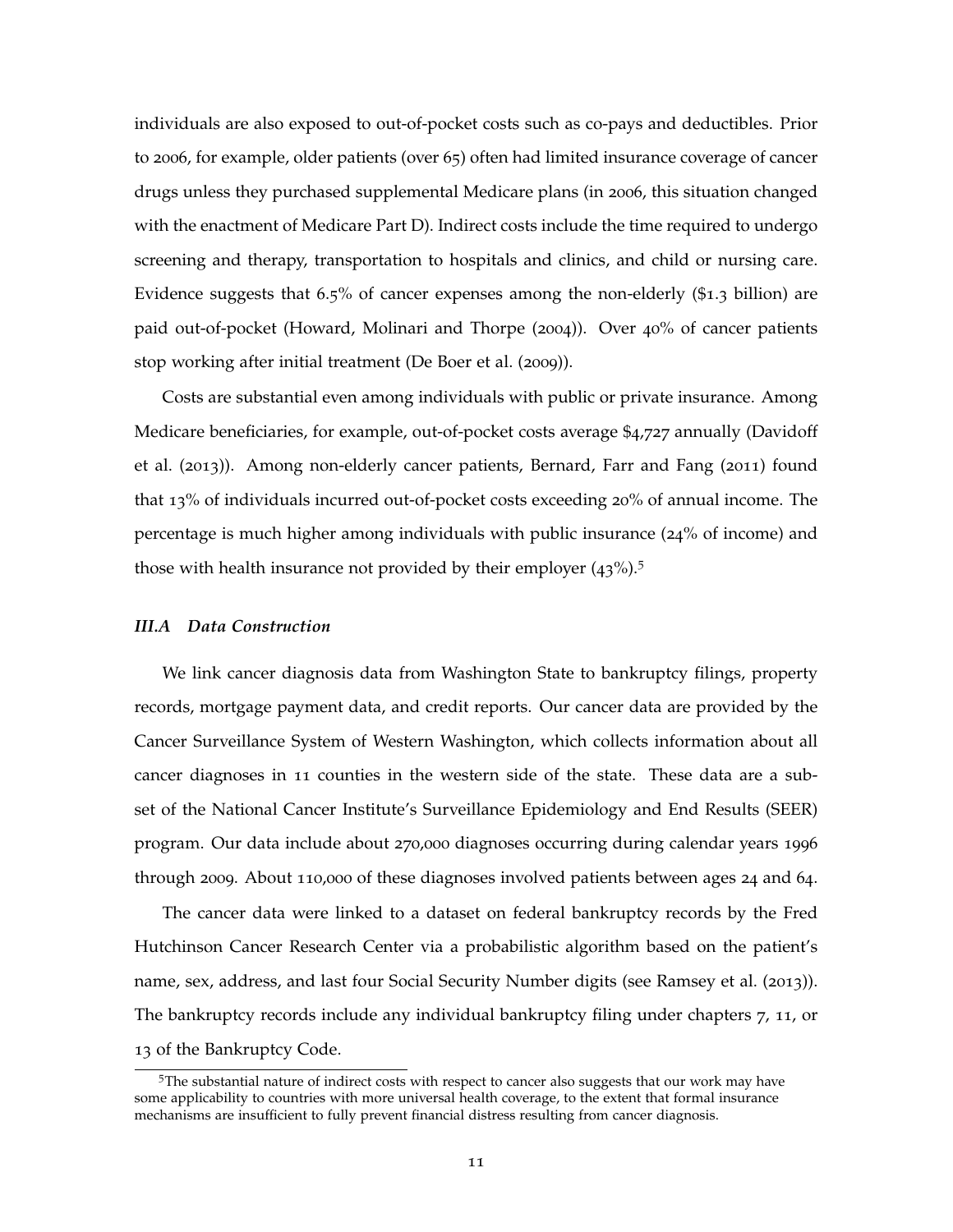We further link the cancer data to property records maintained by DataQuick to create a "Property Database." The DataQuick records are transaction-based and provide information about every sale, mortgage, foreclosure, or other transaction affecting a property address during calendar years 2000 through 2011. We link these property records to the cancer data based on the patient's property address. This Property Database can be used to study the relationship between cancer diagnoses and foreclosure starts.

We link the Property Database to mortgage payment data and credit reports for patients with privately securitized mortgages. BlackBox LLC provided the mortgage payment data, which includes information about the balance, LTV, borrower FICO, and other characteristics of the mortgage at origination as well as the borrower's post-origination payment history. These data cover the period January 2000 through July 2014, and are restricted to the universe of private-label securitized loans. Equifax provided credit reports, which include monthly information about the borrower's credit score, utilization of revolving lines of credit (mainly credit cards), total debt burden, and other characteristics. These data cover the period from June 2005 through July 2014.<sup>6</sup> We linked the Property Database to the BlackBox and Equinox records using mortgage origination date, origination balance, zip code fields, and other mortgage fields (mortgage type and purpose) that are common to all datasets.

After linking these databases (SEER cancer registry, bankruptcy filings, DataQuick property records, and the BlackBox and Equinox databases), we subset on individuals between ages 21 and 80 at the time of diagnosis. Younger patients are unlikely to file for bankruptcy; older patients have extremely high mortality rates subsequent to diagnosis. Additionally, we exclude cancer diagnoses that involving benign and in situ stage cancer diagnoses (early stage cancers that have not spread to surrounding tissue) as well as diagnoses discovered only upon death or autopsy. The former cancers represent trivial health shocks; the latter confound death and diagnosis, making it impossible to infer the impact

 $^6$ Equifax performed the linkage between its records and the BlackBox data. Because this linkage was imperfect, we retained a linkage only if Equifax reported a "high merge confidence" (based on a proprietary algorithm) or if the BlackBox and Equifax records listed the same property zip code (suggesting a common residence between the subject of the credit report and the holder of the mortgage. Additional information about the BlackBox and Equinox databases, and the merge algorithm, can be found in Mayer et al. (2014) and Piskorski, Seru and Witkin (2015).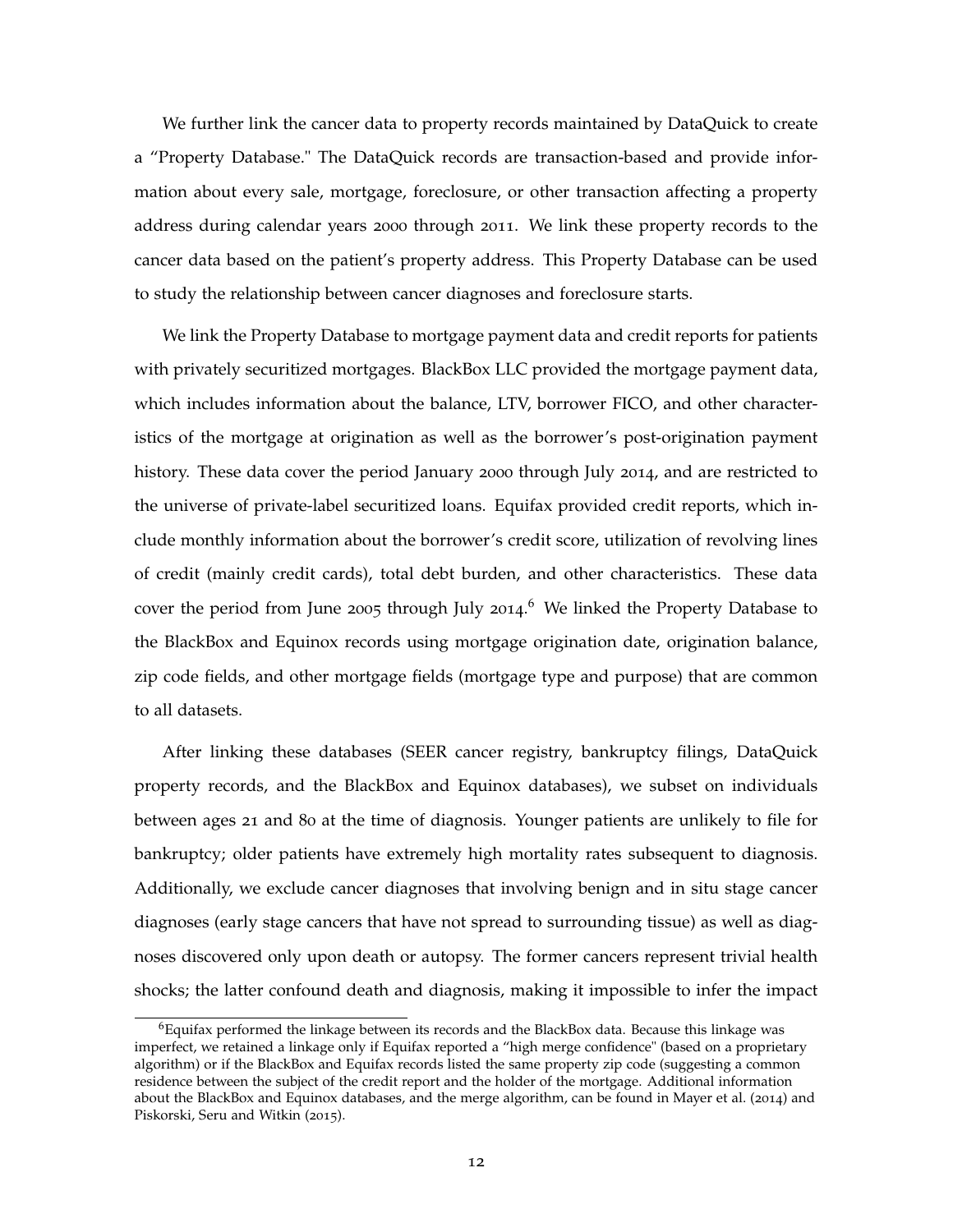of diagnosis on financial stability. Finally, a number of patients have multiple cancer diagnoses. If the diagnoses were "synchronous"—occurring within a three month period—we treat them as a single event and assign a diagnosis date equal to the first-diagnosed cancer. Synchronous cancers are frequently manifestations of one underlying cancer. <sup>7</sup> If a patient suffered multiple, non-synchronous cancers (diagnoses occurring over a period longer than three months), we included in our analysis any cancer diagnosis that was not followed by another diagnosis during the subsequent three years. These restrictions explain while the "Full Sample" we use for base analysis contains fewer observations (220k) than our complete dataset (270k). The Deeds Sample, consisting of data which merge between SEER and property records, contains around 64k observations.

Appendix A provides a more complete description of the data and information about the merge algorithms. Figure I provides a visual description of our data creation process.

#### *III.B Summary Statistics*

Table I presents summary statistics for the cancer patients in our study. The first two columns summarize Full Sample (core SEER data with restrictions as outlined in the Data Construction section, merged with bankruptcy information only); the second two columns summarize the subsample that merges into Deeds property records. The mean age is 61, with a wide standard deviation: ages 32 through 80 are within two standard deviations of the mean. About sixty percent of patients are married, roughly half are male, and over a third had health insurance through Medicare or Medicaid. Although Table I indicates that only 9.5 percent of individuals carried private insurance (14.7 percent in the Deeds sample), health insurance information is missing for nearly half of the sample. Most of the individuals with missing information likely had some form of health insurance: Those age 65 and older are covered by Medicare; among those aged 18 to 64, prior studies indicate that between 8 and 14 percent had no health insurance coverage in Washington State (Ferguson and Gardner (2008)).

<sup>7</sup>We assign these cancers the highest stage among the multiple stages present (localized, regional, or distant). We also assign the site of the cancer to the "Other" category if the sites of the synchronous cancers differ.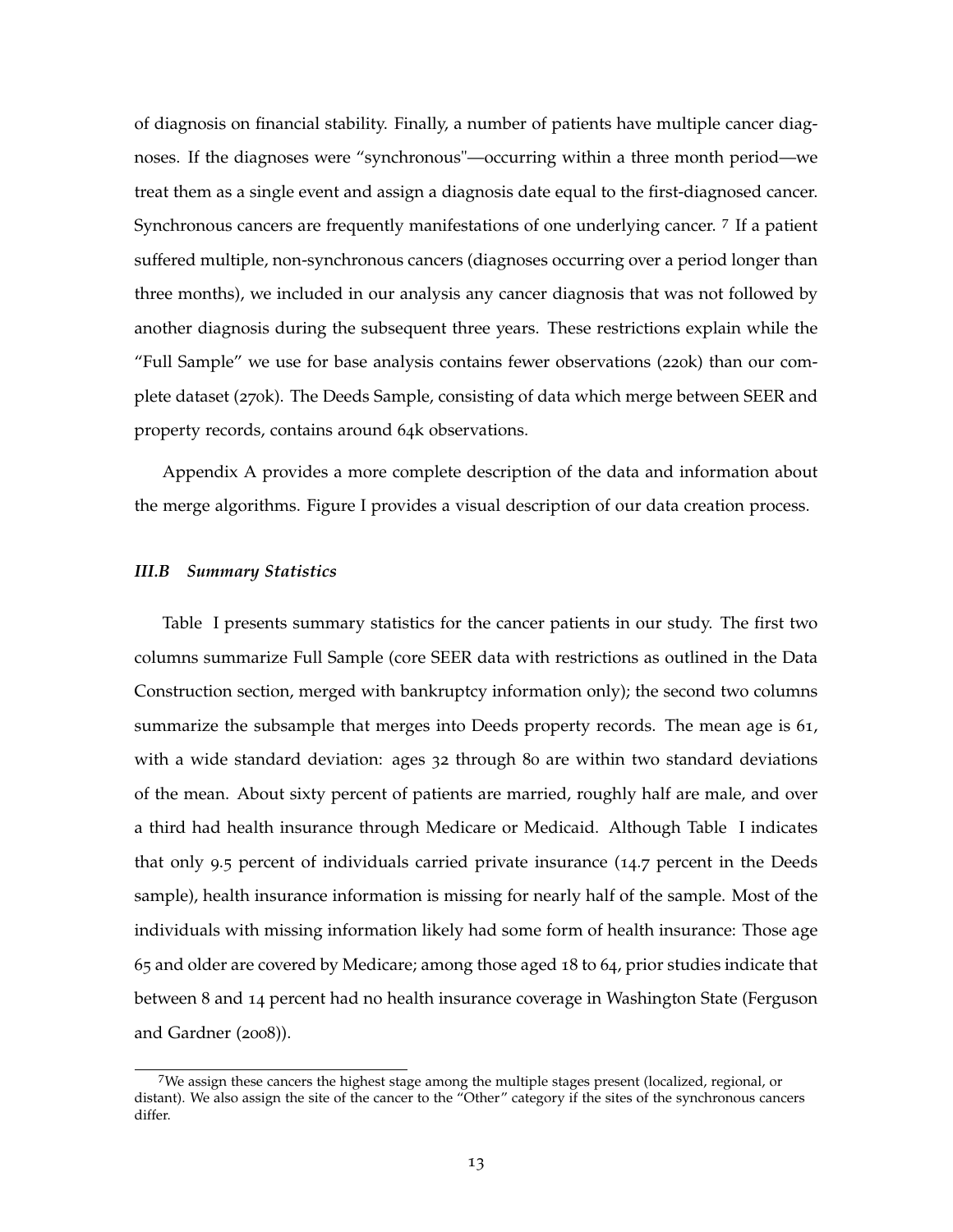Table I also presents information about the "occupation" of individuals in our sample. This information is included in the SEER database and derived from a hospital intake form that asks patients to describe their occupation, not whether they are currently employed in that occupation. We interpret this information as a proxy for the patient's human capital investment. Using an algorithm supplied by Washington State, we categorized patient responses into broad categories: Professional, Clerical, Laborer, Other, Not Employed, and Missing. The Not Employed category includes individuals who indicated that they lacked employment status at the time they completed the intake form.<sup>8</sup>

Table 2 shows the annual number of cancer diagnoses by stage at diagnosis. As described above, cancer diagnoses can be staged—from least to most severe—as localized, regional, and distant. We include unstaged cancers in the "distant" category because these cancers tend to have a very high mortality rate (unstaged cancers are those that are so far advanced that physicians do not take steps to measure the staging). Nearly half of diagnoses are localized; regional and distant cancers account for most of the remaining diagnoses.<sup>9</sup>

### *III.C Empirical Strategy: Main Specification*

We estimate a standard event-study difference-in-difference (DD) regression, following Almond, Hoynes and Schanzenbach (2011) and Autor (2003):

$$
O_{it} = \alpha + \sum_{k=-s}^{s-1} \mu_k \cdot 1[(t-T_i) = k] + X_{it} + \theta_t + \varepsilon_{it}
$$
\n
$$
\tag{4}
$$

Here, *Oit* is an outcome measure. In most specifications it will be a binary equal to one if patient *i* exhibits a measure of distress (e.g., foreclosure) during calendar year *t*. *θ<sup>t</sup>* is a matrix of calendar year fixed effects.<sup>10</sup> The matrix  $X_{it}$  includes a variety of controls, which

 $8$ We classify individuals as "unemployed" if they fail to indicate an occupation, but do indicate marital status. We assume that, if an individual fails to answer both the occupation and marital status questions, he or she is refusing to complete the form. If the individual indicates marital status, but leaves occupation blank, we think it reasonable to assume that the individual is leaving it blank because he or she is unemployed.

<sup>9</sup>The numbers in this table do not total our sample exactly due to a small number of cancers which lacked staging information.

<sup>&</sup>lt;sup>10</sup>We do not include individual fixed effects because our dependent variable is binary and we are typically studying the first occurrence of an event (such as foreclosure or bankruptcy). In this setting, with non-repeating events, fixed effect analysis is not feasible (Andress, Golsch and Schmidt (2013).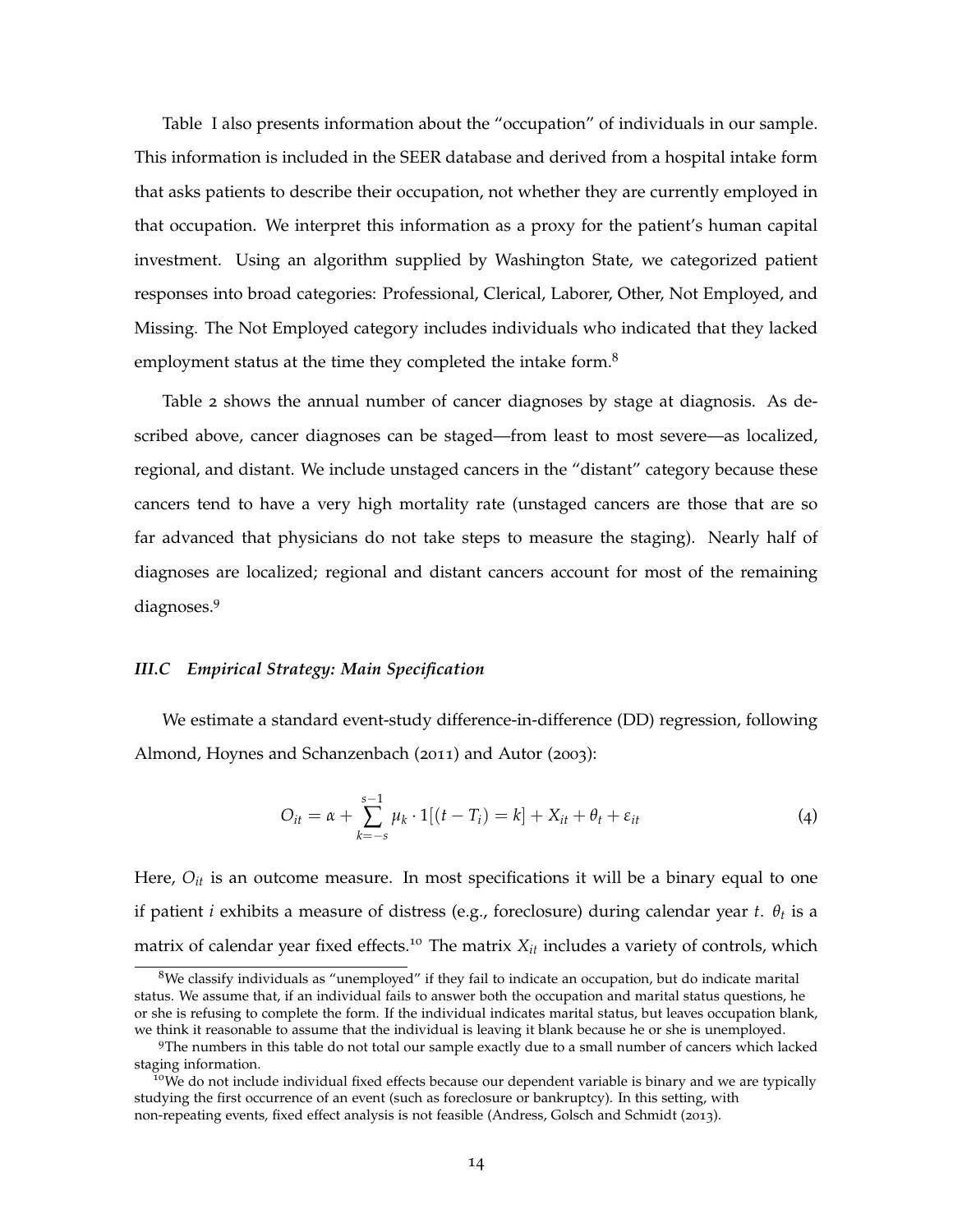vary with the database used for the analysis. In all regressions, we include patient age, marital status, gender, race, occupation, health insurance status, indicators for whether the patient suffered synchronous cancers or had a previous cancer diagnosis, and county fixed effects. In analysis using the BlackBox or Equifax data, the controls include time from origination, static information taken at time of origination (balance, CLTV, details about the purpose and type of mortgage), and dynamic information updated monthly (such as credit score, estimated income, and interest rate).

The identifying assumption in our model is that, conditional on observables, the *timing* of cancer diagnosis is unrelated to the individual's financial condition. We focus for this reason only on individuals diagnosed with cancer in our sample, and compare individuals diagnosed at different times. Common trends—due to time and geographical drivers of financial distress—are differenced out in our sample design.

The coefficients of interest are  $\mu_k$ , which measure the change in the outcome variable during the *s* calendar years prior to and following the diagnosis in year *T<sup>i</sup>* , where *s* is typically 5. Years [−*s*, −1] reflect the *s* pre-treatment years, while the interval [0,*s* − 1] is the post-treatment window. These coefficients are measured relative to the (omitted) year prior to the diagnosis. Standard errors are clustered by patient.

If outcome *Oit* occurs during year *t*, data for that patient is censored in all subsequent years. This censoring renders our framework similar to a discrete time hazard model. Additionally, if patient *i* dies during year *t*, data for that patient is also censored in all subsequent years. Finally, the model is only estimated during years for which we are confident that the patient lived in the property in question as determined by sale transactions data.

### *III.D Empirical Strategy: Impact of Wealth on Health*

We also test the effects of leverage on longevity. We do this by testing the effects of shocks to mortgage equity on treatment decisions and ultimate health. To do this, we estimate a Cox proportional hazards model:

$$
\lambda(t|X_i) = \lambda_0(t) \exp(X_i \cdot \beta)
$$
\n(5)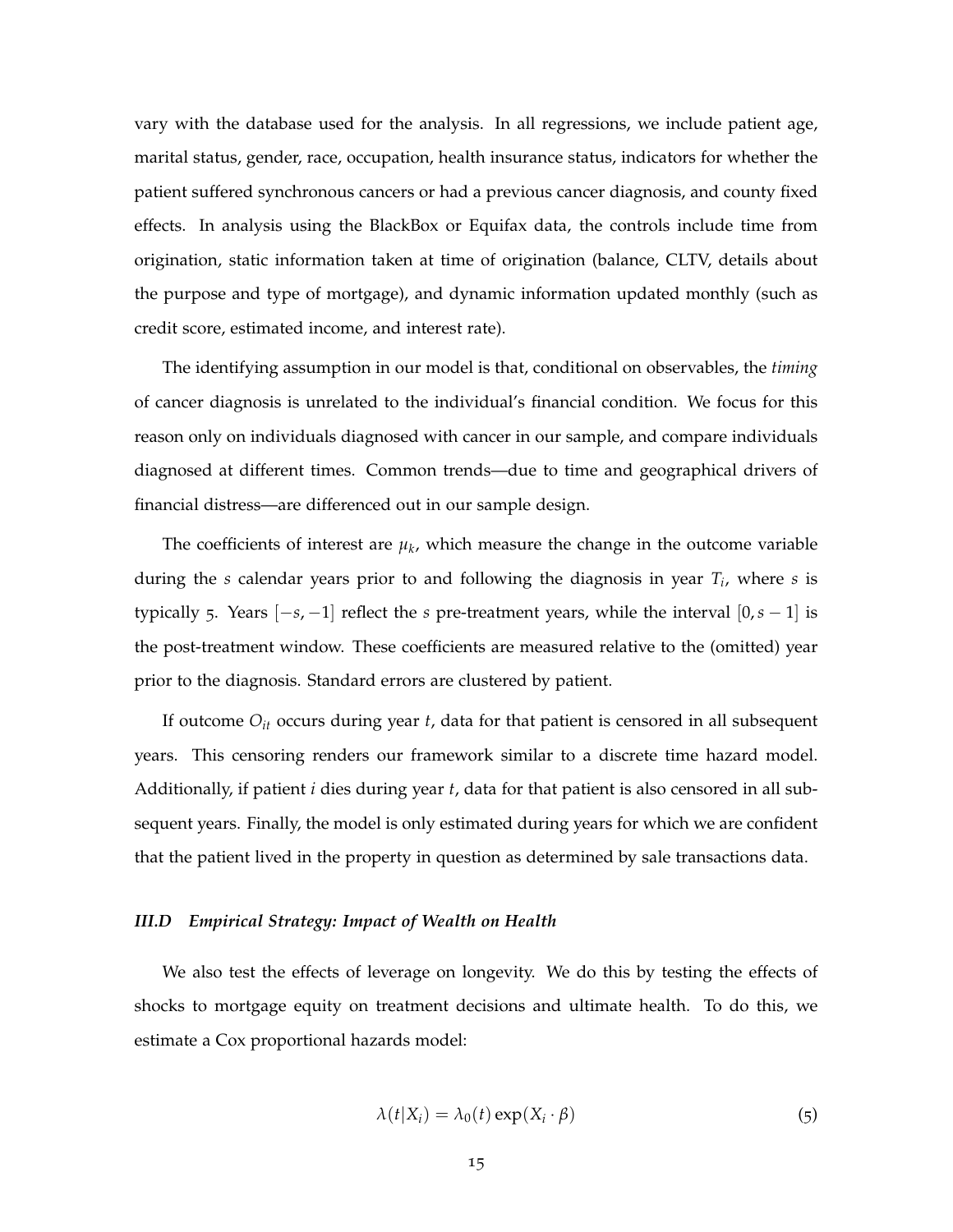This individual-level analysis estimates duration to death following cancer diagnosis as a function of patient and property level covariates *X<sup>i</sup>* . The key variable of interest is the value of home equity at diagnosis. We isolate the channels through which equity variation occurs using three specifications: (1) loan age, (2) region (zip code)  $\times$  cohort, and (3) cohort  $\times$  time effects. Specification (1) focuses on variation within loans of the same age. Specification (2) focuses on variation in equity values attributable to changes in home prices over time among buyers in a particular area and purchase period (a "cohort" is defined as a group of borrowers who originated mortgages during the same calendar year). Similarly, Specification 3 focuses on within-year variation across geographic regions among borrower cohorts.

In addition, we analyze an instrumental variable (IV) specification, also collapsed at the individual level, comparable to Amromin, Eberly and Mondragon (2016). In the first stage, we analyze the role of home prices (the change in zipcode-level home price indices during the twelve-month period prior to diagnosis) against an indicator of equity extraction during the five years subsequent to diagnosis:

$$
Extract_{it} = \alpha + \beta \cdot \Delta HP_{i,t-12\to t} + \mathbf{X'_{it}}\gamma + \varepsilon_{it}
$$
\n(6)

Here,  $\beta$  captures the role of local home price shocks on mortgage equity extraction. In the second stage, we regress equity extraction against an indicator of whether the patient consented to the recommended treatment:

$$
Perform_{it} = \alpha + \beta \cdot Extract_{it} + \mathbf{X'_{it}}\gamma + \varepsilon_{it}
$$
\n(7)

Putting the first stage and second stage together, our IV specification tests whether local home price shocks (the instrument) drive (a) an individual's propensity to perform necessary treatment through (b) the channel of facilitating home equity extraction (which could be used to finance that care). The underlying assumption is that home price shocks affect treatment decisions only through the channel of equity extraction. This assumption is false if a household's purchasing capacity expands as its home appreciates in value,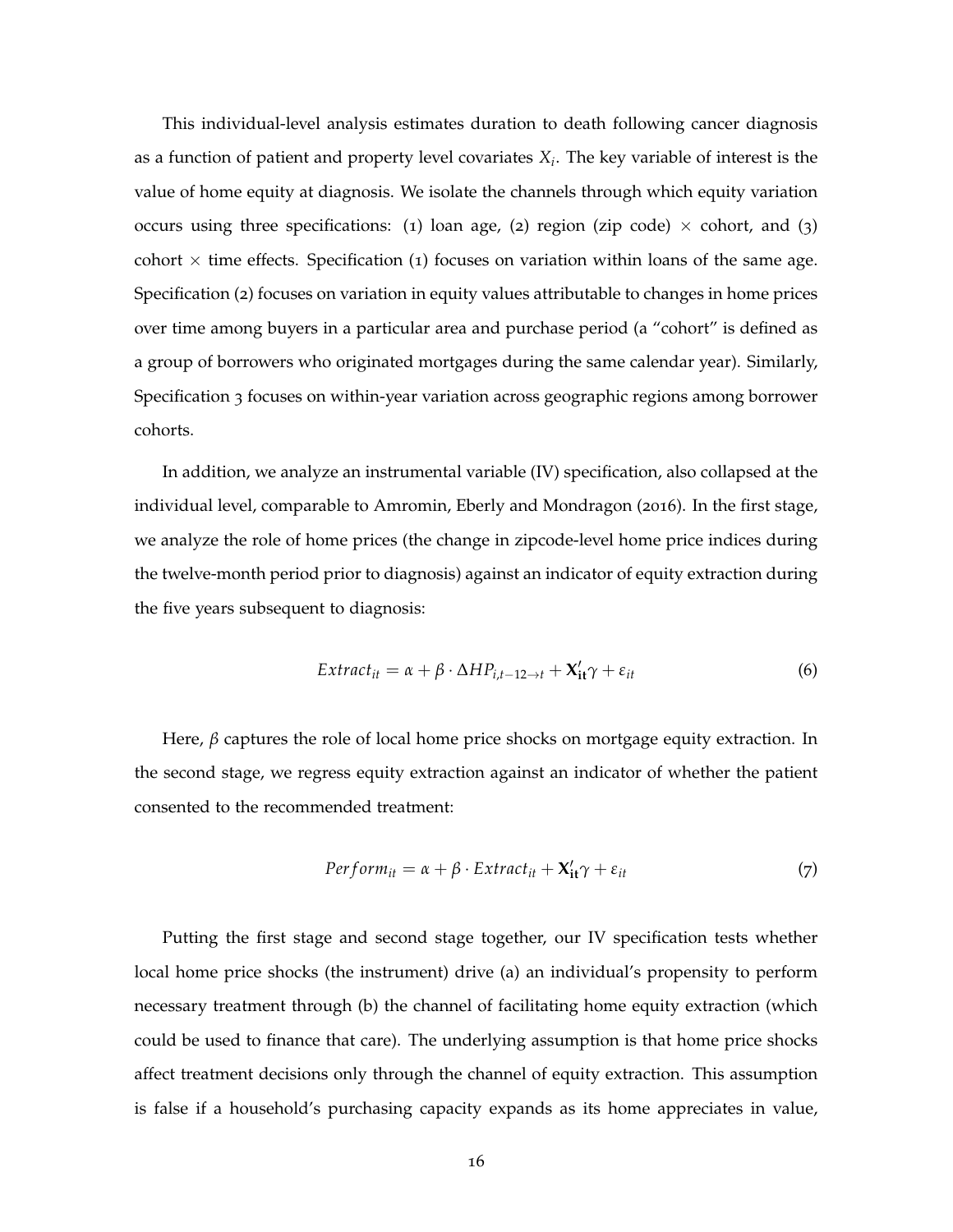even without explicit equity extraction. To address that possibility, we test a reduced-form specification of the role of home prices on treatment decisions directly:

$$
Perform_{it} = \alpha + \beta \cdot \Delta HP_{i,t-12 \to t} + \mathbf{X}'_{it}\gamma + \varepsilon_{it}
$$
\n(8)

The interpretation of *β* in this specification captures the effect of *all* mechanisms by which rising local home prices may affect the treatment choices of individuals. To the extent that local home price variation is exogenous to individual health for cancer patients, these channels should isolate the role of greater housing wealth on individual propensities to proceed with recommended cancer treatment.

### IV Effects of Cancer Diagnoses on Financial Outcomes

We begin by documenting the average effect of cancer diagnoses on household financial outcomes, including foreclosure, bankruptcy, and missed payments. The overall patterns, however, conceal important heterogeneity with respect to household leverage. Households that have untapped liquidity through home equity are better able to withstand cancer diagnoses.

### *IV.A Average Effects*

Figure II plots yearly coefficients from our event-study model using three outcome variables: notice of default, foreclosure, and bankruptcy. The model is estimated using the event-study specification listed in equation 4. The figure plots the coefficients of interest,  $\mu_k$ for the five years before and after diagnosis, with the year before as the excluded category. Year zero corresponds to the calendar year of diagnosis. The model is shown separately for stage one cancers, and cancers staged two or higher.

The key coefficients across specifications are generally insignificant prior to the treatment year, helping to validate our identifying assumption that a cancer diagnosis is indeed an unexpected event for households and not predicted, for instance, by other changes in household variables also driving financial fragility. This might happen, for instance, in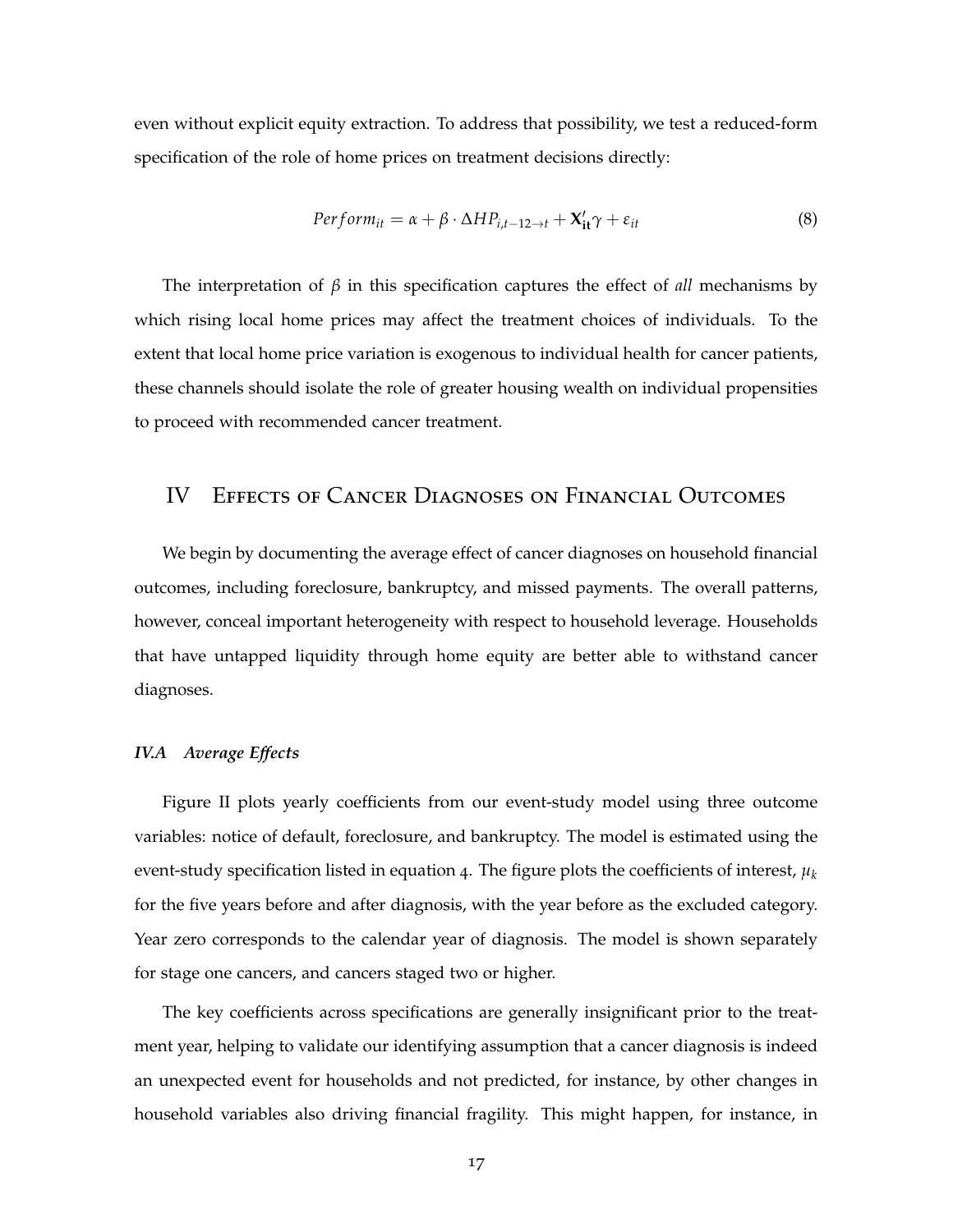the presence of "comorbidities," i.e., other diseases that typically arise in conjunction with cancer diagnoses (emphysema, for example, often arises in conjunction with lung cancer). The existence of comorbidities may drive financial distress independently of the cancer prior to the time of diagnosis. If so, we should observe financial stress increasing prior to the cancer diagnosis. Instead, we find little evidence of pre-trends suggestive of financial hardship prior to cancer diagnosis. By contrast, yearly coefficients after diagnosis are frequently positive and significantly different from zero, suggesting a causal relationship between cancer diagnosis and measures of financial stress.

To provide a better quantitative sense of our results, we move to tables. Table III reports the yearly coefficients  $\mu_k$  for a regression of bankruptcy against time from diagnosis. Coefficients for the controls are suppressed to simplify presentation. At the bottom of the table, we report the cumulative estimated effect for the five years after diagnosis ("Treatment 5 Years"). Again, these estimates are measured relative to the year prior to diagnosis. Additionally, the bottom of the table reports the average bankruptcy rate during the year prior to diagnosis ("Ref. Bankruptcy Prob. 1 Year") and the cumulative probability during the five years prior to diagnosis ("Ref. Bankruptcy Prob. 5 Years").

We find small (and insignificant) effects of cancer diagnoses on bankruptcy filings when measured on the Full Sample. We find larger estimates when we restrict to the Deeds sample (which matches with mortgage records through address), especially among stage one cancers. In column 3, we find that cancer diagnoses lead to a significant cumulative increase in bankruptcy filing of 0.005 percentage points in the five years after diagnosis, which represents about a 24% increase in the relative rate of bankruptcy filing. We find much smaller estimates of bankruptcy filing (a cumulative five year increase of 0.00058) among cancers staged two or higher. Although it may seem surprising to find larger effects for less severe cancers, we believe this pattern reflects the effects of mortality expectations on how households respond to cancer diagnosis. Individuals with longer life expectancies (stage 1 cancers) are more likely to file for bankruptcy than those with shorter life expectancies (stages and higher). The latter are more likely to default and undergo foreclosure than to file for bankruptcy, as we discuss next.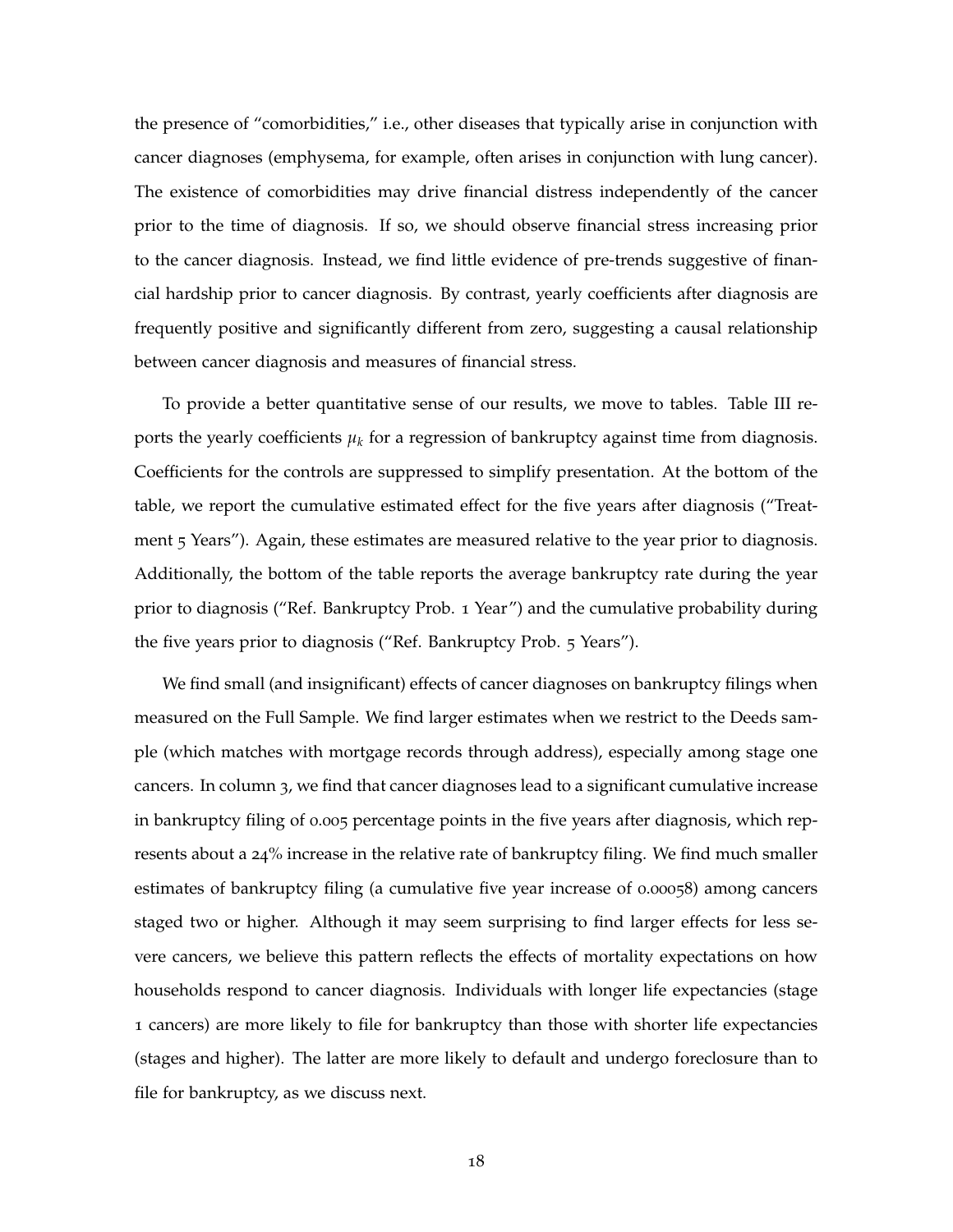Table IV examines financial defaults as measured by notices of default (columns  $1-2$ ) and foreclosures (columns 3–4). Notices of default correspond to a publicly available statement conveying to borrowers that if they fail to repay money owed, lenders may foreclose on the property. It corresponds therefore to a situation of sizable mortgage delinquency, typically after a borrowers is three or more months behind on payments. A foreclosure occurs when the lender seizes the property (most foreclosures in Washington state are non-judicial proceedings). Thus, defaults capture individual decisions to stop payment; foreclosures capture a joint decision by (a) the individual to remain delinquent on the mortgage and (b) the lender to seize the property. All of our estimates in this table are measured using the Deeds sample.

In the full Property Database sample, including all cancers, Columns (1) and (2) show a substantial, sustained increase in the probability of default and foreclosure during the five years following diagnosis. During the five years post-diagnosis, the default rate increases 0.007 percentage points for stage one ("localized") cancers, a 100% increase in the relative frequency of defaults relative to the five year baseline. We find effects of comparable relative magnitude for higher stage cancers (an increase of 0.0081 percentage points relative to a baseline of 0.0091 percent). Though we observe large effects across all cancer stages, we do find that the timing varies. Among higher stage cancers, we observe an increase in foreclosure rates beginning in the second post-diagnosis year. Among less severe cancers (localized and regional), significant effects appear in the third year following diagnosis. Overall foreclosure rates are large in relative magnitude: representing a relative increase of 156% among stage one cancers, and 96% among higher stage cancers. Note also that all results are censored at mortality.<sup>11</sup>

These findings establish our baseline results: cancers are financially destabilizing as measured by defaults, foreclosures, and (depending on the specification) bankruptcies. One possible reaction to this finding is suggested by Mahoney (2015), which argues for the substitutability of insurance status and bankruptcy. In other words, perhaps our results are driven by uninsured households, which default after shocks. While our measures of insurance status are incomplete (we lack good estimates on truly uninsured people), we

<sup>&</sup>lt;sup>11</sup>Results are higher when we do not impose this restriction.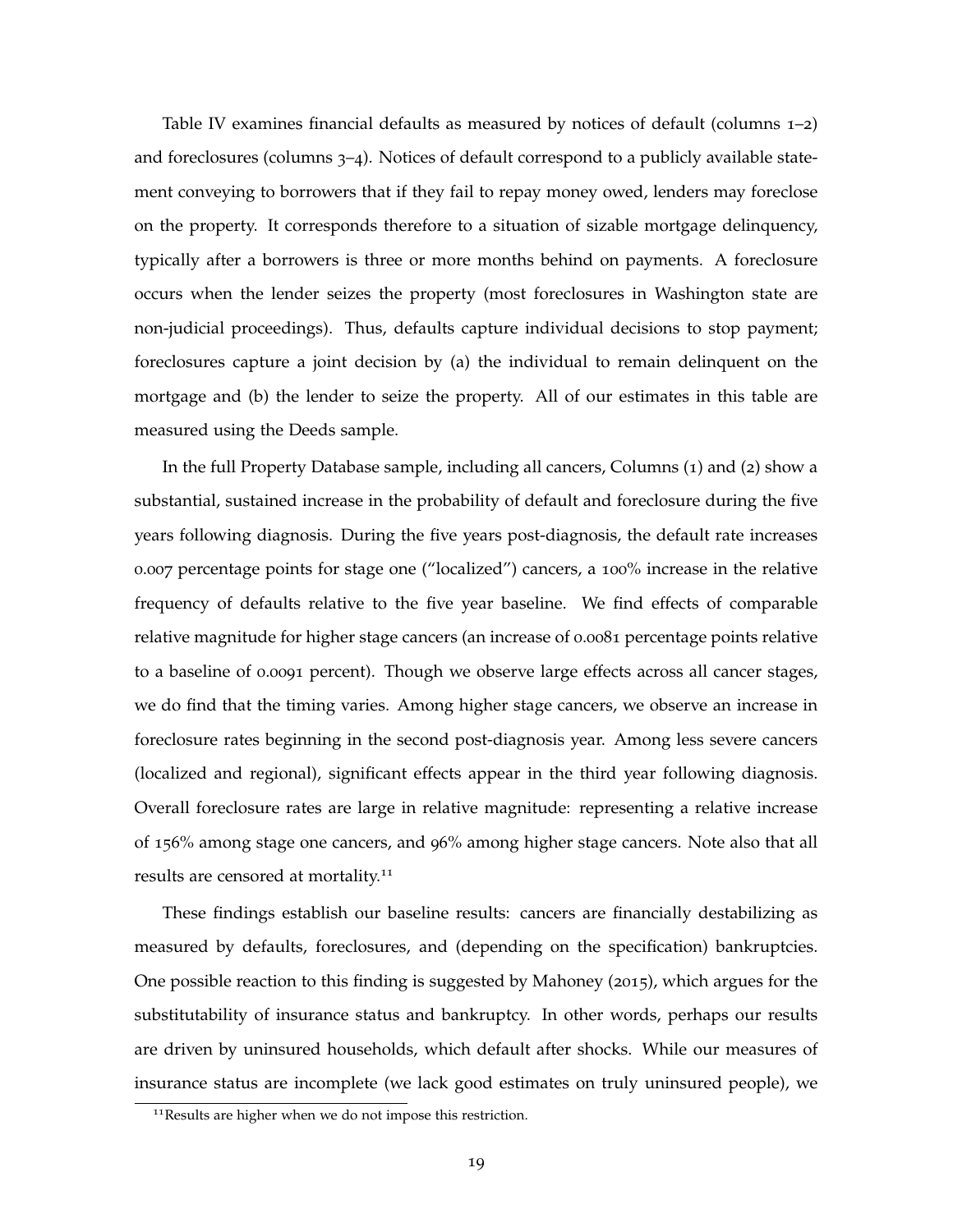can identify subpopulations that are well insured medically: individuals with documented private medical insurance in our data, as well as individuals over 65 (who typically qualify for Medicare). In Table V we restrict on individuals with medical insurance by those criteria. We continue to find quite strong evidence of financial distress induced by cancer diagnoses in this specification. For instance, our estimate of the impact of diagnosis on cumulative five-year effects reflect a 92% increase in the relative probability of experiencing severe mortgage default among stage one cancers. Other estimates are quite similar in magnitude whether or not we condition on insurance status. Because we do not measure uninsured status well, these numbers cannot be interpreted to suggest that insurance status is unimportant in determining default rates. Rather, we interpret our results to suggest that *even* medically insured individuals appear to respond to cancer diagnoses by defaulting on debts, particularly on their mortgages. Our results here are consistent with those in Dobkin et al. (2016).

### *IV.B Financial Fragility and Household Leverage*

The analysis thus far conceals important heterogeneity across patients. Table VI reexamines the effect of cancer diagnoses on foreclosure, but subsets on patients for whom we can verify the origination date and balance of a mortgage in the Deeds database.<sup>12</sup> Although the sample here is smaller than in Table IV, the estimated effects are comparable. Column 1 restricts on individuals for whom we can measure a combined loan to value ratio (CLTV), defined as total mortgage debt (including both first and second mortgages) divided by the purchase price of the home. This regression—which is identical to what we reported in the preceding tables—establishes a benchmark to verify that we obtain comparable results on the subsample with mortgage information. Column 1 suggests that default rates increase by .0084 percentage points following diagnosis, a 44 percent increase. This "average effect" here is comparable what we report in Table IV, though the underlying default rate is substantially higher when we subset on individuals with CLTV information.

This "average effect" is driven by the subset of households that are highly levered, as Columns 3 and 5 of Table VI show. Column 3 uses a measure of CLTV taken at origination;

<sup>&</sup>lt;sup>12</sup>We cannot observe the origination date and balance of a mortgage originated prior to around 2000. Our data track transactions after that date.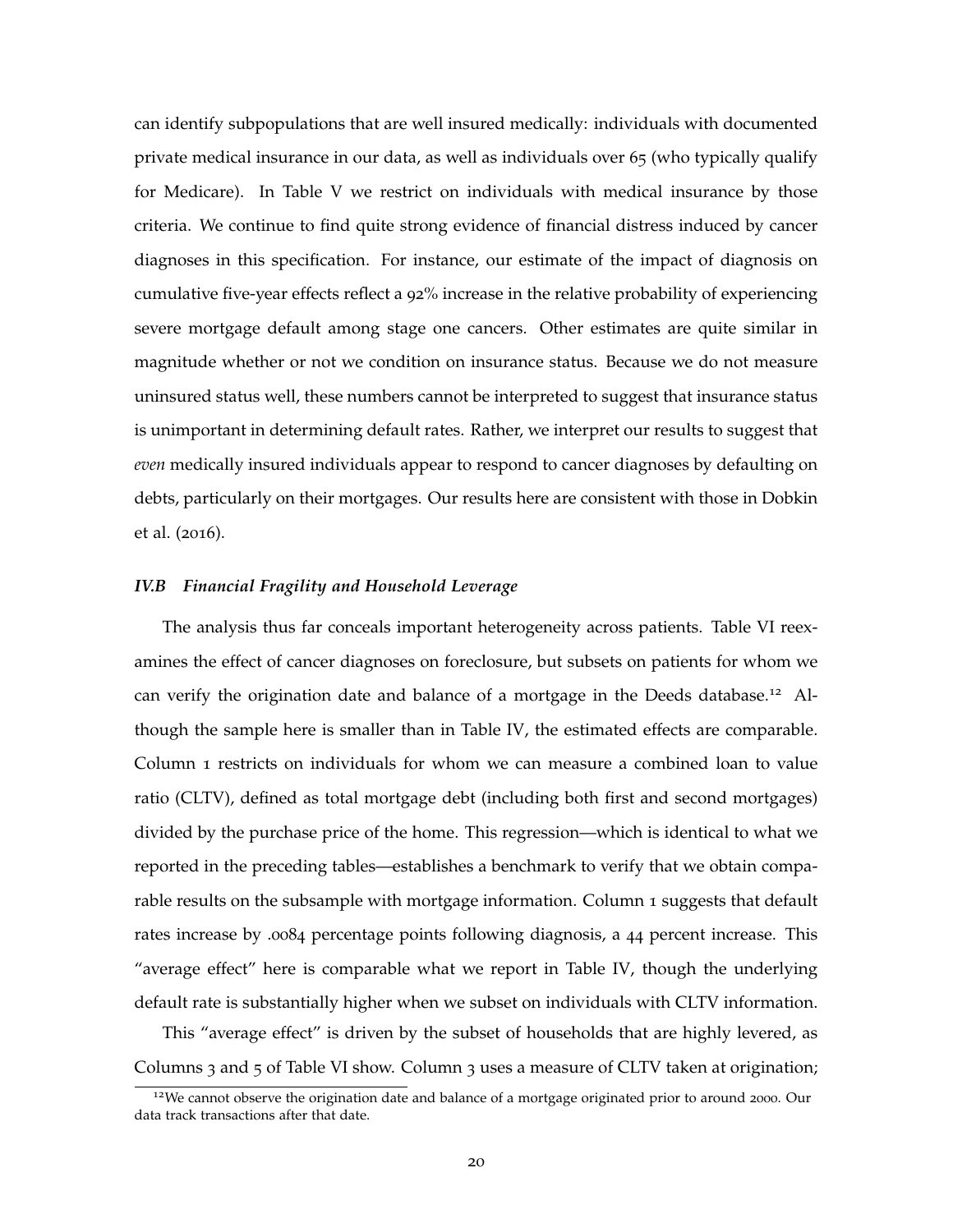Column 5 uses an estimate of the current CLTV (CCLTV) at the time of diagnosis. Cancer is destabilizing only for patients who have no home equity (CLTV  $\geq$  100) at mortgage origination. Among these patients, we observe a very large increase—2 percentage points in the foreclosure probability during the five years following diagnosis, over a 200 percent increase relative to the baseline (.01). The foreclosure rate declines among patients with home equity at origination (CLTV<100), as Column 2 shows. Default and bankruptcy rates are also higher among highly levered individuals, relative to those with equity. We find similar patterns when we use CCLTV to identify highly-levered households. Although the CCLTV results are often insignificant, this is unsurprising because our measure of. CCLTV measure is imprecise: We impute the current mortgage balance (assuming straight-line amortization) and the current home value (using zip-code price indices, which do not cover all transactions in our data).<sup>13</sup> We think the CLTV-based results are complemented by the magnitudes of the CCLTV-based results. When we subset on medically-insured households, we find comparable (and sometimes stronger results, Table VII shows. For example, among the medically insured, we find statistically and economically significant bankruptcy effects (an increase of 3.4 percent, relative to a five-year average of 4.4 percent) among individuals with high leverage at origination.

These estimates suggest that home equity—and access to liquidity generally—is an important channel through which patients (insured or uninsured) cope with the financial stress of health shocks. We can study this channel more directly by looking at patients' use of credit following cancer diagnosis. Panel D of Table VI predicts the annual probability that a patient refinances a first mortgage or takes on a second mortgage as the dependent outcome. Although we see a decline in credit use by the average patient during the years following a diagnosis (Column 1), the decline is driven entirely by patients with high levels of leverage (Column 3). We observe comparable patterns when we subset on patients with health insurance, as Table VII shows. By contrast, we observe a substantial rise in equity extraction among the population with positive equity in their homes. Our effects are quire large, suggesting cancer diagnosis leads to as many as 18% of affected individuals with positive equity to extract some of it.

<sup>&</sup>lt;sup>13</sup>The Appendix describes the imputation process in more detail.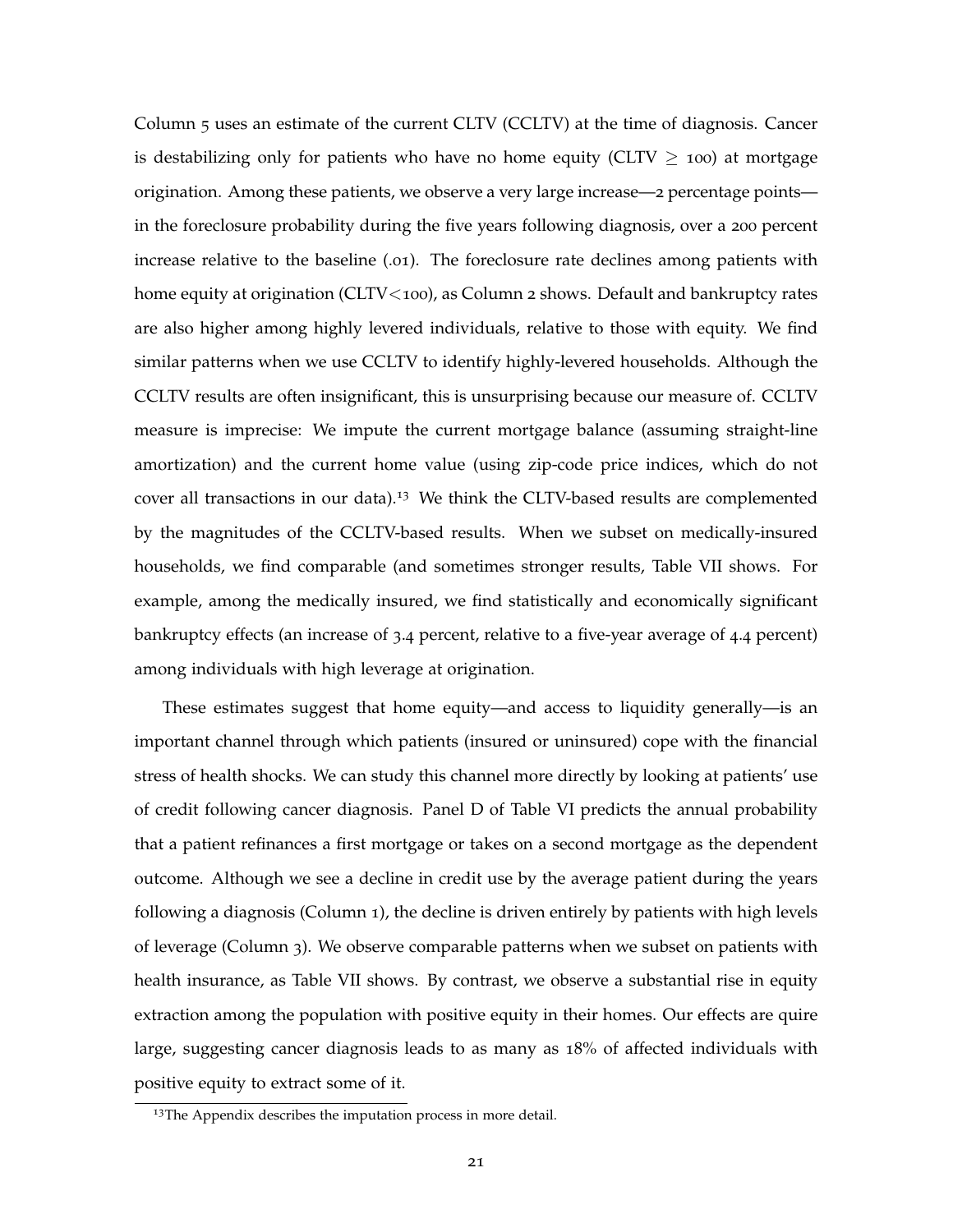Together, these results highlight the importance of home equity as a source of insurance. To test the robustness to these results, we examine in Figure III how the yearly coefficients change under alternate specifications. Recall that we include loan age controls in Specification (1), add region (zip code)  $\times$  cohort controls in Specification (2), and add cohort  $\times$  time controls in Specification (3). The purpose of these controls is to constrain the variation driving current CLTV in different ways. We find comparable estimates across all three specifications. Although these results do not conclusively establish a causal role of leverage, they do suggest that effect of leverage on financial outcomes is not attributable to variation in equity due to loan age or vintage, variation in home prices over time or across zip codes, or interactions of these possible confounds.

In Table VIII, we run our regressions on a sample of loans which merge into BlackBox (a loan-level dataset that covers nearly the universe of private-label securitized loans), which has also been linked to Equifax credit report data. This subsample is quite small (5,000 individuals), as Figure I illustrates. Nonetheless, we find that a substantial increase in the probability that a borrower misses three or more payments on their mortgage during the three years following diagnosis. Effects are negligible prior to diagnosis, but exceed 2 percentage points for years two and three subsequent to diagnosis. Although we also find an increase in defaults on installment and revolving debts, the effects are significant for revolving but not installment debt. We use this Equifax subsample to examine impacts on other credit outcomes as well. We find significant declines in credit scores. We also find an economically large though statistically insignificant increase in credit limits of over \$1,600 by the third year after diagnosis, which is driven by an increase in new cards (an increase of 0.5 additional credit cards in the year of diagnosis). While our analysis in this section is limited due to our small sample, it provides evidence that cancer patients have strong precautionary credit demand motives on their unsecured as well as secured credit, which lenders facilitate to an extent despite worsening repayment rates in this group. These results also point to the key role of real estate assets—the collateralized nature of home equity extraction enables substantially greater access to credit than unsecured credit.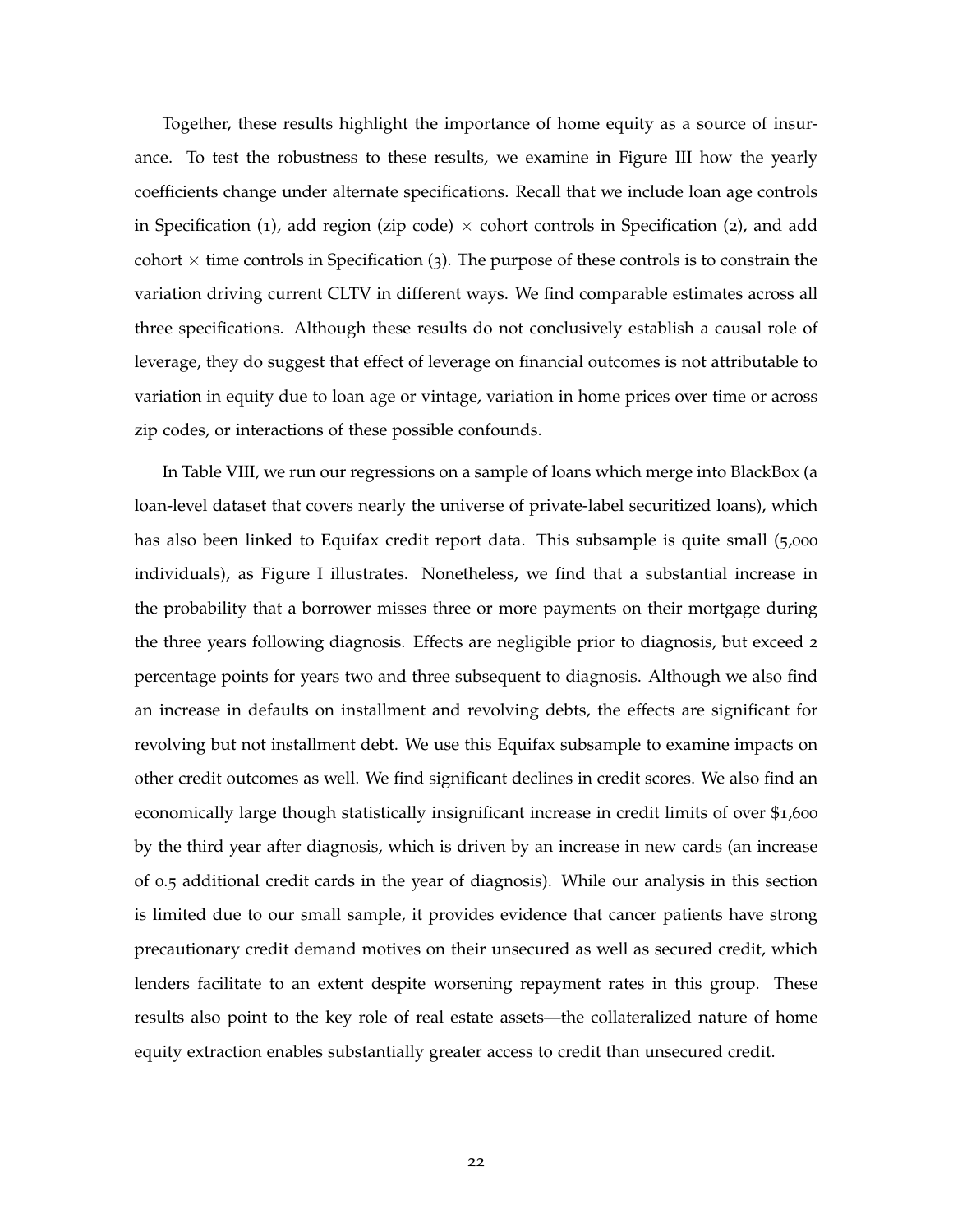### *IV.C Heterogeneity by Occupation, Cancer, and Expected Survival*

Our cancer data include information about the individual's occupation, cancer type, and treatment. This information is useful because we can determine whether our results vary with the socioeconomic status of the individual as well as whether particular cancers or treatments are more likely to produce financial stress. We can also use this information to test whether the buffering effect of home equity varies by cancer severity. This test is important because our findings in his paper—that home equity is an important buffer against health shocks—could be confounded by a correlation between leverage and cancer severity (a proxy for health human capital).

Table IX explores the effect of cancer diagnoses on default, foreclosure, and bankruptcy by professional occupation. As discussed above, every cancer patient is asked about his or her "usual occupation." We code occupational status based on responses to this question. Table IX shows that, after controlling for leverage, cancer diagnosis increases default rates only for individuals with "clerical" or "laborer" occupations. This is unsurprising in light of a long literature showing a correlation between socioeconomic status (proxied here by occupation) and health outcomes. We find a similar pattern among foreclosures (Panel B). The magnitudes of the effects here are comparable to those we observe among households with CLTV greater than 100. We find a different pattern among bankruptcies (Panel C), where only laborers exhibit a meaningful (but imprecisely measured) response to cancer diagnoses.

Table X and Table XI examine heterogeneity in response to cancer diagnosis by (a) cancer site and (b) recommended treatment. Because the baseline five-year rates of default, foreclosure, and bankruptcy are very low (around one percent for default and foreclosure, and two percent for bankruptcies), cutting the sample into site-based and treatment-based categories yields relatively small subsamples with low statistical power. Nonetheless, the magnitudes of the coefficients for default and foreclosure are quite large relative to the baseline rates, especially for lung and thyroid cancers and for radiation-based treatment (which is commonly recommended for thyroid cancer). The effects for bankruptcy are also very large for thyroid cancer and radiation-based treatments. Our results for lung cancer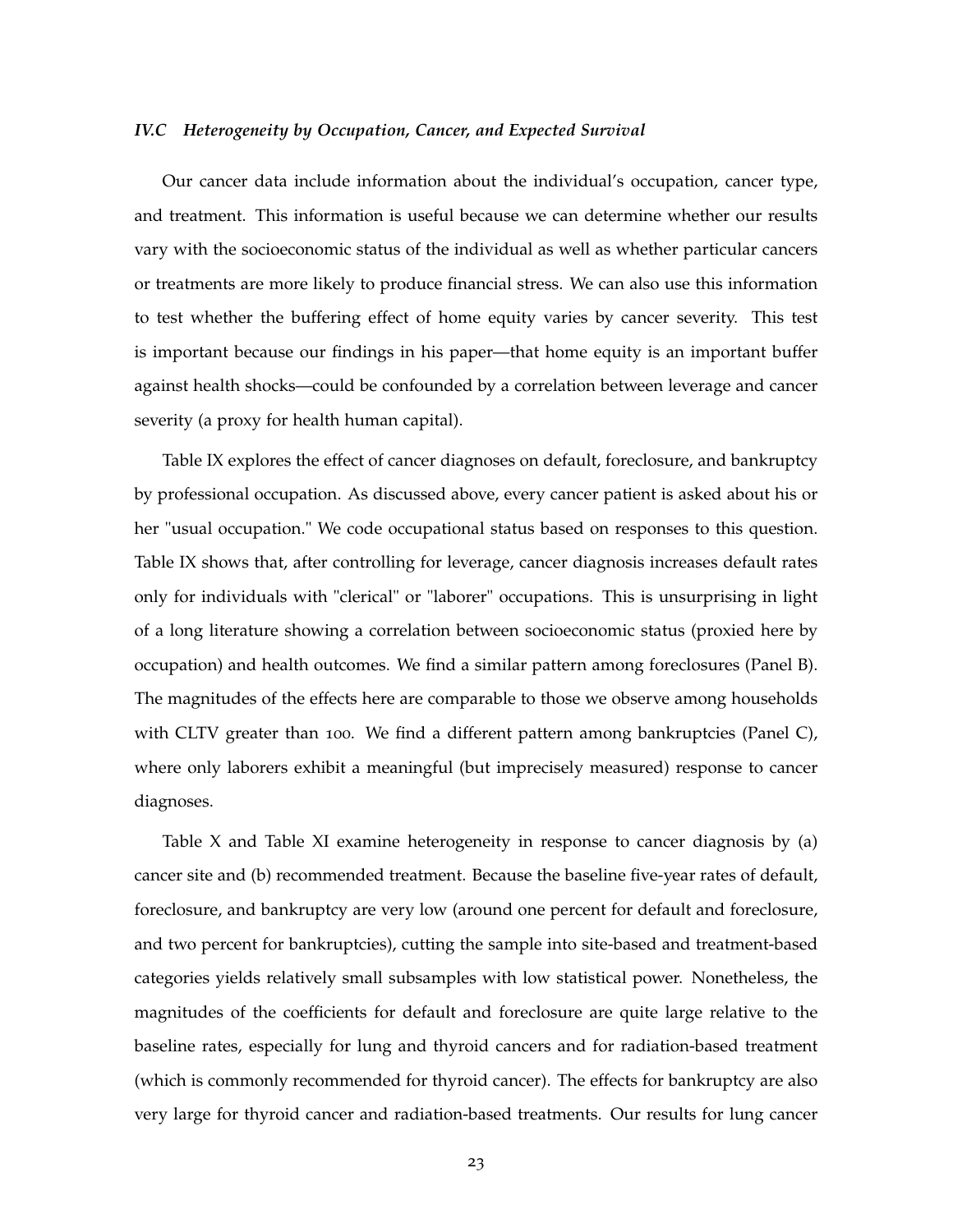are consistent with prior work, such as Boscoe et al. (2014), showing that lung cancer is strongly positively correlated with poverty. The results for thyroid cancer (and radiationbased treatment) is more puzzling because the incidence of this type of cancer is negatively correlated with income. Recent evidence indicates that the incidence of thyroid cancer is highest among younger women (median age of 49).<sup>14</sup>

We next explore whether our primary finding thus far—that home equity mitigates the effect of cancer diagnoses on financial outcomes—varies with cancer severity. In Table XII, we separate individuals based on their expected survival after cancer diagnosis, placing those with above-average life expectancies in the "High Survival" category and the others in the "Low Survival" category. The first two columns test whether the effect of cancer on financial outcomes varies by expected survival. We find much larger effects on default and foreclosure for low survival individuals, but larger effects on bankruptcy for those with high expected survival. This finding is consistent with our theory, expressed in equation 3, which predicts that foreclosure becomes more attractive as mortality risk increases.

The next two columns of Table XII rerun the analysis, but subset on individuals between ages 26 and 60, who are less likely to benefit from public health insurance (such as Medicare) and may therefore be more financially fragile. We find an even starker contrast between high and low survival individuals, with the latter substantially more likely to enter default or foreclosure during the five years following a cancer diagnosis, and the former more likely to file for bankruptcy. The final columns of Table XII test whether these patterns change when we subset on households with no home equity. We obtain substantially larger coefficients, indicating again that the observed effect of cancer diagnoses on financial outcomes is largely driven by households without home equity. results, confirming that home equity plays an important role in mitigating the financial impact of cancer. These findings are important, we believe, because they provide further evidence to rule out potential confounds, such as a correlation between leverage and cancer severity.

<sup>14</sup>See Kitahara and Sosa (2016) for a literature review.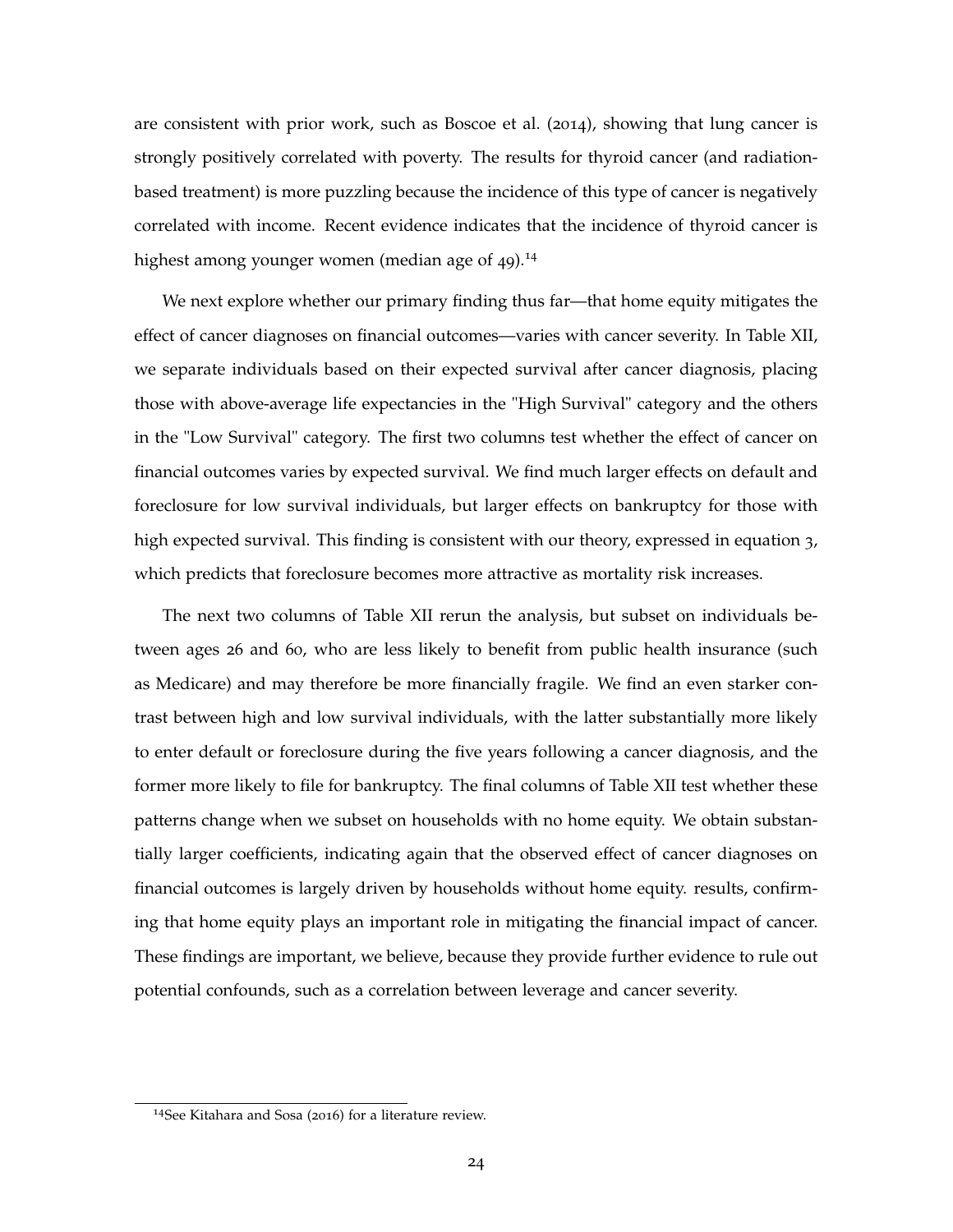### V Effects of Home Equity on Health Outcomes

Home equity mitigates the financial impact of cancer diagnoses. For households without equity, the financial impact is not only destabilizing but could also affect health decisions, such as whether to accept recommended treatments. In this respect, household leverage may have real effects on health outcomes. We test this possibility here.

We begin by looking at variation in post-diagnosis survival time. Panel A of Table XIII estimates the effect of home equity on survival using the Cox proportional hazard model in equation 5. As before, we account for the potential endogeneity of leverage by estimating three specifications, which cumulatively add controls for (1) loan age, (2) region (zip code)  $\times$  cohort, and (3) cohort  $\times$  time effects. Across all three specifications, we find that individuals with negative equity exhibit higher mortality rates, with a relative baseline hazard around 17% higher than individuals with substantial home equity (CCLTV  $\leq$  60). Perhaps unsurprisingly, the effect is driven primarily by individuals with high expected survival rates. For those with low survival rates, expected survival times are so low that leverage matters little. For these individuals, life expectancies are short whether or not they receive recommended therapies. Thus, home equity matters most among individuals who are have relatively high expected survival rates, provided they receive therapy.

The decision to receive therapy is explored in Panel B of Table XIII, which estimates the effect of leverage on the individual's decision to refuse treatment recommended by the hospital. Individuals with negative equity are 0.0084 percentage points more likely to refuse treatments. This is a sizable effect, equal to a 21 percent increase over the baseline probability of refusing treatment (3.86 percent). Although the effect is not statistically significant, it is sizable in magnitude and consistent across specifications controlling for leverage. Taken as a whole, these results provide suggestive evidence that mortality may be worsened among patients who, due to negative home equity, are not as able to access financial markets to borrow and provide for medical care.

The potential endogeneity of leverage remains a concern. In this setting, however, we can take additional steps to address this concern by exploiting the panel structure of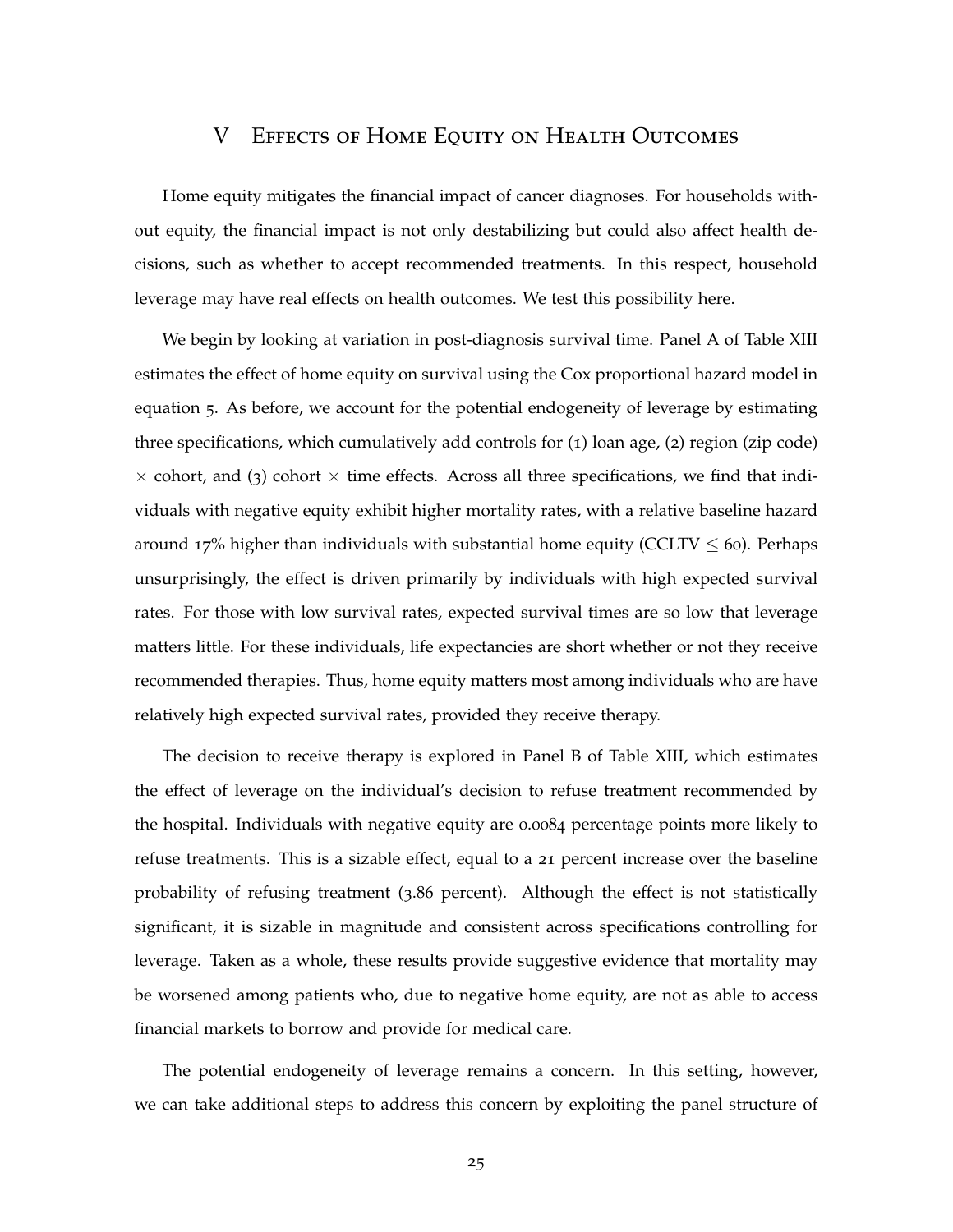our data. In particular, we can implement the instrumental variable strategy described in equations 6 through 8, as Table XIV shows. Controls in this specification include all typical patient and demographic information, such as age, stage and type of cancer, but in this specification we exclude the year of diagnosis as a control. The reason is that we examine a restricted geographical area, and so have limited spatial home price variation. Instead, this specification uses both time-series as well as cross-sectional variation in home prices to drive the results.

The first stage of this analysis uses home price changes during the 12 months prior to diagnosis to predict whether an individual extracts equity (via refinancing or a second mortgage) during the five years following diagnosis. We observe a strong effect of home price shocks on equity extraction. In the second column, we estimate the (uninstrumented) relationship between the individual's decision to accept recommended therapy and whether the individual extracted equity during the five years following diagnosis. As expected, the additional liquid wealth provided by equity extraction increases the probability of performing recommended therapies. The specification in the fourth column presents the instrumented relationship between equity extraction and accepting therapy. Our estimates are sizable, indicating that equity extraction—instrumented by housing shocks—is associated with a 1.1 percentage point increase in the likelihood that an individual performs a necessary treatment, which is strongly correlated with subsequent longevity. Recall that only 3.86 percent of individuals forgo treatment.

Our analysis assumes that local variation in home prices affects the individual's decision to accept treatment only through the channel of equity extraction. This is a reasonable assumption to the extent that the marginal propensity to consume out of housing wealth is primarily a function of direct equity extraction (as suggested by DeFusco (2016) and Sodini et al. (2016)). A less restrictive specification is found in Column (3) of Table XIV. Here we present a reduced form specification, regressing local changes in home prices against the likelihood that individuals perform a necessary cancer treatment directly. We also find a large effect in this column as well. We therefore cannot rule out the possibility that house price shocks affect treatment choices through multiple channels, including direct equity extraction.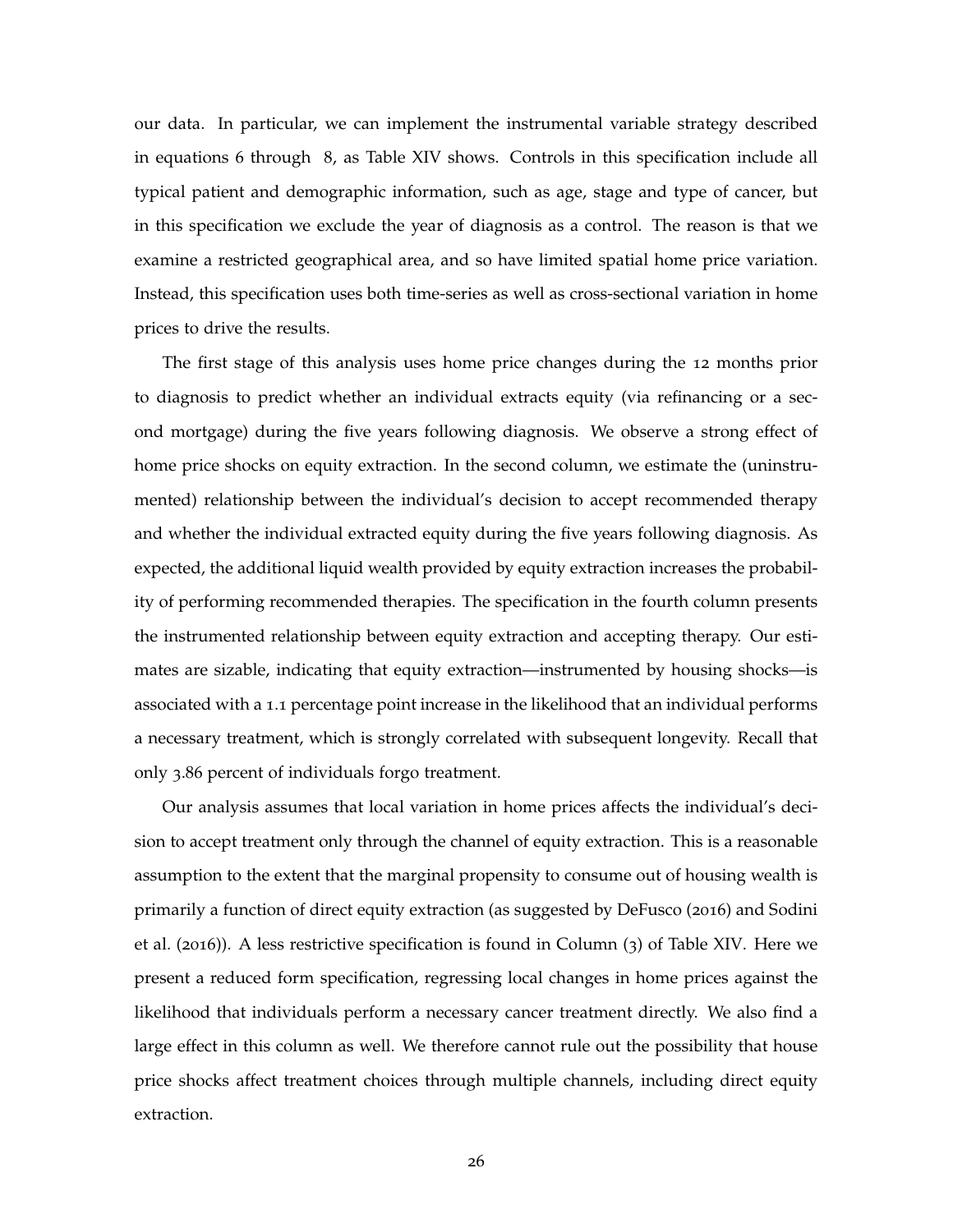Overall, our results suggest a powerful role for household leverage in determining individual treatment decisions and mortality. We believe that the likely mechanisms underlying this finding include both the out-of-pocket costs of therapy and the lost income of cancer patients and their families. Our results suggest that home equity can serve as an important buffer for individuals facing adverse health shocks . This result is subject to the usual caveat that drivers of mortgage equity may not be purely exogenous to individuals. However, we focus on variation in home equity from a variety of different channels and find quite comparable results, suggesting that housing wealth may be a causal driver of treatment decisions.

### VI CONCLUSION

Our results point to the central importance of credit markets, and real estate assets in particular, as a buffer against health events and other adverse financial shocks. Even households with health insurance face sizable out-of-pocket costs after a cancer diagnosis. These costs are destabilizing when a household has taken on high pre-diagnosis leverage. The household is not only effectively priced out of the credit market, but also exposed to higher mortality risk because the household may be unable or unwilling to pay for recommended therapies.

Our research is, however, subject to several caveats. First, we document patterns of financial distress surrounding severe medical events, but do not make claims about the strategic nature of those defaults. Nor do we make any normative claims about the desirability of foreclosure among affected households. Bankruptcy, default, and foreclosure are commonly viewed as manifestations of severe financial distress, with adverse consequences for debtors and creditors alike. An alternative view might see these outcomes as manifestations of strategical calculations by households. Because a cancer diagnosis reduces a patient's life expectancy, for example, a rational household might strategically default on long-term debts such as mortgages. Under this interpretation, our results on leverage form an analogue to the "double trigger" theory of household default: Default may be the result of both (i) an adverse shock (cancer diagnosis) that reduces ability to pay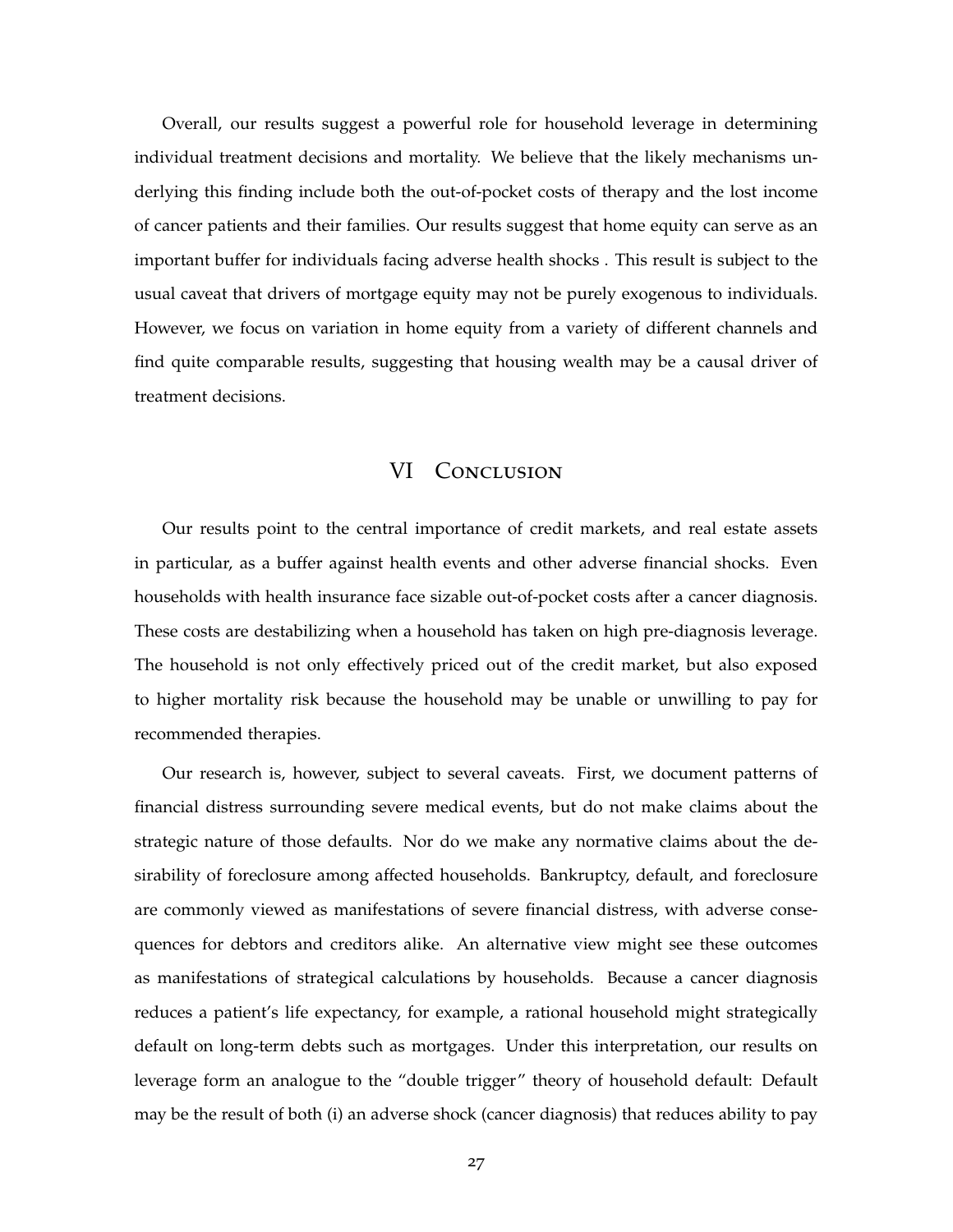and (ii) an adverse financial position (negative equity) that limits the household's desire to repay.

Additionally, we look exclusively at the effects of cancer diagnoses on financial management (defaults, foreclosures, bankruptcies). We are unable to test whether cancer diagnoses affect broader wealth and consumption choices.

Nonetheless, our results present a sharp contrast with much of the prevailing literature on household financial fragility and health insurance because we find a limited role of formal insurance in fully preventing financial default. Highly levered individuals face a higher probability of financial default even in the presence of medical insurance. While medical insurance is clearly an important buffer for households facing severe medical shocks, our results show that household financial fragility depends on much more than the existence of such insurance. Many individuals with insurance file for bankruptcy or experience foreclosure (particularly if they are heavily levered); many individuals without insurance never file for bankruptcy or foreclosure (particularly if they have equity). Household capital structure is, at the very least, an additional, important, and underemphasized driver of default decisions among medically distressed households.

Consistent with the idea that real estate assets serve as an important buffer for individuals faced with idiosyncratic shocks, we find that borrowers with positive equity are likely to extract this equity after diagnosis, and appear to be more likely to undergo treatment and live longer as a result. These results provide evidence of the real effects of financial markets on an important tangible household outcome: life expectancy.

A potential implication of our work is that public policy should focus on household asset-building, both by limiting leverage or by raising savings. Unlike efforts to increase medical coverage, efforts to build household assets have the advantage that accumulated savings may be used to deal with any sort of shock, not just medical ones. Policies that limit household leverage, including laws that bar recourse mortgages and limit the size of cashout refinancings, may also help households preserve assets that can fund out-of-pocket costs.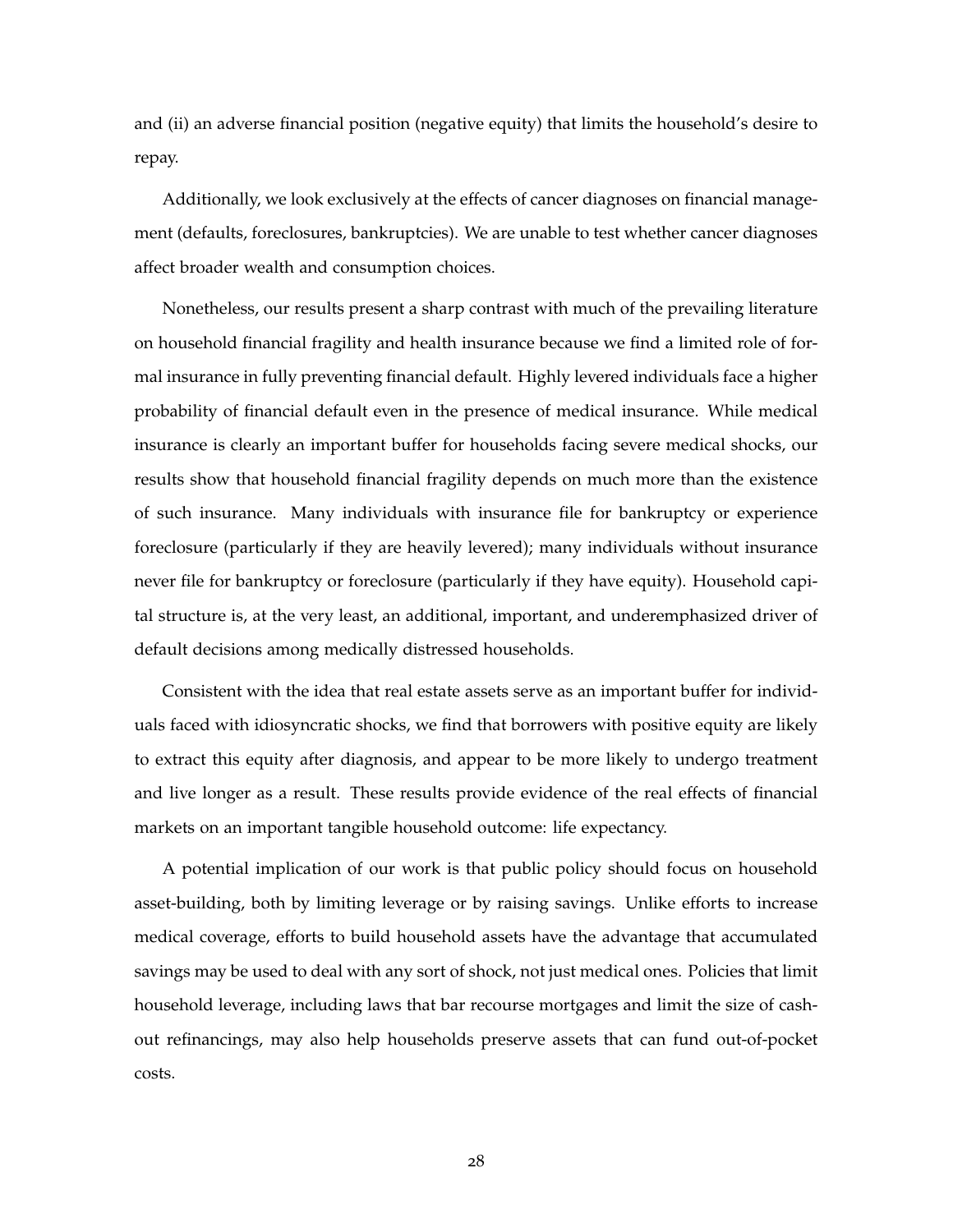### **REFERENCES**

- **Almond, Douglas, Hilary W. Hoynes, and Diane Whitmore Schanzenbach.** 2011. "Inside the War on Poverty: The Impact of Food Stamps on Birth Outcomes" *The Review of Economics and Statistics*, 93(2): 387–403.
- **Amromin, Gene, Janice Eberly, and John Mondragon.** 2016. "The Housing Crisis and the Rise in Student Debt" *Working Paper*.
- **Andress, Hans-Jurgen, Katrin Golsch, and Alexander W. Schmidt.** 2013. *Applied Panel Data Analysis for Economic and Social Surveys* Springer.
- **Argys, Laura M., Andrew I. Friedson, and M. Melinda Pitts.** 2016. "Killer Debt: The Impact of Debt on Mortality" *Working Paper*.
- **Autor, David H.** 2003. "Outsourcing at Will: The Contribution of Unjust Dismissal Doctrine to the Growth of Employment Outsourcing" *Journal of Labor Economics*, 21(1): 1–42.
- **Bernard, Didem S.M., Stacy L. Farr, and Zhengyi Fang.** 2011. "National Estimates of Out-of-pocket Health Care Expenditure Burdens among Nonelderly Adults with Cancer: 2001 to 2008" *Journal of Clinical Oncology*, 29(20): 2821–2826.
- **Bhutta, Neil, Jane Dokko, and Hui Shan.** 2010. "The Depth of Negative Equity and Mortgage Default Decisions" *Journal of Finance (forthcoming)*.
- **Boscoe, Francis P, Christopher J Johnson, Recinda L Sherman, David G Stinchcomb, Ge Lin, and Kevin A Henry.** 2014. "The Relationship between Area Poverty Rate and Site-specific Cancer Incidence in the United States" *Cancer*, 120(14): 2191–2198.
- **Currie, Janet, and Erdal Tekin.** 2015. "Is there a Link between Foreclosure and Health?" *American Economic Journal: Economic Policy*, 7(1): 63–94.
- **Davidoff, A.J., M. Erten, T. Shaffer, J.S. Shoemaker, I.H. Zuckerman, N. Pandya, M.- H. Tai, X. Ke, and B. Stuart.** 2013. "Out-of-pocket Health Care Expenditure Burden for Medicare Beneficiaries with Cancer" *Cancer*, 119(6): 1257–1265.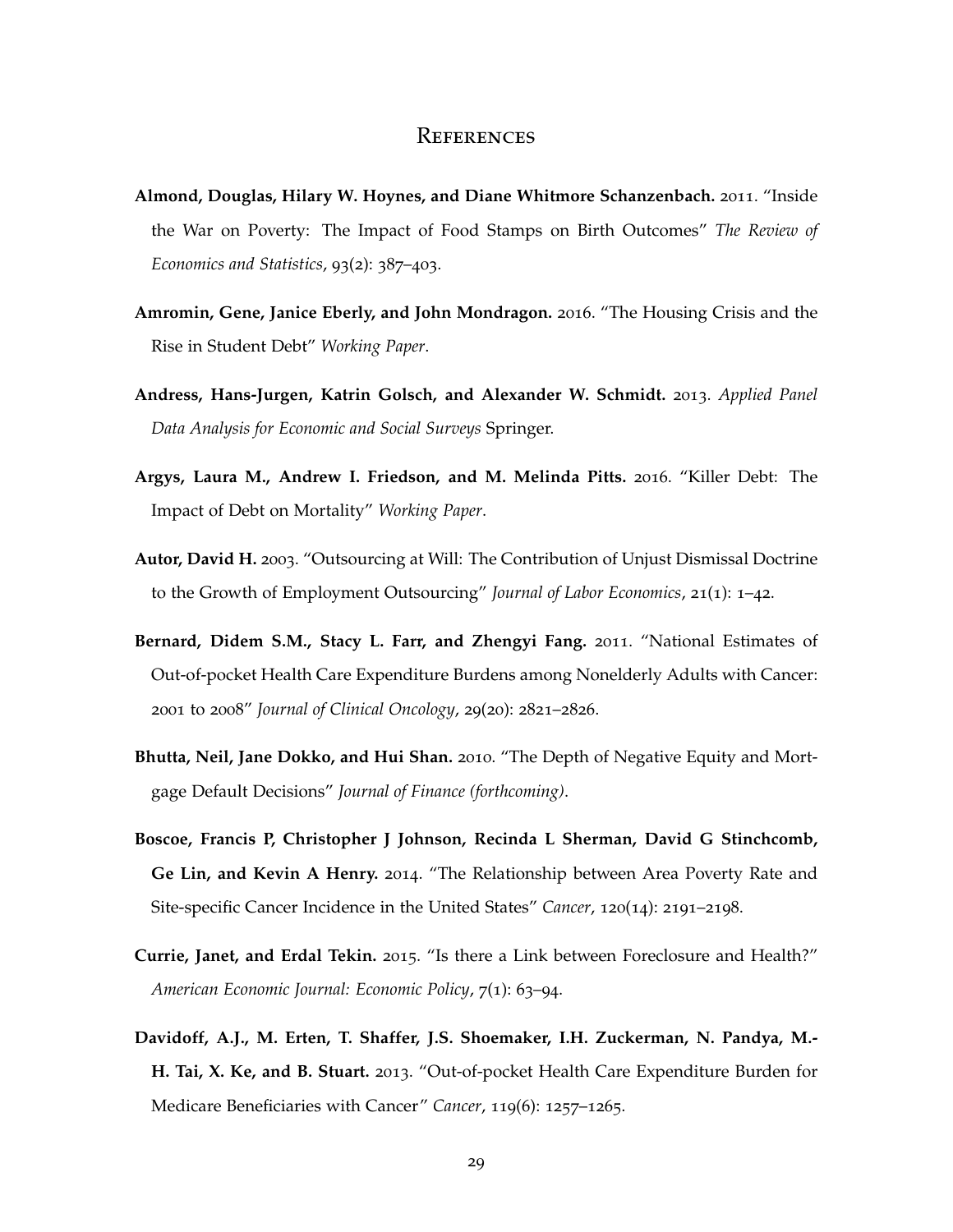- **De Boer, I A.G., T. Taskila, A. Ojajarvi, F.J. van Dijk, and J.H. Verbeek.** 2009. "Cancer Survivors and Unemployment: A Meta-Analysis and Meta-Regression" *JAMA*, 301(7): 753– 762.
- **DeFusco, Anthony.** 2016. "Homeowner Borrowing and Housing Collateral: New Evidence from Expiring Price Controls" *Journal of Finance (forthcoming)*.
- **Dobkin, Carlos, Amy Finkelstein, Raymond Kluender, and Matthew J. Notowidigdo.** 2016. "The Economic Consequences of Hospital Admissions" National Bureau of Economic Research Working Paper 22288.
- **Ferguson, Deron, and Erica Gardner.** 2008. "Estimating Health Insurance Coverage Using Hospital Discharge Data and Other Sources" *Health Care Research Brief No. 48*.
- **French, Jeric, and John B. Jones.** 2004. "On the Distribution and Dynamics of Health Care Costs" *Journal of Applied Econometrics*, 19(6): 705–721.
- **Grinstein-Weiss, Michal, Clinton Key, and Shannon Carrillo.** 2015. "Homeownership, the Great Recession, and Wealth: Evidence from the Survey of Consumer Finances" *Housing Policy Debate*, 25(3): 419–445.
- **Gross, Tal, and Matthew J. Notowidigdo.** 2009. "Health Insurance and the Consumer Bankruptcy Decision: Evidence from Expansions of Medicaid" *Journal of Public Economics*, 7-8(767-778).
- **Gwet, Philippe, Jerrod Anderson, and Steven R. Machlin.** 2016. "Out-of-Pocket Health Care Expenses in the U.S. Civilian Noninstitutionalized Population by Age and Insurance Coverage, 2014" *Agency for Healthcare Research and Quality Statistical Brief*, 646–653.
- **Himmelstein, David U, Deborah Thorne, Elizabeth Warren, and Steffie Woolhandler.** 2009. "Medical Bankruptcy in the United States, 2007: Results of a National Study" *The American Journal of Medicine*, 122(8): 741–746.
- **Himmelstein, David U., Elizabeth Warren, Deborah Thorne, and Steffie Woolhandler.** 2005. "Market Watch: Illness and Injury as Contributors to Bankruptcy" *Health Affairs*, 63.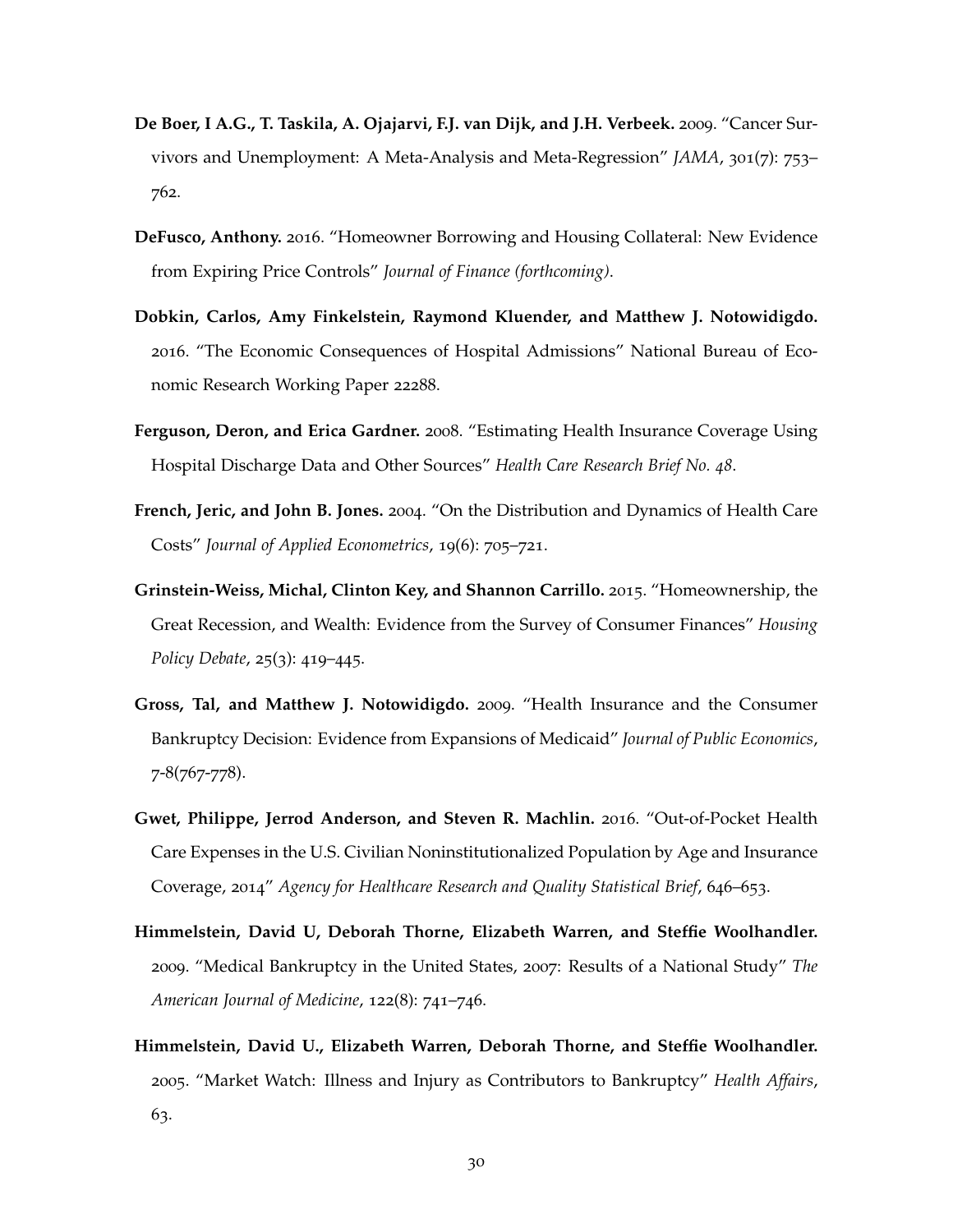- **Howard, David H., Noelle-Angelique Molinari, and Kenneth E. Thorpe.** 2004. "National Estimates of Medical Costs Incurred by Nonelderly Cancer Patients" *Cancer*, 100(5): 883– 891.
- **Hsu, Joanne W, David A. Matsa, and Brian T. Melzer.** 2013. "Unemployment insurance and consumer credit" *Working Paper*.
- **Hubbard, R. Glenn, Jonathan Skinner, and Stephen P. Zeldes.** 1995. "Precautionary Saving and Social Insurance" *Journal of Political Economy*, 103(2): 360–399.
- **Kitahara, Cari M, and Julie A Sosa.** 2016. "The Changing Incidence of Thyroid Cancer" *Nature Reviews Endocrinology*, 12(11): 646–653.
- **Kumar, Anil.** 2017. "Do Restrictions on Home Equity Extraction Contribute to Lower Mortgage Defaults? Evidence from a Policy Discontinuity at the Texas Border" *American Economic Journal: Economic Policy (forthcoming)*.
- **Lusardi, Annamaria, and Olivia S. Mitchell.** 2014. "The Economic Importance of Financial Literacy: Theory and Evidence" *Journal of Economic Literature*, 52(1): 5–44.
- **Lusardi, Annamaria, Daniel J. Schneider, and Peter Tufano.** 2011. "Financially fragile households: Evidence and implications" *Brookings Papers on Economic Activity*, 83–134.
- **Mahoney, Neale.** 2015. "Bankruptcy as Implicit Health Insurance" *American Economic Review*, 105(2): 710–46.
- **Mariotto, Angela B., K. Robin Yabroff, Yongwu Shao, Eric J. Feuer, and Martin L. Brown.** 2011. "Projections of the Cost of Cancer Care in the United States: 2010–2020" *Journal of the National Cancer Institute*.
- **Mayer, Christopher, Edward Morrison, Tomasz Piskorski, and Arpit Gupta.** 2014. "Mortgage Modification and Strategic Behavior: Evidence from a Legal Settlement with Countrywide" *American Economic Review*, 104(9): 2830–57.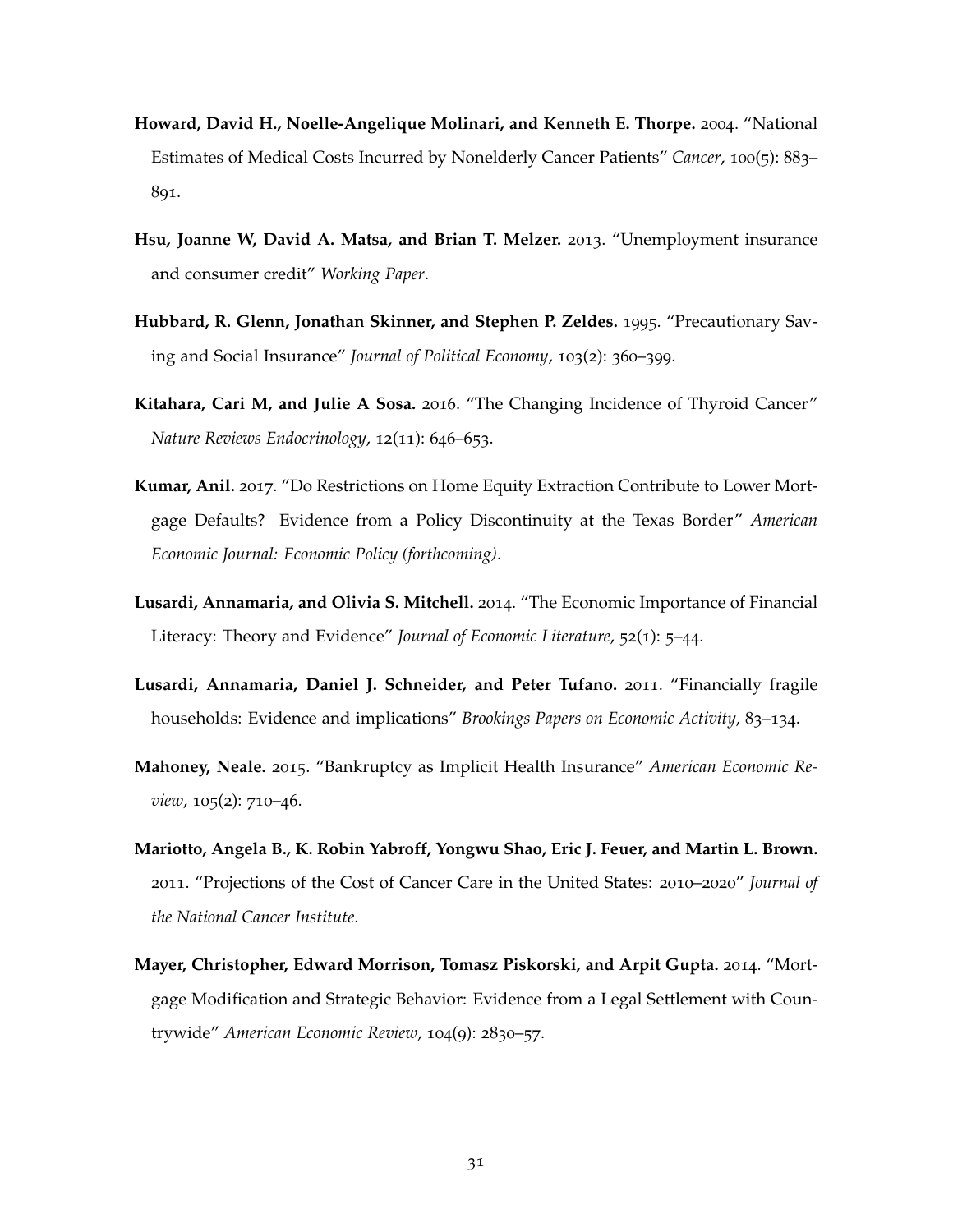- **Mazumder, Bhashkar, and Sarah Miller.** 2014. "The effects of the Massachusetts health reform on financial distress" Working Paper, Federal Reserve Bank of Chicago No. 2014- 01.
- **Morrison, Edward R.** 2014. "Coasean Bargaining in Consumer Bankruptcy" In *Ronald H. Coase*. , ed. Omri Ben Shahar. Chicago, IL:University of Chicago Law School.
- **Morrison, Edward R., and Antoine Uettwiller.** 2017. "Consumer Bankruptcy Pathologies" *Journal of Institutional and Theoretical Economics*, 173(1): 174–196.
- **Oster, Emily, Ira Shoulson, and E. Ray Dorsey.** 2013. "Limited Life Expectancy, Human Capital and Health Investments" *The American Economic Review*, 103(5): 1977–2002.
- **Piskorski, Tomasz, Amit Seru, and James Witkin.** 2015. "Asset Quality Misrepresentation by Financial Intermediaries: Evidence from RMBS Market" *Journal of Finance*, 70(6).
- **Pollack, Craig Evan, and Julia Lynch.** 2009. "Health status of people undergoing foreclosure in the Philadelphia region" *American journal of public health*, 99(10): 1833–1839.
- **Rampini, Adriano A., and S. Viswanathan.** 2016. "Household Risk Management" National Bureau of Economic Research.
- **Ramsey, Scott D., David Blough, Anne Kirchhoff, Karma Kreizenbeck, Catherine Fedorenko, Kyle Snell, Polly Newcomb, William Hollingworth, and Karen Overstreet.** 2013. "Washington State cancer patients found to be at greater risk for bankruptcy than people without a cancer diagnosis" *Health Affairs*, 32(6): 1143–1152.

**Society, American Cancer.** 2013. "Lifetime Risk of Developing or Dying From Cancer"

- **Sodini, Paolo, Roine Vestman, Ulf von Lilienfeld-Toal, and Stijn Van Nieuwerburgh.** 2016. "Identifying the Benefits from Home Ownership: A Swedish Experiment" *Working Paper*.
- **Stoler, Avraham, and David Meltzer.** 2012. "Mortality and Morbidity Risks and Economic Behavior" *Health Economics*, 22(2): 132–143.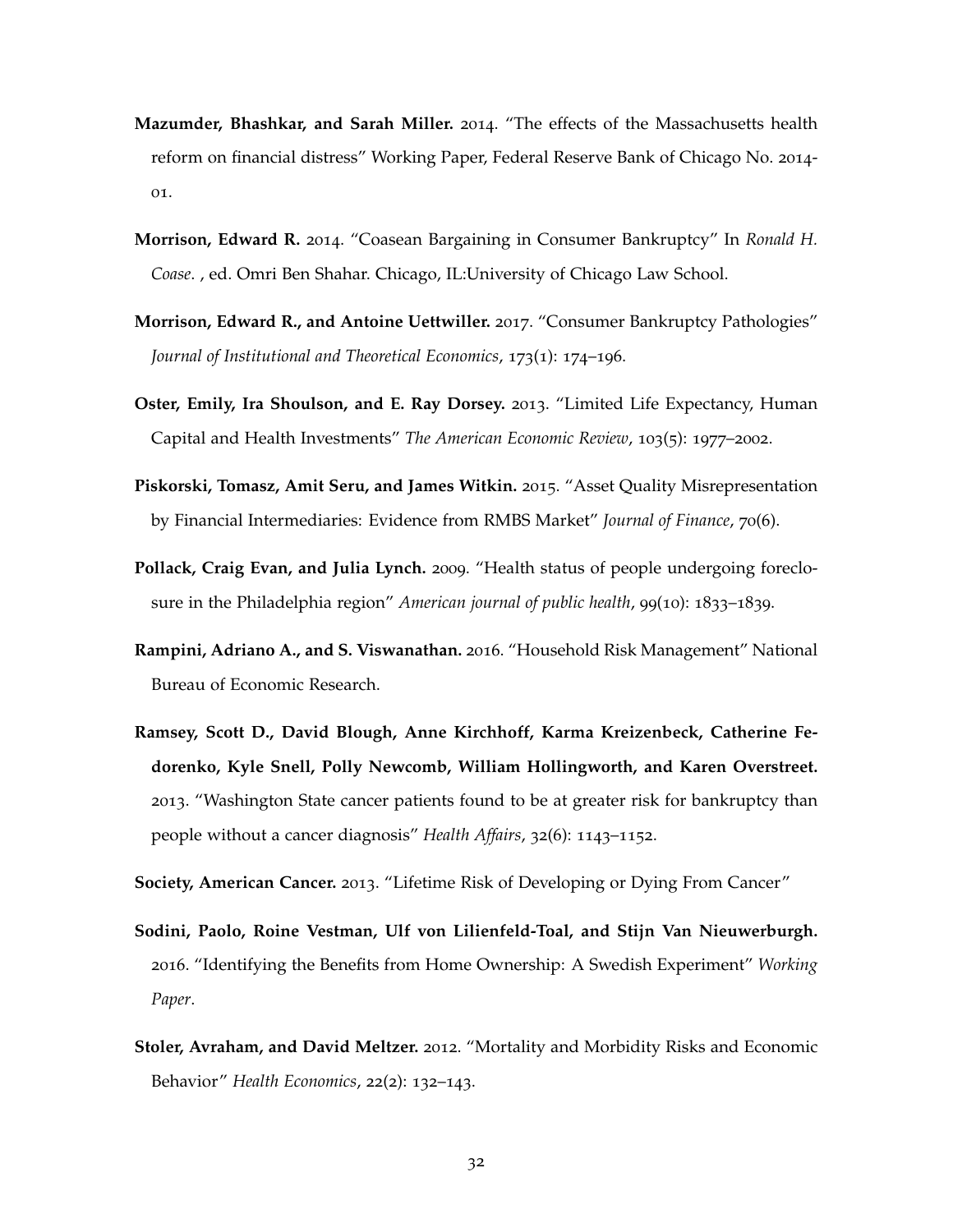- **Trogdon, Justin G., Florence K.L. Tangka, Donatus U. Ekwueme, Gery P. Guy Jr., Isaac Nwaise, and Diane Orenstein.** 2012. "State-level Projections of Cancer-related Medical Care Costs: 2010 to 2020" *The American Journal of Managed Care*, 18(9): 525.
- **White, Michelle J., and Ning Zhu.** 2010. "Saving Your Home in Chapter 13 Bankruptcy" *Journal of Legal Studies*, 39(1): 33–61.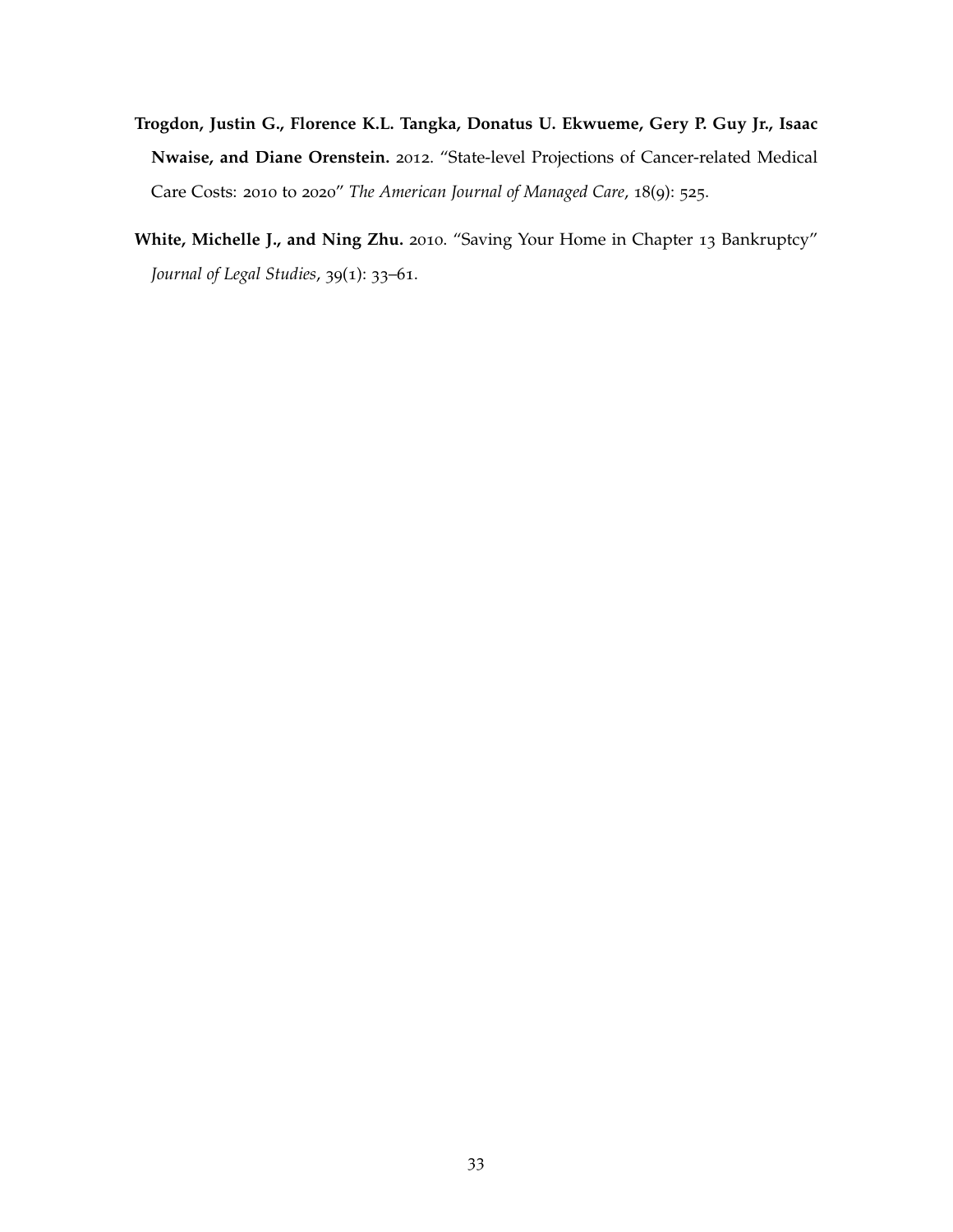

FIGURE I Illustration of Merged Datasets

This figure illustrates the connections between the datasets used in this study. The core dataset is the SEER dataset containing diagnosis and treatment information on cancer patients in Western Washington State. This dataset is combined with individual bankruptcy information to produce the Full Sample. This composite dataset is also merged with Deeds data using home address, which provides information on household leverage as well as default and foreclosure information. Deeds data are also linked for some observations to BlackBox and Equifax, which contain information on defaults on private-label mortgages, as well as associated credit bureau information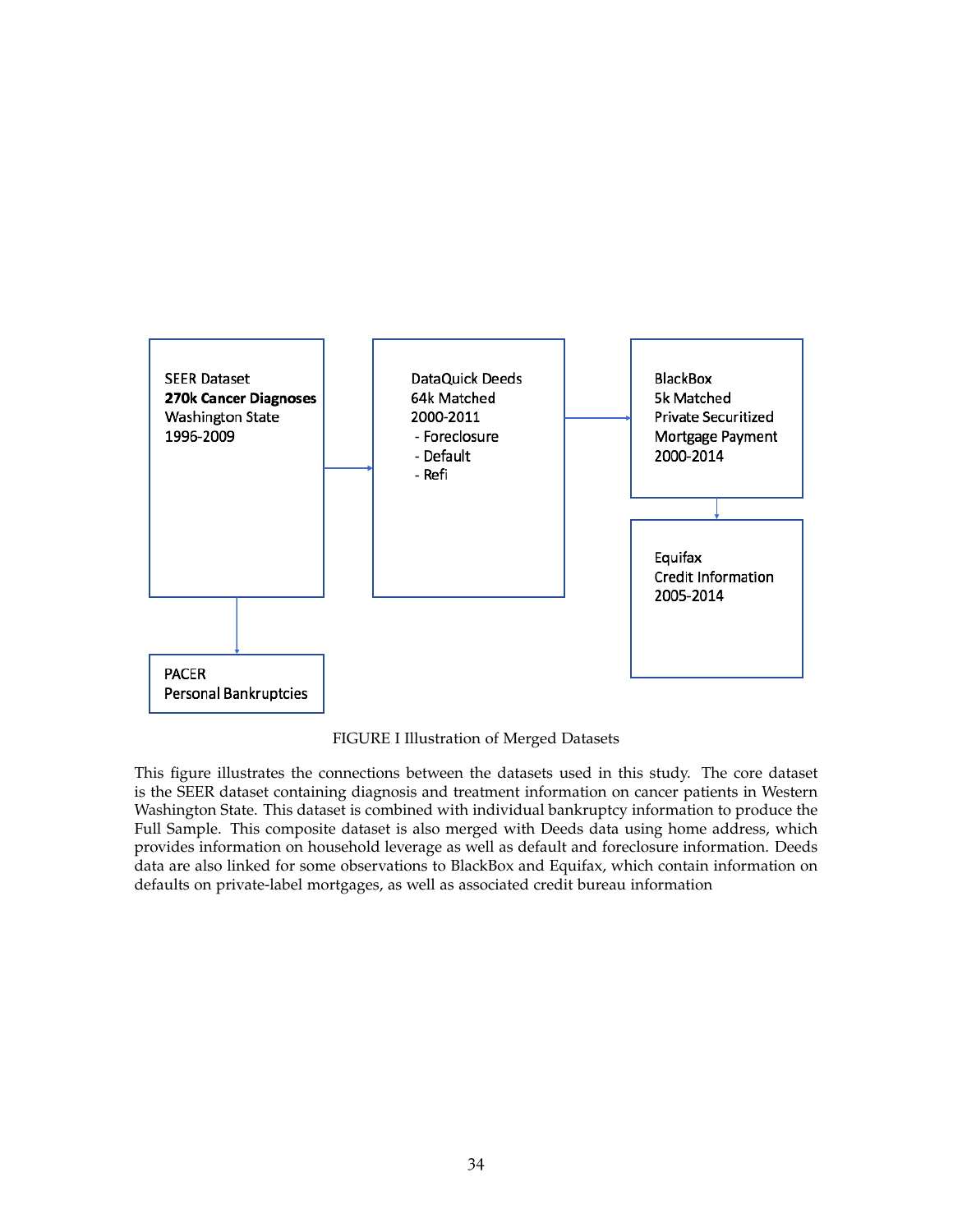

Panel A: Notice of Default



Panel B: Foreclosure



Panel C: Bankruptcy

FIGURE II Yearly Coefficients from Panel Event Study

These graphs plot the yearly coefficients from the event study regressions as described in the study methodology section. 35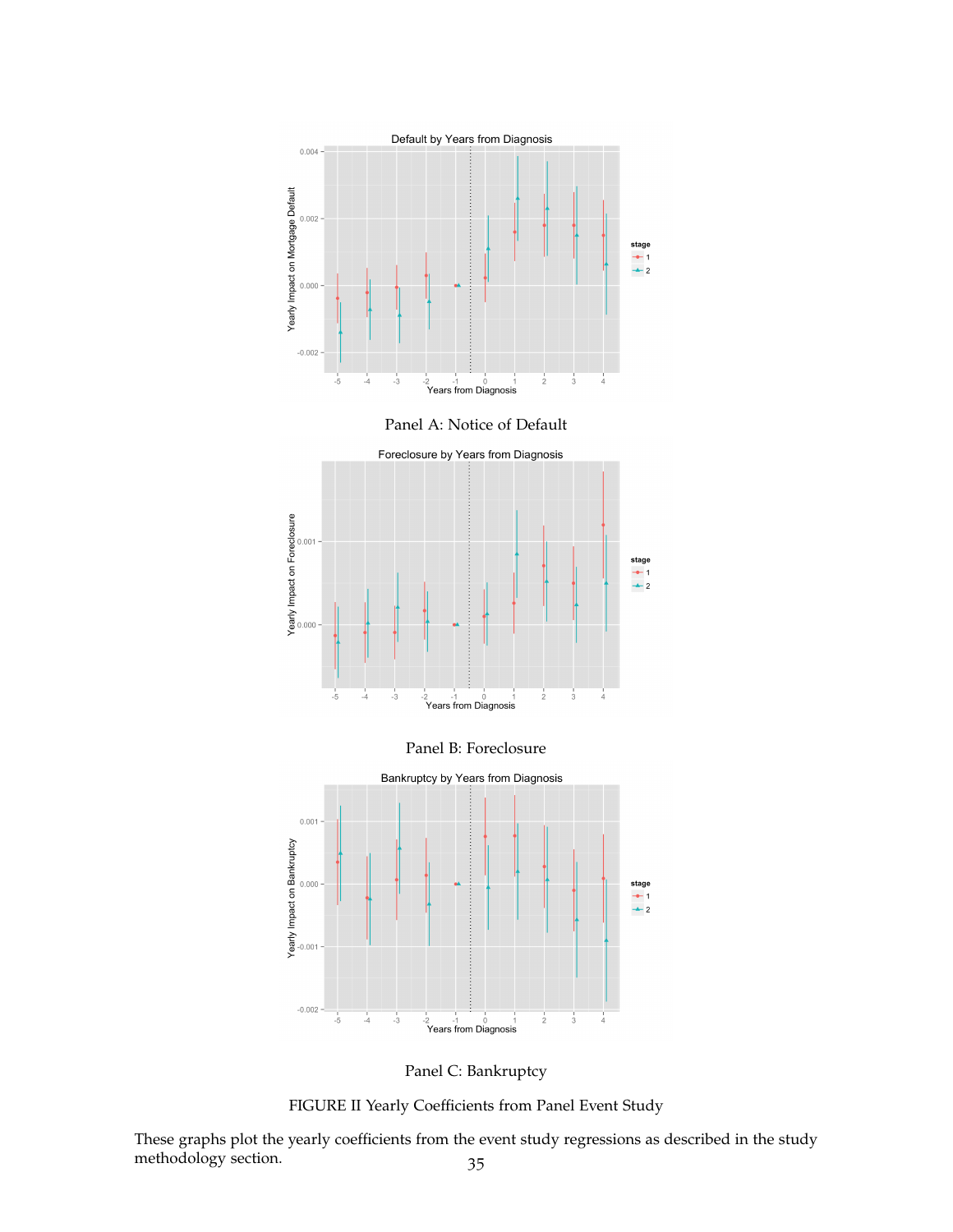

FIGURE III Comparison of Results Across Mortgage Equity Specifications

This figure illustrates yearly coefficients of diagnosis on foreclosure under a variety of specifications which constrain the variation in mortgage equity. Specification one controls in addition for loan age; specification two also controls for region  $\times$  cohort, specification three also controls for cohort  $\times$  time.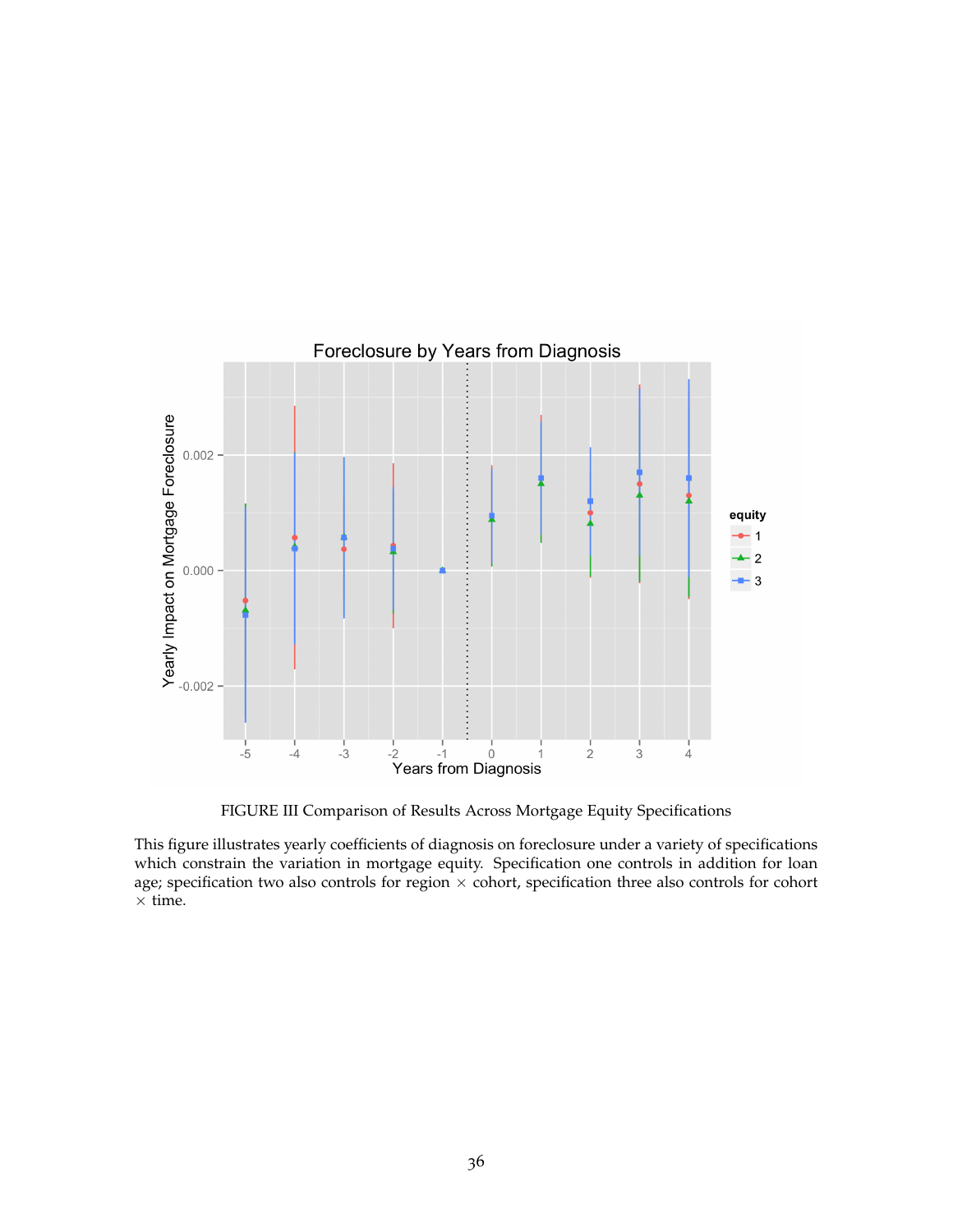### TABLE I Summary Statistics

This table illustrates sample statistics for our two samples: the Full Sample and the Deeds Sample. The Full Sample contains information from the SEER Cancer dataset matched with bankruptcy information for all patients. The Deeds sample contains information on the subset of the data for which we were able to merge into Deeds records (using address). A full description of the merge process can be found in Appendix A.

|                         | <b>Full Sample</b> |           | Deeds Sample |       |  |
|-------------------------|--------------------|-----------|--------------|-------|--|
|                         | Mean               | <b>SD</b> | Mean         | SD    |  |
| Age                     | 60.926             | 12.8      | 58.086       | 12.8  |  |
| Married                 | 0.604              | 0.49      | 0.650        | 0.48  |  |
| <b>Marriage Missing</b> | 0.091              | 0.29      | 0.096        | 0.29  |  |
| Male                    | 0.505              | 0.50      | 0.497        | 0.50  |  |
| Non-White               | 0.118              | 0.32      | 0.141        | 0.35  |  |
| Synchronous Cancer      | 0.020              | 0.14      | 0.019        | 0.14  |  |
| Occupation              |                    |           |              |       |  |
| - Professional          | 0.184              | 0.39      | 0.211        | 0.41  |  |
| - Clerical              | 0.169              | 0.37      | 0.186        | 0.39  |  |
| - Laborer               | 0.256              | 0.44      | 0.236        | 0.42  |  |
| - Other                 | 0.064              | 0.25      | 0.056        | 0.23  |  |
| - Not Employed          | 0.061              | 0.24      | 0.065        | 0.25  |  |
| <i>Insurance</i>        |                    |           |              |       |  |
| - Self-Pay              | 0.003              | 0.052     | 0.003        | 0.051 |  |
| - Private Insured       | 0.095              | 0.29      | 0.147        | 0.35  |  |
| - Medicare              | 0.449              | 0.50      | 0.341        | 0.47  |  |
| - Medicaid              | 0.012              | 0.11      | 0.011        | 0.10  |  |
| - Other                 | 0.009              | 0.093     | 0.008        | 0.089 |  |
| - Missing               | 0.432              | 0.50      | 0.491        | 0.50  |  |
| Previous Cancer         | 0.059              | 0.24      | 0.058        | 0.23  |  |
| Has Mortgage            |                    |           | 0.221        | 0.41  |  |
| Origination CLTV        |                    |           | 94.127       | 48.9  |  |
| Current CLTV            |                    |           | 78.263       | 51.1  |  |
| Sample Size             | 220117             |           | 64281        |       |  |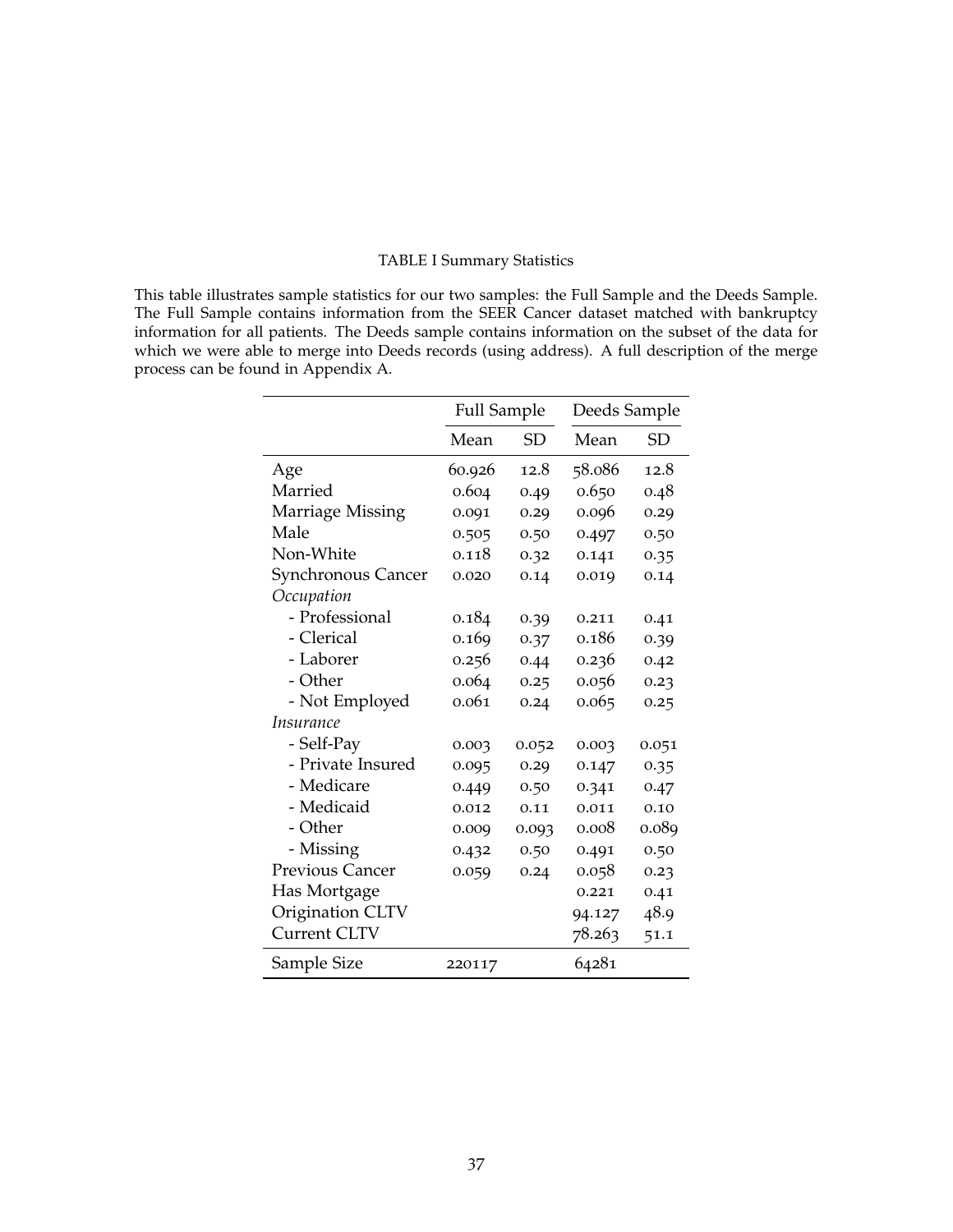|              | Localized | Regional | Distant | Unstaged | Total |
|--------------|-----------|----------|---------|----------|-------|
| 1996         | 1460      | 600      | 634     | 208      | 2902  |
| 1997         | 1644      | 660      | 702     | 222      | 3228  |
| 1998         | 1719      | 666      | 743     | 213      | 3341  |
| 1999         | 1870      | 757      | 791     | 197      | 3615  |
| 2000         | 2013      | 832      | 793     | 151      | 3789  |
| 2001         | 2171      | 991      | 953     | 123      | 4238  |
| 2002         | 2348      | 1098     | 1055    | 87       | 4588  |
| 2003         | 2464      | 1137     | 1086    | 112      | 4799  |
| 2004         | 2599      | 1208     | 1100    | 87       | 4994  |
| 2005         | 2640      | 1169     | 1222    | 113      | 5144  |
| 2006         | 2784      | 1135     | 1209    | 126      | 5254  |
| 2007         | 2989      | 1355     | 1299    | 138      | 5781  |
| 2008         | 3116      | 1386     | 1270    | 92       | 5864  |
| 2009         | 3269      | 1394     | 1336    | 264      | 6263  |
| Total        | 33086     | 14388    | 14193   | 2133     | 63800 |
| Observations | 63800     |          |         |          |       |

TABLE II Staging Frequency by Year

*t* statistics in parentheses

<sup>∗</sup> *p* < 0.05, ∗∗ *p* < 0.01, ∗∗∗ *p* < 0.001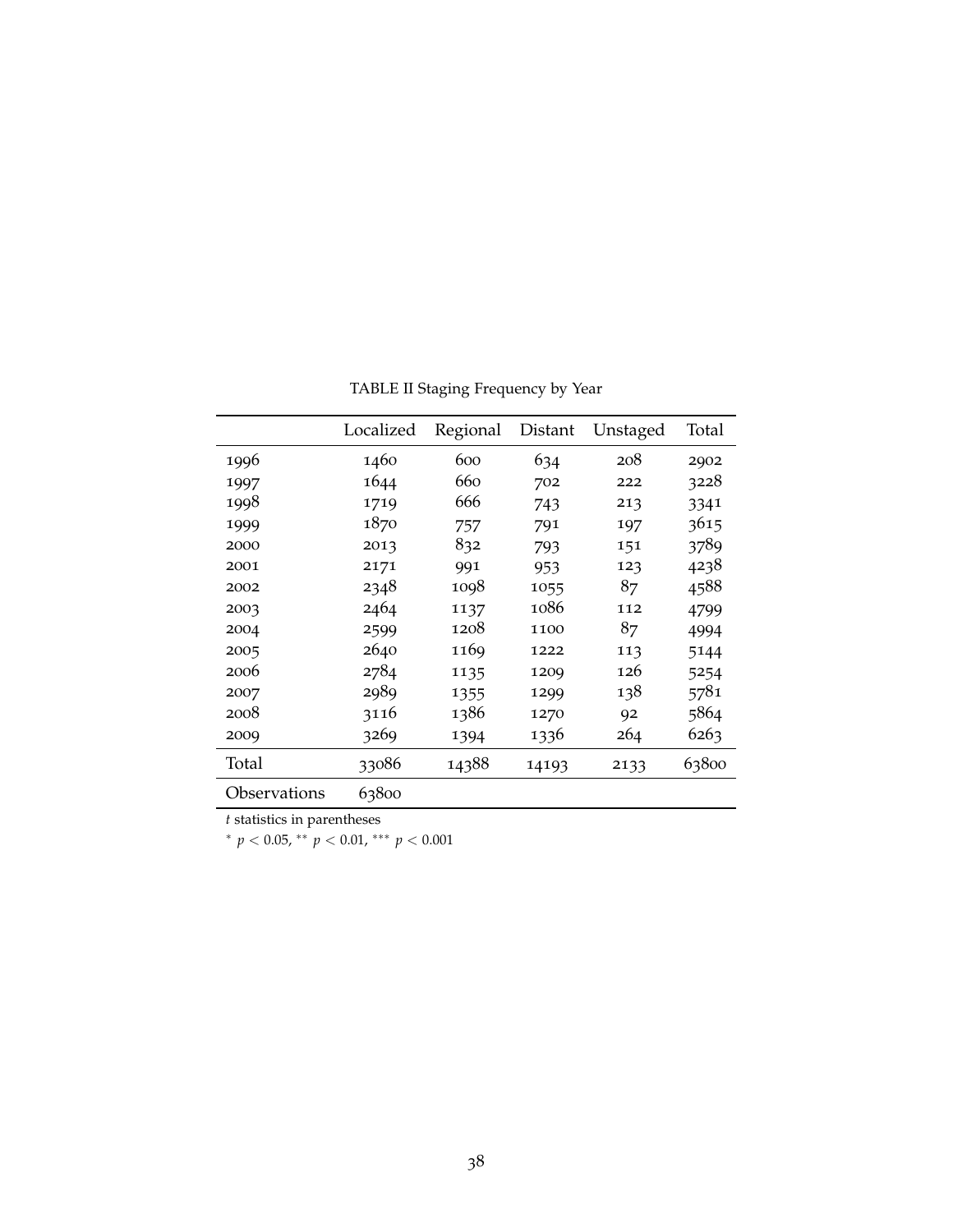#### TABLE III Bankruptcy Default Impacts

This table analyzes the impact of cancer diagnoses on bankruptcy filings. The specification is the standard event-study diff-in-diff:  $O_{it} = \alpha + \sum_{i=1}^{s-1}$ ∑  $\sum_{k=-s}$   $\mu_k \cdot 1[(t - T_i) = k] + X_{it} + \theta_t + \varepsilon_{it}$ , where  $O_{it}$  is one if the individual files for bankruptcy in in the calendar year, measured in years from diagnosis. Columns 1 and 3 subset on stage one cancers, columns 2 and 4 subset on cancers staged two and above. Columns  $1-2$  focus on the whole sample, while columns  $3-4$  subset on the Deeds sample for which mortgage information is known. The statistic "Treatment 5 Years" captures the linear combination of the treatment effects for five calendar years after the initial diagnosis, inclusive of the year of diagnosis itself. The Reference Probability captures the base rate of foreclosure or default for the year prior to diagnosis (which is excluded in the regression), or the five years prior to establish the baseline. Standard errors are clustered at the patient level.

| Dep Var:                |                        | Bankruptcy         |                        |              |
|-------------------------|------------------------|--------------------|------------------------|--------------|
|                         | Stage 1                | Stage 2+           | Stage 1                | Stage 2+     |
| Year 5 Before Diagnosis | 0.00035                | 0.00049            | $-0.00014$             | $-0.00024$   |
|                         | (1.00)                 | (1.26)             | $(-0.22)$              | $(-0.34)$    |
| Year 4 Before Diagnosis | $-0.00022$             | $-0.00024$         | $-0.00060$             | $-0.00099$   |
|                         | $(-0.65)$              | $(-0.64)$          | $(-1.00)$              | $(-1.49)$    |
| Year 3 Before Diagnosis | 0.000069               | 0.00057            | $-0.0013$ <sup>*</sup> | 0.00022      |
|                         | (0.21)                 | (1.54)             | $(-2.51)$              | (0.34)       |
| Year 2 Before Diagnosis | 0.00014                | $-0.00032$         | $-0.00070$             | $-0.00088$   |
|                         | (0.46)                 | $(-0.94)$          | $(-1.34)$              | $(-1.48)$    |
| Year 1 After Diagnosis  | $0.00076*$             | $-0.000055$        | 0.00088                | 0.000025     |
|                         | (2.40)                 | $(-0.16)$          | (1.57)                 | (0.04)       |
| Year 2 After Diagnosis  | $0.00077$ <sup>*</sup> | 0.00020            | $0.0014$ <sup>*</sup>  | 0.00088      |
|                         | (2.32)                 | (0.51)             | (2.24)                 | (1.21)       |
| Year 3 After Diagnosis  | 0.00028                | 0.000069           | $0.0013$ <sup>*</sup>  | $-0.00038$   |
|                         | (0.83)                 | (0.16)             | (2.06)                 | $(-0.48)$    |
| Year 4 After Diagnosis  | $-0.00010$             | $-0.00057$         | 0.00071                | 0.000086     |
|                         | $(-0.30)$              | $(-1.21)$          | (1.09)                 | (0.10)       |
| Year 5 After Diagnosis  | 0.000090               | $-0.00090$         | 0.00069                | $-0.000036$  |
|                         | (0.25)                 | $(-1.81)$          | (1.01)                 | $(-0.04)$    |
| Sample:                 |                        | <b>Full Sample</b> |                        | Deeds Sample |
| Treatment 5 Years       | 0.0018                 | $-0.0013$          | 0.0050                 | 0.00058      |
| S.E.                    | 0.0013                 | 0.0015             | 0.0023                 | 0.0028       |
| Ref. Prob. 1 Year       | 0.0045                 | 0.0056             | 0.0046                 | 0.0057       |
| Ref. Prob. 5 Years      | 0.022                  | 0.027              | 0.021                  | 0.027        |
| N                       | 857745                 | 747067             | 264973                 | 221465       |

Marginal effects; *t* statistics in parentheses

(d) for discrete change of dummy variable from 0 to 1

<sup>∗</sup> *p* < 0.05, ∗∗ *p* < 0.01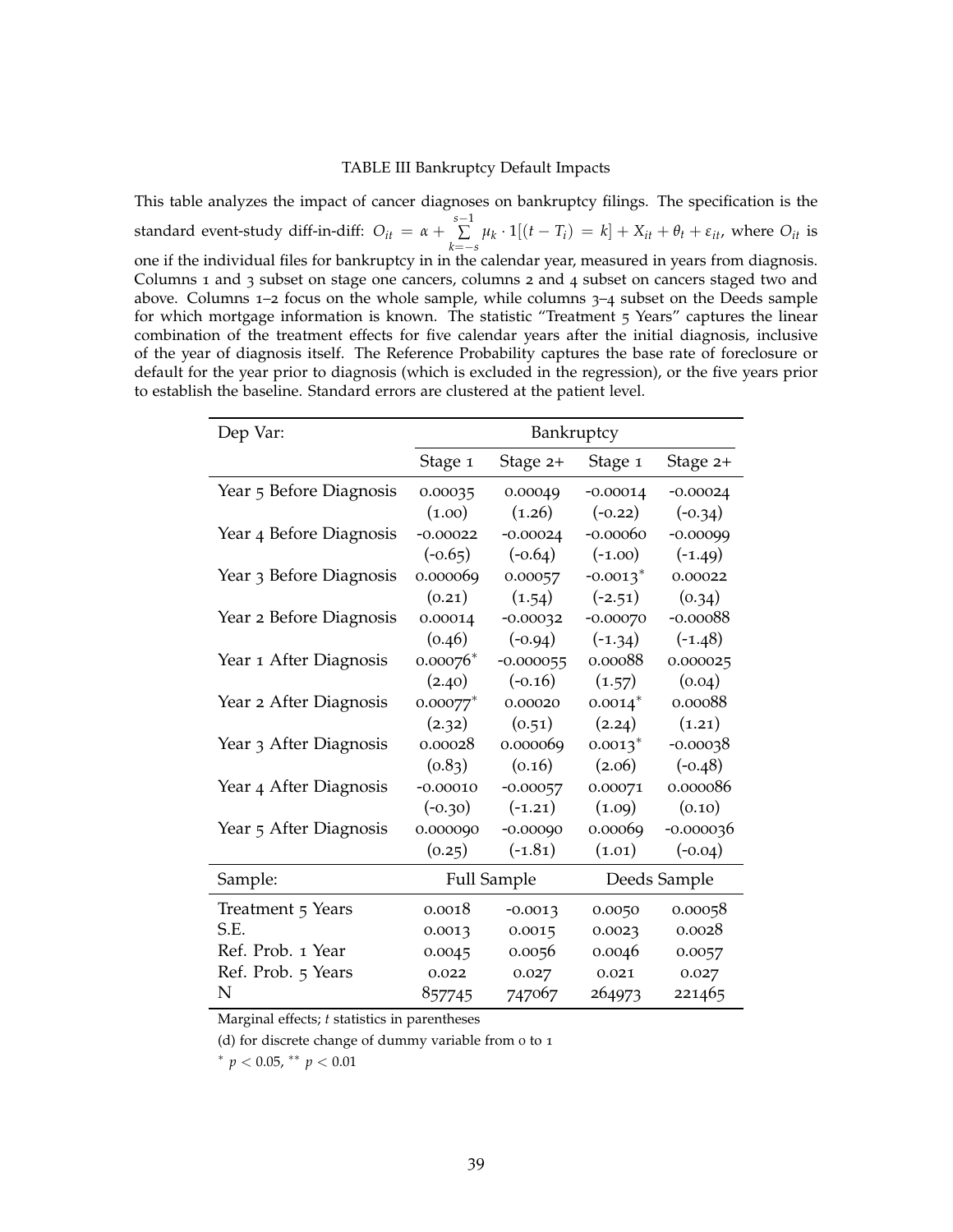#### TABLE IV Financial Defaults on Mortgage Debt

This table analyzes the impact of cancer diagnoses on mortgage outcomes on the Deeds Sample, for which mortgage information is known. The specification is the standard event-study diff-in-diff:

 $O_{it} = \alpha + \sum_{i=1}^{s-1}$ ∑  $\sum_{k=-s}^{s} \mu_k \cdot 1[(t - T_i) = k] + X_{it} + \theta_t + \varepsilon_{it}$ , where the outcome in columns 1–2 is notice of default, and foreclosure in Columns 3-4. Columns 1 and 3 subset on stage one cancers, columns 2 and 4 subset on cancers staged two and above. The statistic "Treatment 5 Years" captures the linear combination of the treatment effects for five calendar years after the initial diagnosis, inclusive of the year of diagnosis itself. The Reference Probability captures the base rate of foreclosure or default for the year prior to diagnosis (which is excluded in the regression), or the five years prior to establish the baseline. Standard errors are clustered at the patient level.

| Dep Var:                |             | Notice of Default |              | Foreclosure |
|-------------------------|-------------|-------------------|--------------|-------------|
|                         | Stage 1     | Stage 2+          | Stage 1      | Stage 2+    |
| Year 5 Before Diagnosis | $-0.00038$  | $-0.0014***$      | $-0.00013$   | $-0.00021$  |
|                         | $(-1.00)$   | $(-3.05)$         | $(-0.63)$    | $(-0.96)$   |
| Year 4 Before Diagnosis | $-0.00021$  | $-0.00072$        | $-0.000093$  | 0.000019    |
|                         | $(-0.56)$   | $(-1.56)$         | $(-0.50)$    | (0.09)      |
| Year 3 Before Diagnosis | $-0.000051$ | $-0.00089*$       | $-0.000092$  | 0.00021     |
|                         | $(-0.15)$   | $(-2.10)$         | $(-0.56)$    | (0.99)      |
| Year 2 Before Diagnosis | 0.00030     | $-0.00048$        | 0.00017      | 0.000039    |
|                         | (0.85)      | $(-1.13)$         | (0.96)       | (0.21)      |
| Year 1 After Diagnosis  | 0.00023     | $0.0011*$         | 0.000100     | 0.00013     |
|                         | (0.62)      | (2.17)            | (0.60)       | (0.67)      |
| Year 2 After Diagnosis  | $0.0016**$  | $0.0026**$        | 0.00026      | $0.00085**$ |
|                         | (3.59)      | (4.02)            | (1.39)       | (3.16)      |
| Year 3 After Diagnosis  | $0.0018**$  | $0.0023**$        | $0.00071***$ | $0.00052*$  |
|                         | (3.75)      | (3.19)            | (2.88)       | (2.12)      |
| Year 4 After Diagnosis  | $0.0018**$  | $0.0015^*$        | $0.00050*$   | 0.00024     |
|                         | (3.56)      | (2.00)            | (2.21)       | (1.03)      |
| Year 5 After Diagnosis  | $0.0015***$ | 0.00064           | $0.0012***$  | 0.00050     |
|                         | (2.79)      | (0.83)            | (3.66)       | (1.69)      |
| Sample:                 |             |                   | Deeds Sample |             |
| Treatment 5 Years       | 0.0070      | 0.0081            | 0.0028       | 0.0022      |
| S.E.                    | 0.0016      | 0.0022            | 0.00076      | 0.00083     |
| Ref. Prob. 1 Year       | 0.0020      | 0.0032            | 0.00040      | 0.00053     |
| Ref. Prob. 5 Years      | 0.0070      | 0.0091            | 0.0018       | 0.0023      |
| N                       | 241301      | 202392            | 246495       | 227923      |

Marginal effects; *t* statistics in parentheses

(d) for discrete change of dummy variable from 0 to 1

<sup>∗</sup> *p* < 0.05, ∗∗ *p* < 0.01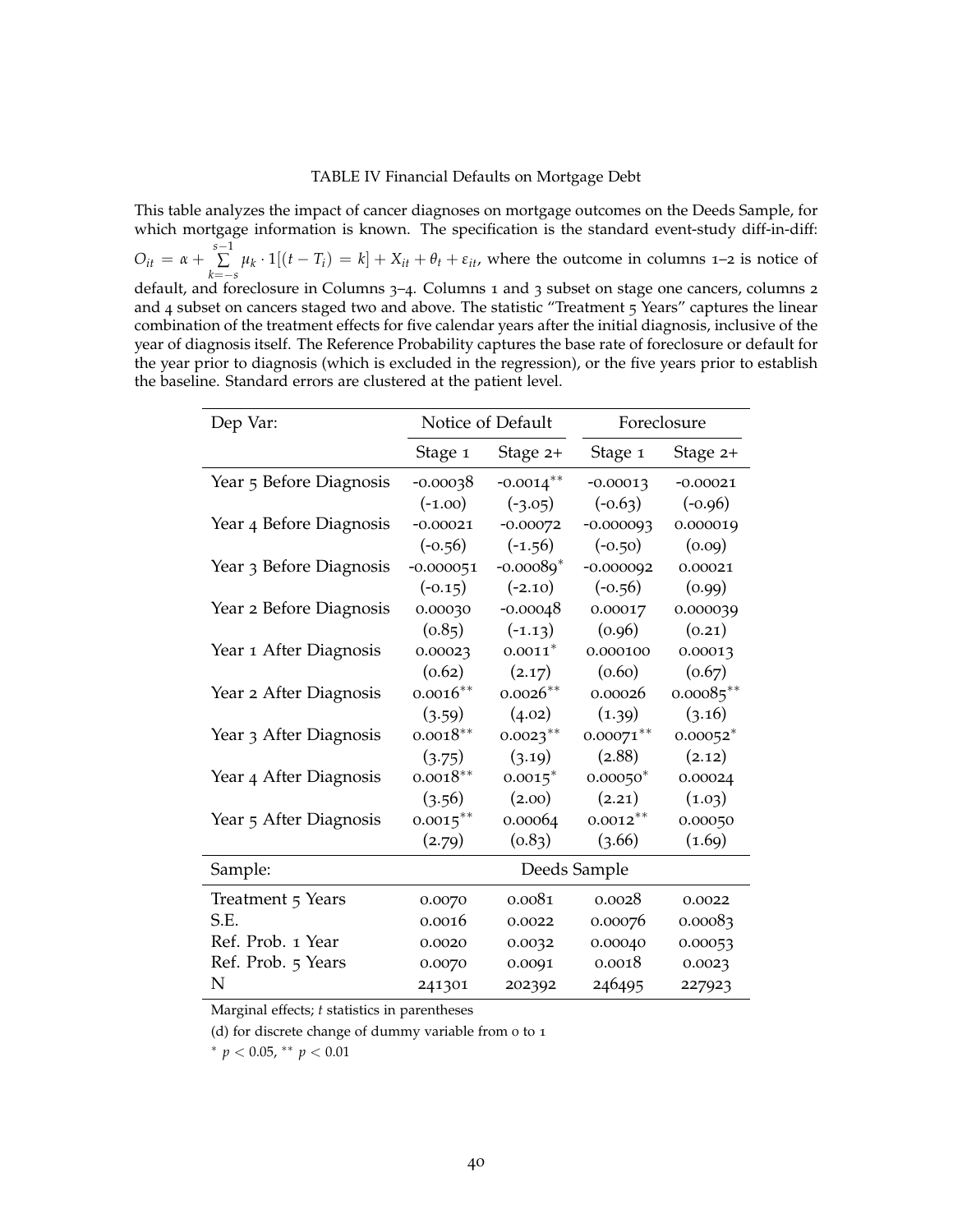### TABLE V Financial Default by Cancer Stage, Among Insured

This table follows Tables III and IV, but restricts on medically insured individuals.

| Dep Var:                |             | Notice of Default             |                        | Foreclosure            |
|-------------------------|-------------|-------------------------------|------------------------|------------------------|
|                         | Stage 1     | Stage $2+$                    | Stage 1                | Stage $2+$             |
| Year 5 Before Diagnosis | $-0.000067$ | $-0.00044$                    | 0.00022                | $-0.0000068$           |
|                         | $(-0.11)$   | $(-0.74)$                     | (0.71)                 | $(-0.02)$              |
| Year 4 Before Diagnosis | 0.000022    | 0.00054                       | $-0.00016$             | 0.00025                |
|                         | (0.04)      | (0.86)                        | $(-0.76)$              | (0.93)                 |
| Year 3 Before Diagnosis | $-0.00011$  | $-0.00029$                    | 0.00014                | $0.00057$ <sup>*</sup> |
|                         | $(-0.21)$   | $(-0.53)$                     | (0.61)                 | (2.09)                 |
| Year 2 Before Diagnosis | 0.00013     | $-0.000040$                   | 0.00018                | 0.00030                |
|                         | (0.26)      | $(-0.07)$                     | (0.81)                 | (1.32)                 |
| Year 1 After Diagnosis  | 0.00039     | $0.0019**$                    | $-0.00016$             | 0.00036                |
|                         | (0.66)      | (2.68)                        | $(-0.83)$              | (1.33)                 |
| Year 2 After Diagnosis  | $0.0025***$ | $0.0031***$                   | 0.00021                | $0.00084*$             |
|                         | (3.16)      | (3.23)                        | (0.80)                 | (2.29)                 |
| Year 3 After Diagnosis  | 0.0010      | 0.0018                        | 0.00063                | 0.00036                |
|                         | (1.59)      | (1.83)                        | (1.72)                 | (1.19)                 |
| Year 4 After Diagnosis  | $0.0018*$   | 0.00047                       | $-0.000065$            | $-0.000070$            |
|                         | (2.28)      | (0.51)                        | $(-0.44)$              | $(-0.41)$              |
| Year 5 After Diagnosis  | 0.0014      | 0.0012                        | $0.00097$ <sup>*</sup> | 0.000091               |
|                         | (1.82)      | (0.99)                        | (2.01)                 | (0.33)                 |
| Sample:                 |             |                               | Deeds Sample           |                        |
| Treatment 5 Years       | 0.0071      | 0.0086                        | 0.0016                 | 0.0016                 |
| S.E.                    | 0.0024      | 0.0030                        | 0.00097                | 0.00099                |
| Ref. Prob. 1 Year       | 0.0020      | 0.0032                        | 0.00040                | 0.00053                |
| Ref. Prob. 5 Years      | 0.0077      | 0.0090                        | 0.0020                 | 0.0022                 |
| N                       | 103672      | 99832                         | 106436                 | 113320                 |
|                         |             | Panel B: By Bankruptcy Filing |                        |                        |

*Panel A: By Mortgage Characteristics*

| Dep Var:                | Bankruptcy         |                        | Bankruptcy  |              |  |
|-------------------------|--------------------|------------------------|-------------|--------------|--|
|                         | Stage 1            | Stage $2+$             | Stage 1     | Stage 2+     |  |
| Year 5 Before Diagnosis | $0.0013***$        | 0.00077                | 0.00039     | $-0.00067$   |  |
|                         | (3.28)             | (1.79)                 | (0.55)      | $(-0.79)$    |  |
| Year 4 Before Diagnosis | 0.00032            | 0.00020                | 0.00020     | $-0.0013$    |  |
|                         | (0.84)             | (0.48)                 | (0.28)      | $(-1.58)$    |  |
| Year 3 Before Diagnosis | 0.00026            | $0.00080*$             | $-0.00070$  | 0.00034      |  |
|                         | (0.73)             | (2.02)                 | $(-1.23)$   | (0.44)       |  |
| Year 2 Before Diagnosis | 0.00031            | $-0.000084$            | 0.00051     | $-0.0010$    |  |
|                         | (0.95)             | $(-0.24)$              | (0.90)      | $(-1.56)$    |  |
| Year 1 After Diagnosis  | 0.00061            | 0.000030               | $0.0017***$ | $-0.00031$   |  |
|                         | (1.85)             | (0.08)                 | (2.60)      | $(-0.44)$    |  |
| Year 2 After Diagnosis  | 0.000020           | 0.00011                | $0.0016*$   | 0.000091     |  |
|                         | (0.06)             | (0.27)                 | (2.28)      | (0.11)       |  |
| Year 3 After Diagnosis  | 0.00014            | $-0.00013$             | 0.00079     | 0.000066     |  |
|                         | (0.39)             | $(-0.28)$              | (1.15)      | (0.06)       |  |
| Year 4 After Diagnosis  | $-0.00012$         | $-0.0010$ <sup>*</sup> | $0.0016*$   | $-0.00088$   |  |
|                         | $(-0.33)$          | $(-2.14)$              | (2.11)      | $(-0.89)$    |  |
| Year 5 After Diagnosis  | $-0.000041$        | $-0.0015***$           | 0.0013      | $-0.00088$   |  |
|                         | $(-0.10)$          | $(-2.98)$              | (1.69)      | $(-0.86)$    |  |
| Sample:                 | <b>Full Sample</b> |                        |             | Deeds Sample |  |
| Treatment 5 Years       | 0.00061            | $-0.0025$              | 0.0070      | $-0.0019$    |  |
| S.E.                    | $0.0013_{41}$      | 0.0015                 | 0.0023      | 0.0032       |  |
| Ref. Prob. 1 Year       | 0.0045             | 0.0056                 | 0.0046      | 0.0057       |  |
| Ref. Prob. 5 Years      | 0.015              | 0.020                  | 0.012       | 0.021        |  |
| N                       | 438598             | 409441                 | 113041      | 108972       |  |

 $p < 0.05$ , \*\*  $p < 0.01$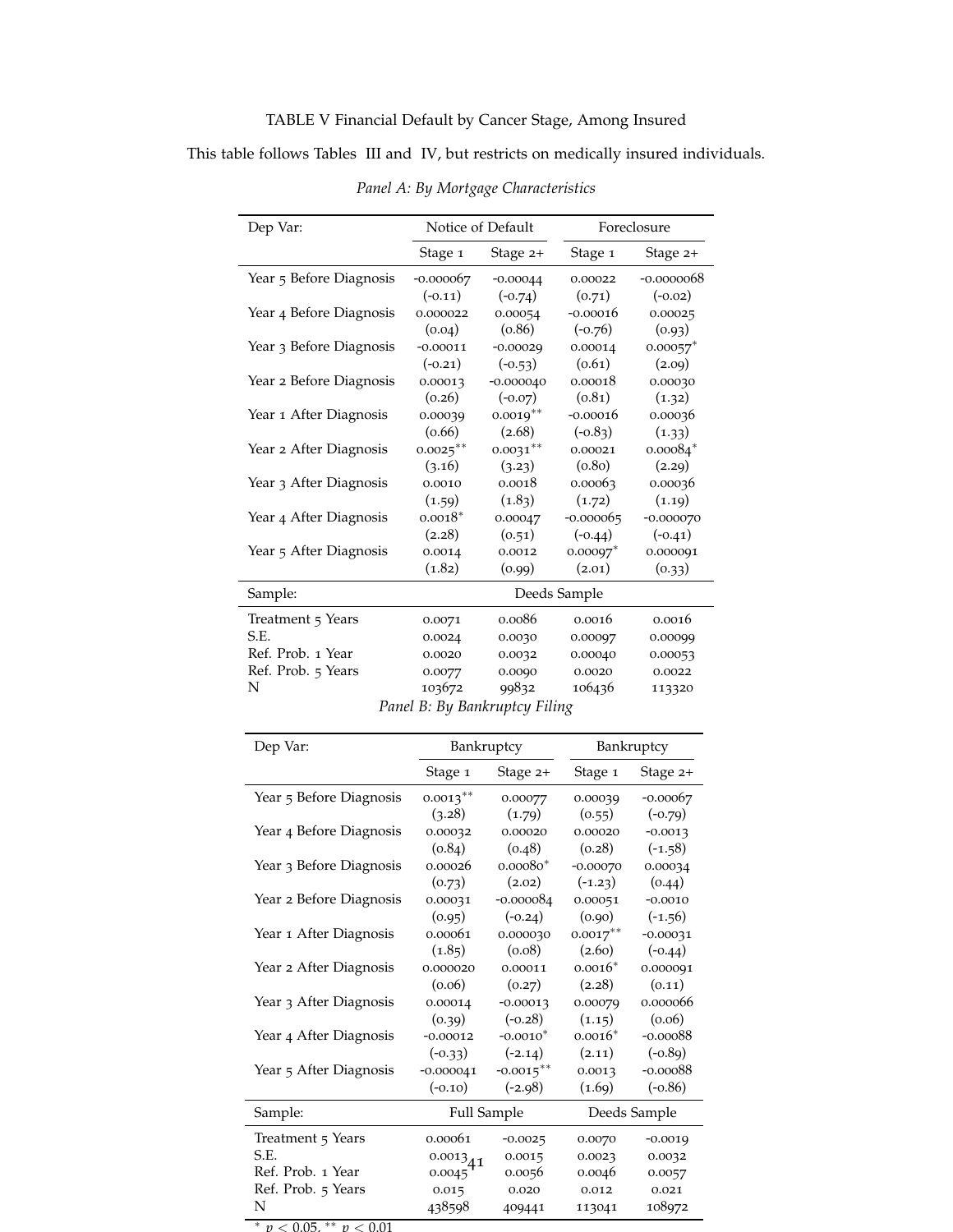### TABLE VI Panel Regression, OLS, By Mortgage Equity

This table analyzes the impact of cancer diagnoses on three measures of financial default cutting by pre-existing mortgage leverage. The specification is the standard event-study diff-in-diff:  $O_{it} = \alpha + \sum_{k=-s}^{s-1} \mu_k \cdot 1[(t-T_i) = k] + X_{it} + \theta_t + \varepsilon_{it}$ , where the outcome is notice of default in Panel A, foreclosure in Panel B, bankruptcy in Panel C, and accessing mortgage credit in Panel <sup>D</sup> (through <sup>a</sup> refinancing or adding <sup>a</sup> second lien). All specifications restrict on the Deeds subsample. The statistic "Treatment 5 Years" captures the linear combination of the treatment effects for five calendar years after the initial diagnosis, inclusive of the year of diagnosis itself. Column one restricts on patients having <sup>a</sup> measured combine loan-to-value (CLTV). Column two restricts on origination CLTV being less than <sup>100</sup>; column <sup>2</sup> captures individuals above <sup>100</sup>. Columns <sup>3</sup>–<sup>4</sup> cut above and below a current CLTV (CCLTV) above or below 80.The Reference Probability captures the base rate of foreclosure or default for five five<br>vease prior to establish the baseline. Standard errors are alustered at the years prior to establish the baseline. Standard errors are clustered at the patient level.

|                                     | Has CLTV                   |                   |                      |           | $CLTV < 100$ $CLTV > = 100$ $CCLTV < 80$ $CCLTV > = 80$ |  |  |
|-------------------------------------|----------------------------|-------------------|----------------------|-----------|---------------------------------------------------------|--|--|
|                                     | Panel A: Notice of Default |                   |                      |           |                                                         |  |  |
| Notice of Default 5-Year Effect     | 0.0084                     | $-0.00024$        | $0.039**$            | 0.0012    | $0.028*$                                                |  |  |
| S.E.                                | 0.0053                     | 0.0053            | 0.013                | 0.0044    | 0.012                                                   |  |  |
| Ref. 5-Year Default Probability     | 0.019                      | 0.013             | 0.032                | 0.012     | 0.029                                                   |  |  |
| N                                   | 76614                      | 52618             | 23996                | 50919     | 25643                                                   |  |  |
|                                     |                            |                   |                      |           |                                                         |  |  |
|                                     |                            |                   | Panel B: Foreclosure |           |                                                         |  |  |
| Foreclosure 5-Year Effect           | 0.0026                     | $-0.0038$         | $0.020**$            | 0.0015    | 0.0045                                                  |  |  |
| S.E.                                | 0.0026                     | 0.0028            | 0.0062               | 0.0019    | 0.0063                                                  |  |  |
| Ref. 5-Year Foreclosure Probability | 0.0077                     | 0.0060<br>0.011   |                      | 0.0063    | 0.010                                                   |  |  |
| N                                   | 80109<br>25068<br>55041    |                   | 52963                | 27091     |                                                         |  |  |
|                                     |                            |                   | Panel C: Bankruptcy  |           |                                                         |  |  |
| Bankruptcy 5-Year Effect            | 0.0078                     | 0.0076            | 0.0099               | 0.0046    | 0.0092                                                  |  |  |
| S.E.                                | 0.0045                     | 0.0047            | 0.010                | 0.0049    | 0.0087                                                  |  |  |
| Ref. 5-Year Bankruptcy Probability  | 0.035                      | 0.027             | 0.050                | 0.026     | 0.050                                                   |  |  |
| N                                   | 105437                     | 73345             | 32092                | 66107     | 39261                                                   |  |  |
|                                     |                            |                   |                      |           |                                                         |  |  |
|                                     |                            |                   | Panel D: New Credit  |           |                                                         |  |  |
| New Credit 5-Year Effect            | $-0.050$                   | $0.18^{\ast\ast}$ | $-0.42$ **           | $0.11***$ | $-0.48**$                                               |  |  |
| S.E.                                | 0.028                      | 0.032             | 0.053                | 0.034     | 0.048                                                   |  |  |
| Ref. 5-Year New Credit Probability  | 0.67                       | 0.60              | 0.82                 | 0.66      | 0.69                                                    |  |  |
| N                                   | 77811                      | 53159             | 24652                | 51502     | 26257                                                   |  |  |

∗ *p* <sup>&</sup>lt; 0.05, ∗∗ *<sup>p</sup>* <sup>&</sup>lt; 0.01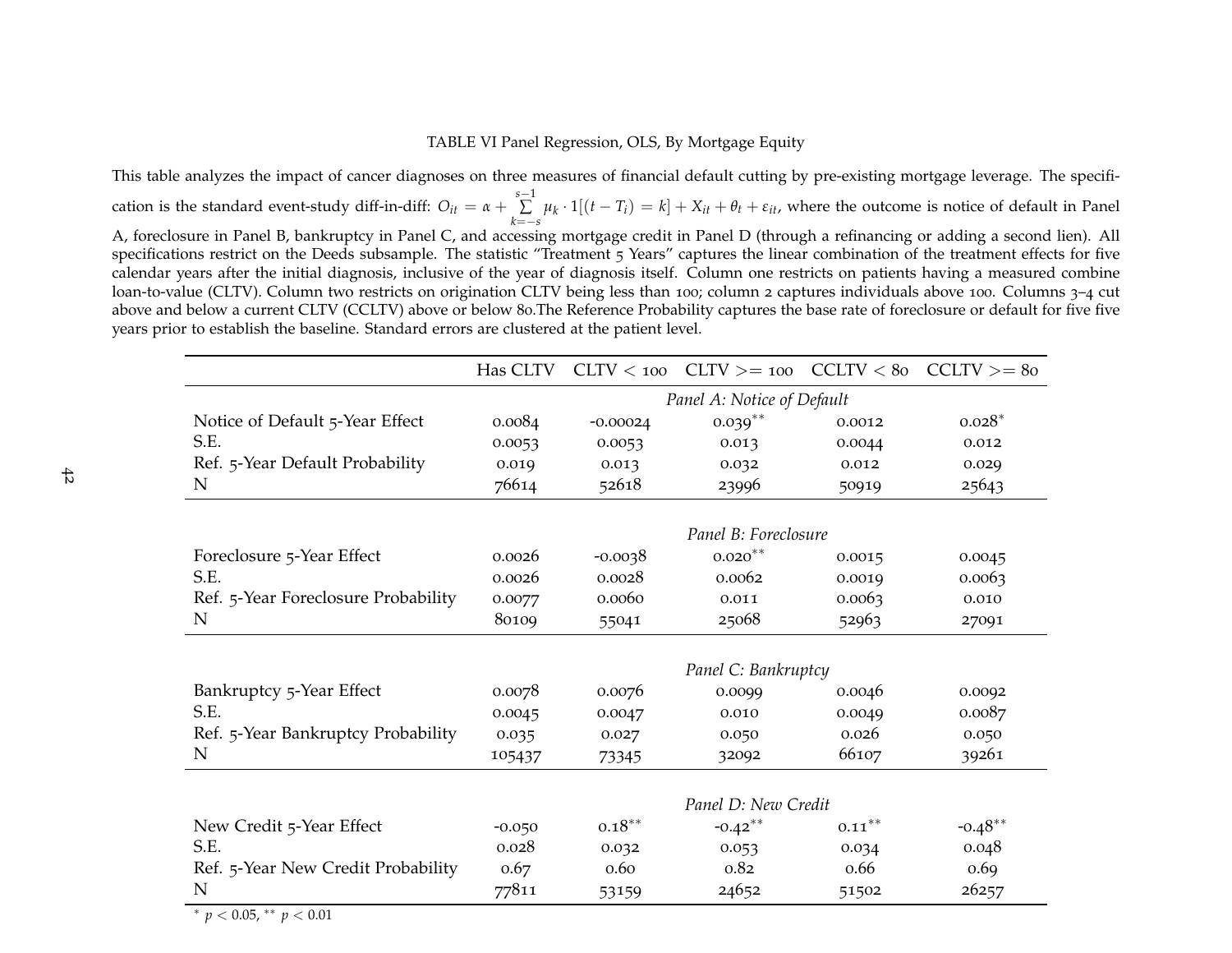|                                     | Has CLTV                   |                 | $CLTV < 100$ $CLTV > = 100$ $CCLTV < 80$ $CCLTV > = 80$ |        |           |  |  |
|-------------------------------------|----------------------------|-----------------|---------------------------------------------------------|--------|-----------|--|--|
|                                     | Panel A: Notice of Default |                 |                                                         |        |           |  |  |
| Notice of Default 5-Year Effect     | 0.015                      | $-0.0045$       | $0.077***$                                              | 0.0098 | $0.046*$  |  |  |
| S.E.                                | 0.0082                     | 0.0071          | 0.027                                                   | 0.0059 | 0.022     |  |  |
| Ref. 5-Year Default Probability     | 0.020                      | 0.013           | 0.032                                                   | 0.012  | 0.034     |  |  |
| N                                   | 37360                      | 23960           | 13400                                                   | 25547  | 11784     |  |  |
|                                     |                            |                 |                                                         |        |           |  |  |
|                                     |                            |                 | Panel B: Foreclosure                                    |        |           |  |  |
| Foreclosure 5-Year Effect           | 0.0038                     | $-0.0024$       | $0.020*$                                                | 0.0058 | 0.0052    |  |  |
| S.E.                                | 0.0033                     | 0.0031          | 0.0098                                                  | 0.0031 | 0.0079    |  |  |
| Ref. 5-Year Foreclosure Probability | 0.0069                     | 0.0051<br>0.010 |                                                         | 0.0054 | 0.0092    |  |  |
| N                                   | 39008<br>25068<br>13940    |                 | 26575                                                   | 12404  |           |  |  |
|                                     |                            |                 |                                                         |        |           |  |  |
|                                     |                            |                 | Panel C: Bankruptcy                                     |        |           |  |  |
| Bankruptcy 5-Year Effect            | 0.0090                     | 0.00014         | $0.0346*$                                               | 0.0088 | 0.0099    |  |  |
| S.E.                                | 0.0059                     | 0.0058          | 0.01                                                    | 0.0061 | 0.012     |  |  |
| Ref. 5-Year Bankruptcy Probability  | 0.030                      | 0.022           | 0.044                                                   | 0.022  | 0.043     |  |  |
| N                                   | 49756                      | 32664           | 17092                                                   | 31548  | 18173     |  |  |
|                                     |                            |                 |                                                         |        |           |  |  |
|                                     |                            |                 | Panel D: New Credit                                     |        |           |  |  |
| New Credit 5-Year Effect            | $-0.0090$                  | $0.17***$       | $-0.28$                                                 | 0.093  | $-0.28**$ |  |  |
| S.E.                                | 0.043                      | 0.050           | 0.088                                                   | 0.050  | 0.078     |  |  |
| Ref. 5-Year New Credit Probability  | 0.67                       | 0.57            | 0.84                                                    | 0.65   | 0.70      |  |  |
| N                                   | 38013                      | 24204           | 13809                                                   | 25890  | 12094     |  |  |

TABLE VII Panel Regression, OLS, By Mortgage Equity Among Insured

This table performs an identical specification as in Table VI, but subsets on medically insured individuals.

∗ *p* <sup>&</sup>lt; 0.05, ∗∗ *<sup>p</sup>* <sup>&</sup>lt; 0.01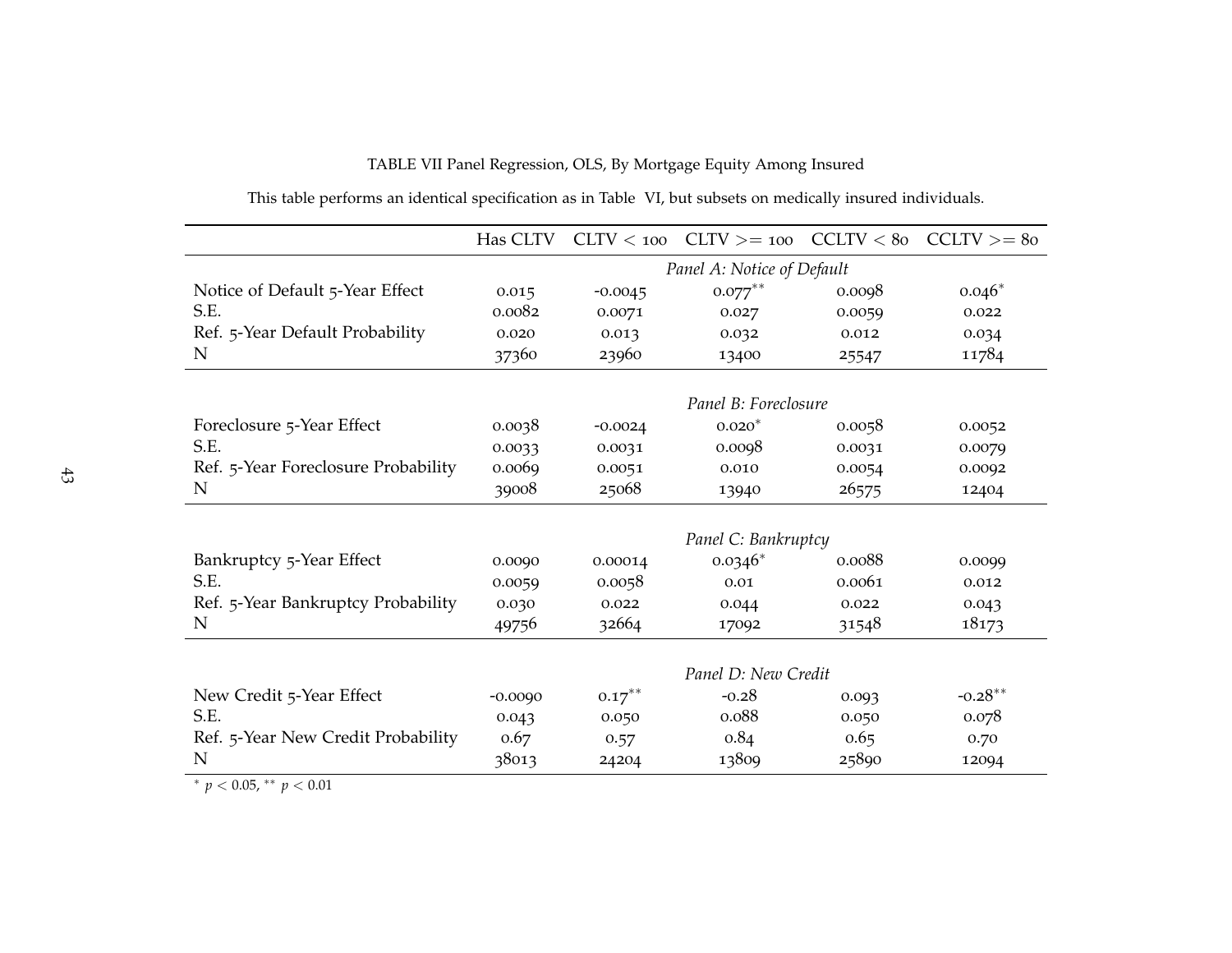#### TABLE VIII Mortgage-Credit Bureau Panel

This Table focuses on outcomes measured in the BlackBox-Equifax panel. This dataset comprises private-label securitized mortgages, and associated credit bureau information from Equifax, that linked with Deeds records. The specification is the standard event-study diff-in-diff: *Oit* = *α* + *s*−1 ∑  $\sum_{k=-s}$  *μ*<sub>*k*</sub> · 1[(*t* − *T*<sub>*i*</sub>) = *k*] + *X*<sub>*it*</sub> + *θ*<sub>*t*</sub> + *ε*<sub>*it*</sub>, where time here is measured monthly relative to diagnosis, and effects are combined for the three years before and after diagnosis. Panel A examines outcomes including measures of financial default, where 90 DPD refers to missing three or more payments on a mortgage (taken from BlackBox), Installment Delinquency captures missing two or more payments on installment accounts (including student loans, auto loans, etc.) and Revolving Delinquency captures defaults on revolving lines of credit (such as credit cards and other store cards). Panel B includes as outcomes other fields from the Equifax. "Has Auto" refers to the presence of automobile-related debt (as a proxy for car ownership), Credit Score refers to the Vantage Score, Card Balance is the cumulative total of all credit card debt, and Credit Limit combines the available credit on all lines of credit cards.

|           |            | 90 DPD+ Installment Delinquency | Revolving Delinquency |
|-----------|------------|---------------------------------|-----------------------|
| Year $-3$ | 0.0025     | 0.019                           | 0.016                 |
|           | (0.51)     | (1.58)                          | (1.09)                |
| Year -2   | $-0.00014$ | 0.014                           | 0.015                 |
|           | $(-0.04)$  | (1.63)                          | (1.49)                |
| Year +1   | 0.0062     | $-0.0092$                       | 0.012                 |
|           | (1.27)     | $(-1.14)$                       | (1.26)                |
| Year $+2$ | $0.024***$ | 0.010                           | 0.020                 |
|           | (3.67)     | (1.05)                          | (1.90)                |
| Year $+3$ | $0.020**$  | 0.013                           | $0.025^*$             |
|           | (2.87)     | (1.26)                          | (2.15)                |
| N         | 1339760    |                                 |                       |

*Panel A: Measures of Financial Default*

*Panel B: Other Measures from Credit Bureau Data*

|           |           |                       |           |        | Has Auto Credit Score Card Balance Credit Limit # Revolving Accounts |
|-----------|-----------|-----------------------|-----------|--------|----------------------------------------------------------------------|
| Year $-3$ | $-0.0023$ | $-3.07$               | 400.8     | 209.3  | $-0.073$                                                             |
|           | $(-0.18)$ | $(-0.98)$             | (0.73)    | (0.08) | $(-0.18)$                                                            |
| Year -2   | $-0.0099$ | 0.76                  | $-209.7$  | 189.3  | 0.14                                                                 |
|           | $(-1.12)$ | (0.37)                | $(-0.68)$ | (0.11) | (0.53)                                                               |
| Year $+1$ | $-0.0069$ | $-3.01$               | 152.6     | 1149.1 | $0.54***$                                                            |
|           | $(-0.89)$ | $(-1.69)$             | (0.55)    | (0.72) | (2.62)                                                               |
| Year +2   | $-0.016$  | $-11.7$ <sup>**</sup> | 10.0      | 1497.0 | 0.53                                                                 |
|           | $(-1.56)$ | $(-4.36)$             | (0.03)    | (0.73) | (1.93)                                                               |
| Year $+3$ | $-0.0099$ | $-13.9**$             | 388.4     | 1663.6 | 0.15                                                                 |
|           | $(-0.84)$ | $(-4.55)$             | (0.98)    | (0.71) | (0.50)                                                               |

N 1339760

<sup>∗</sup> *p*<0.05, ∗∗ *p*<0.01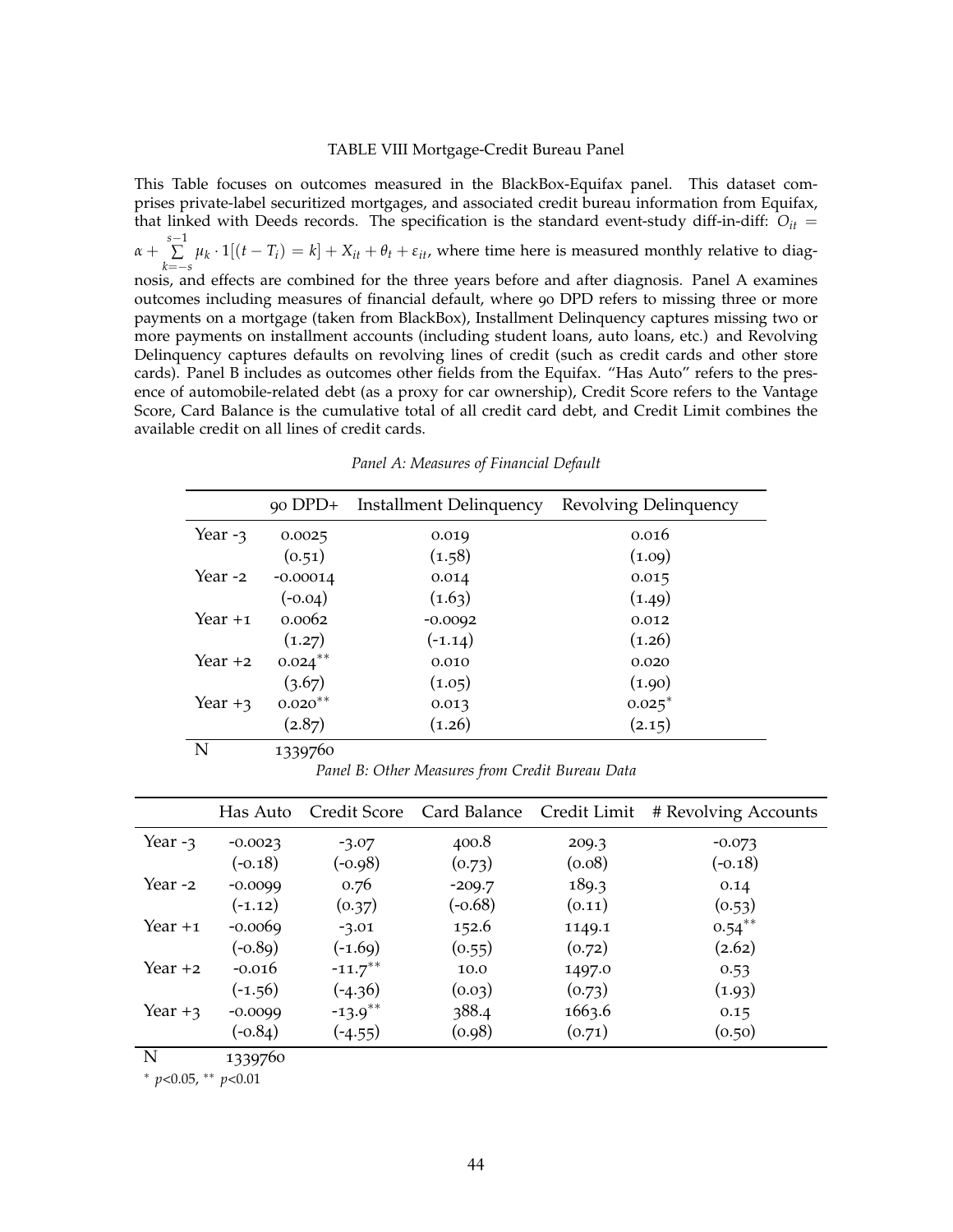### TABLE IX Panel Regression, OLS, By Occupation, Aged <sup>26</sup>–<sup>60</sup>

This table analyzes the impact of cancer diagnoses on three measures of financial default cutting by stated Occupation among individuals aged26–60. The specification is the standard event-study diff-in-diff:  $O_{it} = \alpha + \sum_{k=-s}^{s-1} \mu_k \cdot 1[(t-T_i) = k] + X_{it} + \theta_t + \varepsilon_{it}$ , where the outcome is notic  $\sum_{k=-s}^{s-1} \mu_k \cdot 1[(t-T_i) = k] + X_{it} + \theta_t + \varepsilon_{it}$ , where the outcome is notice of default in Panel A, foreclosure in Panel B, and bankruptcy in Panel C. Panels <sup>A</sup> and <sup>B</sup> subset on the Deeds subsample; Panel C uses the Full sample. Occupation status was computed using written occupations matched with coding derived from the Washington State governmen<sup>t</sup> (details in Appendix A). Non-employment was imputed for individuals without <sup>a</sup> written response. The Reference Probability captures the base rate offoreclosure or default for five five years prior to establish the baseline. Standard errors are clustered at the patient level.

|                                     | Professional               | Clerical    | Laborer              | Non-employed | Other      |  |  |
|-------------------------------------|----------------------------|-------------|----------------------|--------------|------------|--|--|
|                                     | Panel A: Notice of Default |             |                      |              |            |  |  |
| Notice of Default 5-Year Effect     | 0.0057                     | $0.015***$  | $0.014***$           | $-0.0047$    | $-0.00087$ |  |  |
| S.E.                                | 0.0030                     | 0.0042      | 0.0051               | 0.0082       | 0.0048     |  |  |
| Ref. 5-Year Default Probability     | 0.0017                     | 0.0036      | 0.0042               | 0.0049       | 0.0042     |  |  |
| N                                   | 61903                      | 53369       | 56450                | 16963        | 57737      |  |  |
|                                     |                            |             |                      |              |            |  |  |
|                                     |                            |             | Panel B: Foreclosure |              |            |  |  |
| Foreclosure 5-Year Effect           | $-0.0013$                  | $0.0054***$ | $0.0065***$          | 0.00060      | $0.0038*$  |  |  |
| S.E.                                | 0.0021                     | 0.0018      | 0.0020               | 0.0044       | 0.0018     |  |  |
| Ref. 5-Year Foreclosure Probability | 0.00087                    | 0.00078     | 0.00088              | 0.0017       | 0.00094    |  |  |
| N                                   | 64056                      | 55897       | 60623                | 17236        | 60659      |  |  |
|                                     |                            |             |                      |              |            |  |  |
|                                     |                            |             | Panel C: Bankruptcy  |              |            |  |  |
| Bankruptcy 5-Year Effect            | 0.0050                     | $-0.00089$  | $0.0080*$            | 0.0081       | $-0.00086$ |  |  |
| S.E.                                | 0.0031                     | 0.0043      | 0.0040               | 0.0055       | 0.0036     |  |  |
| Ref. 5-Year Bankruptcy Probability  | 0.022                      | 0.037       | 0.045                | 0.032        | 0.035      |  |  |
| N                                   | 160084                     | 147277      | 183786               | 47541        | 183381     |  |  |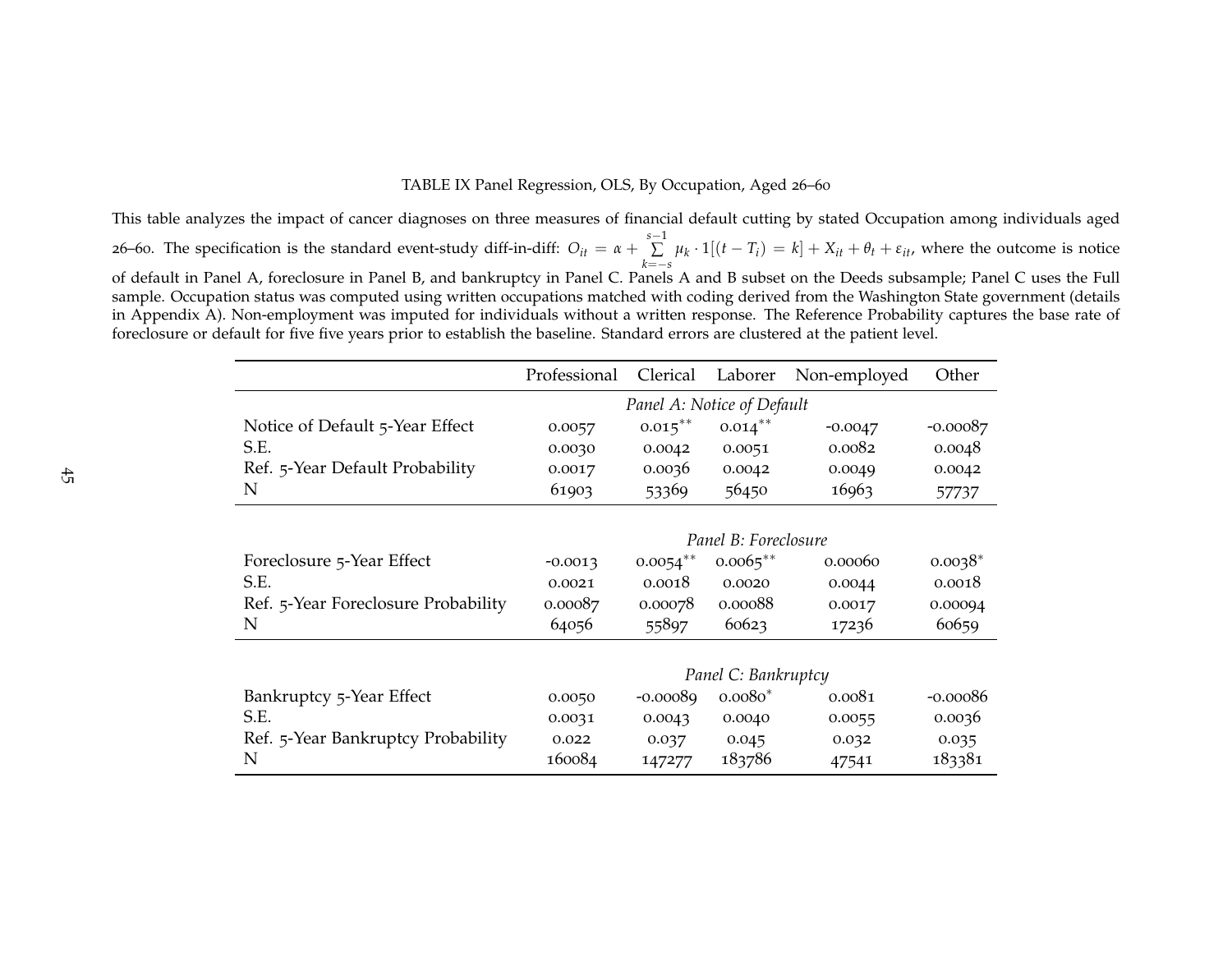#### TABLE <sup>X</sup> Panel Regression, OLS, By Cancer Site

This table analyzes the impact of cancer diagnoses on three measures of financial default cutting by the category of cancer. The specification is thestandard event-study diff-in-diff:  $O_{it} = \alpha + \sum_{k=-s}^{s-1} \mu_k \cdot 1[(t-T_i) = k] + X_{it} + \theta_t + \varepsilon_{it}$ , where the outcome is notice of default in Panel A, foreclosure  $\sum_{k=-s}^{s-1} \mu_k \cdot 1[(t - T_i) = k] + X_{it} + \theta_t + \varepsilon_{it}$ , where the outcome is notice of default in Panel A, foreclosure in Panel B, and bankruptcy in Panel C. All specifications restrict on the Deeds subsample. The statistic "Treatment 5 Years" captures the linear combination of the treatment effects for five calendar years after the initial diagnosis, inclusive of the year of diagnosis itself. The Reference Probability captures the base rate of foreclosure or default for five five years prior to establish the baseline. Standard errors are clustered at thepatient level.

|                                     | <b>Breast</b> | Colon     | Lymphoma/Leukemia | Lung                  | Prostate                   | Skin       | Thyroid  | Uterine | Other                  |
|-------------------------------------|---------------|-----------|-------------------|-----------------------|----------------------------|------------|----------|---------|------------------------|
|                                     |               |           |                   |                       | Panel A: Notice of Default |            |          |         |                        |
| Notice of Default 5-Year Effect     | $0.0060*$     | 0.0012    | 0.0061            | $0.014***$            | 0.0041                     | $-0.00012$ | $0.016*$ | 0.0055  | $0.013***$             |
| S.E.                                | 0.0030        | 0.0051    | 0.0044            | 0.0050                | 0.0022                     | 0.0046     | 0.0074   | 0.0058  | 0.0033                 |
| Ref. 5-Year Default Probability     | 0.0087        | 0.0076    | 0.0078            | 0.0098                | 0.0051                     | 0.0079     | 0.010    | 0.0099  | 0.0082                 |
| N                                   | 87199         | 35732     | 42101             | 42029                 | 77442                      | 29926      | 14262    | 13157   | 101845                 |
|                                     |               |           |                   |                       |                            |            |          |         |                        |
|                                     |               |           |                   | Panel B: Foreclosure  |                            |            |          |         |                        |
| Foreclosure 5-Year Effect           | 0.0018        | 0.0022    | 0.0031            | $0.0029$ <sup>*</sup> | 0.00030                    | 0.0023     | 0.0034   | 0.0025  | $0.0044$ <sup>**</sup> |
| S.E.                                | 0.0014        | 0.0024    | 0.0019            | 0.0013                | 0.0014                     | 0.0021     | 0.0034   | 0.0020  | 0.0011                 |
| Ref. 5-Year Foreclosure Probability | 0.0019        | 0.0025    | 0.0021            | 0.0023                | 0.0012                     | 0.0029     | 0.0019   | 0.0016  | 0.0022                 |
| N                                   | 88829         | 38015     | 45150             | 51876                 | 78442                      | 30415      | 14414    | 13584   | 113693                 |
|                                     |               |           |                   |                       |                            |            |          |         |                        |
|                                     |               |           |                   | Panel C: Bankruptcy   |                            |            |          |         |                        |
| Bankruptcy 5-Year Effect            | 0.0086        | $-0.0039$ | 0.0061            | 0.00040               | 0.00034                    | $-0.0059$  | $0.030*$ | 0.015   | $-0.0014$              |
| S.E.                                | 0.0038        | 0.0062    | 0.0060            | 0.0066                | 0.0037                     | 0.0066     | 0.012    | 0.0093  | 0.0042                 |
| Ref. 5-Year Bankruptcy Probability  | 0.022         | 0.022     | 0.026             | 0.028                 | 0.016                      | 0.023      | 0.024    | 0.026   | 0.028                  |
| N                                   | 95583         | 38894     | 46372             | 45164                 | 83662                      | 33569      | 16292    | 14368   | 112534                 |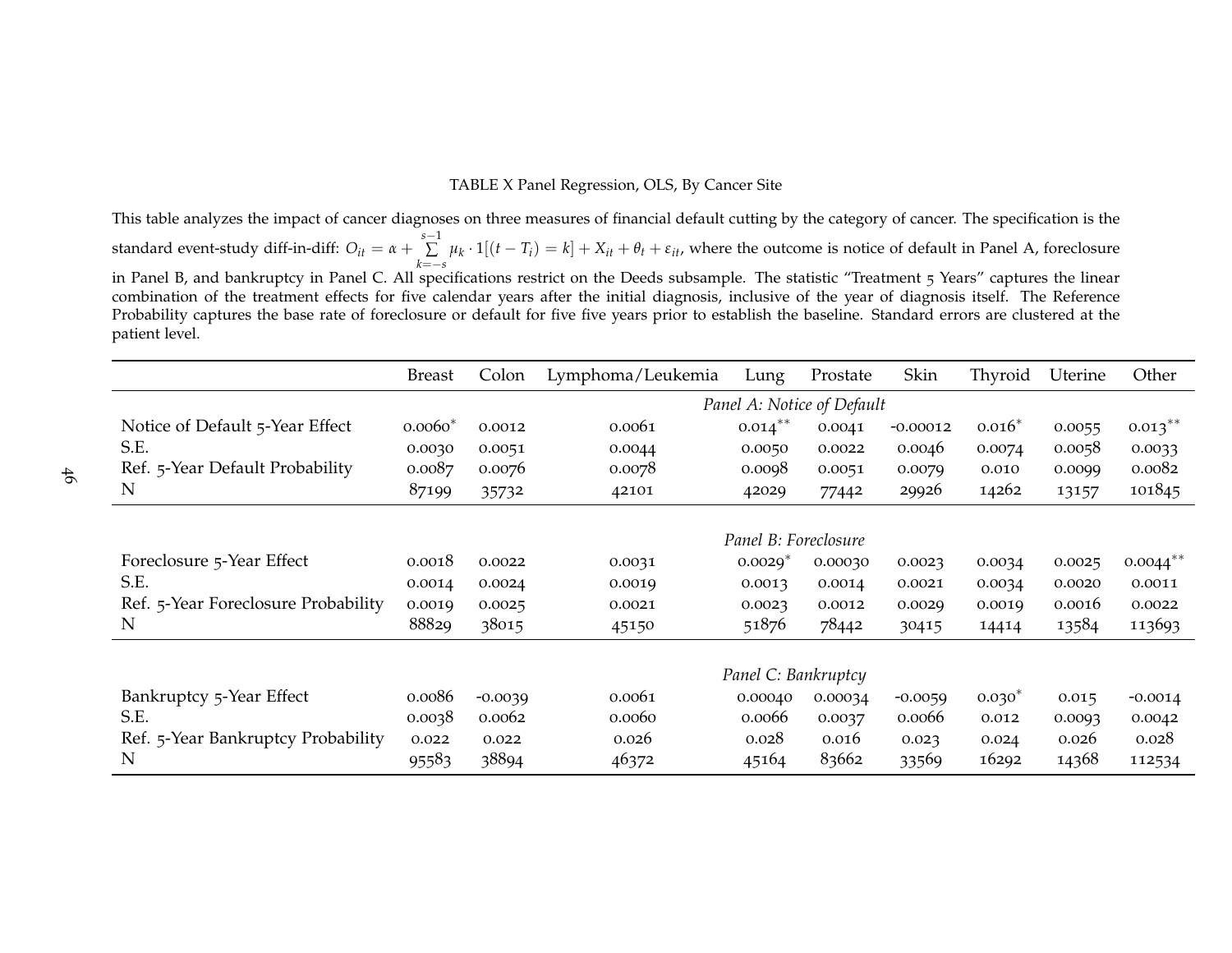#### TABLE XI Treatment Choices and Financial Defaults

This Table measures the role of different cancer treatments on default choices. The specification is the standard event-study diff-in-diff:  $O_{it} =$  $\alpha + \sum_{k=-s}^{s-1} \mu_k \cdot 1[(t-T_i) = k] + X_{it} + \theta_t + \varepsilon_{it}$ , where time here is measured monthly relative to diagnosis, and effects are combined for the thre  $\sum_{k=-s}^{s-1} \mu_k \cdot 1[(t-T_i) = k] + X_{it} + \theta_t + \varepsilon_{it}$ , where time here is measured monthly relative to diagnosis, and effects are combined for the three years before and after diagnosis. Each column subsets on patients recommended <sup>a</sup> particular type of cancer treatment. The last column identifies patients for whom <sup>a</sup> treatment was not performed. The sample selection effectively compares individuals receiving <sup>a</sup> particular treatment atdifferent points in time, both before and after their diagnosis.

|                          | Surgery                    | Radiation   | Chemo     | Hormone     | Transplant Endo      | Other     | Not Performed |  |
|--------------------------|----------------------------|-------------|-----------|-------------|----------------------|-----------|---------------|--|
|                          | Panel A: Notice of Default |             |           |             |                      |           |               |  |
| 5-Year Effect            | $0.0049*$                  | $0.013***$  | $0.0094*$ | $0.0072***$ | $-0.015$             | 0.025     | 0.0086        |  |
| S.E.                     | 0.0023                     | 0.0031      | 0.0031    | 0.0026      | 0.019                | 0.013     | 0.0051        |  |
| Ref. Prob.               | 0.0078                     | 0.0069      | 0.0089    | 0.0079      | 0.0091               | 0.0087    | 0.0073        |  |
|                          |                            |             |           |             |                      |           |               |  |
|                          |                            |             |           |             | Panel B: Foreclosure |           |               |  |
| 5-Year Effect            | $0.0026**$                 | $0.0034***$ | 0.0023    | $0.0045***$ | $-0.017$             | $-0.0013$ | 0.0012        |  |
| S.E.                     | 0.0011                     | 0.0013      | 0.0012    | 0.0011      | 0.012                | 0.0023    | 0.0018        |  |
| Ref. Prob.               | 0.0022                     | 0.0013      | 0.0024    | 0.0015      | 0.0036               | 0.0044    | 0.0019        |  |
|                          |                            |             |           |             |                      |           |               |  |
|                          | Panel C: Bankruptcy        |             |           |             |                      |           |               |  |
| 5-Year Effect            | 0.000094                   | $0.010*$    | 0.00056   | 0.0065      | 0.0018               | 0.011     | 0.0011        |  |
| S.E.                     | 0.0032                     | 0.0050      | 0.0039    | 0.0038      | 0.021                | 0.013     | 0.0056        |  |
| Ref. Prob.               | 0.024                      | 0.021       | 0.028     | 0.021       | 0.024                | 0.028     | 0.024         |  |
| N<br>$0.07 - 44$<br>0.01 | 151308                     | 54132       | 124595    | 101656      | 4100                 | 5069      | 45133         |  |

∗*p*<0.05, ∗∗ *p*<0.01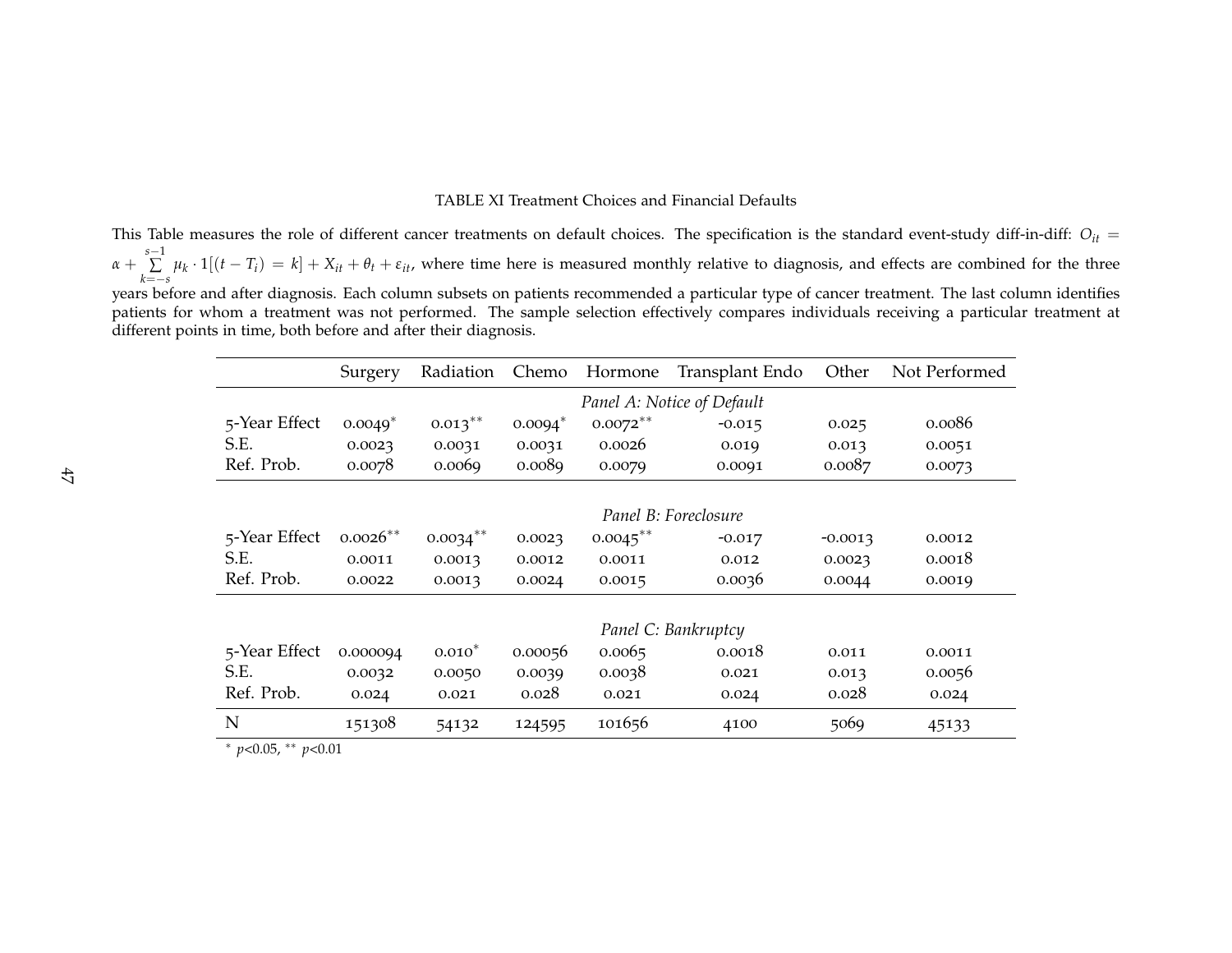### TABLE XII Panel Regression, OLS, By Survival Status

This table analyzes the impact of cancer diagnoses on three measures of financial default divided by duration of survival. The specification is thestandard event-study diff-in-diff:  $O_{it} = \alpha + \sum_{k=-s}^{s-1} \mu_k \cdot 1[(t-T_i) = k] + X_{it} + \theta_t + \varepsilon_{it}$ , where the outcome is notice of default in Panel A, foreclosure  $\sum_{k=-s}^{s-1} \mu_k \cdot 1[(t - T_i) = k] + X_{it} + \theta_t + \varepsilon_{it}$ , where the outcome is notice of default in Panel A, foreclosure in Panel B, and bankruptcy in Panel C. Survival duration is predicted using a survival analysis using all covariates (including age, cancer type, and stage) as well as an interaction of cancer type with cancer stage. The sample is divided in half into "High Survival" and "Low Survival" subpopulations.The statistic "Treatment 5 Years" captures the linear combination of the treatment effects for five calendar years after the initial diagnosis, inclusive of the year of diagnosis itself. The Reference Probability captures the base rate of foreclosure or default for five five years priorto establish the baseline. Standard errors are clustered at the patient level.

|                                     | <b>Full Sample</b> |                            | Aged 26-60                 |              | CLTV > 100    |              |
|-------------------------------------|--------------------|----------------------------|----------------------------|--------------|---------------|--------------|
|                                     |                    | High Survival Low Survival | High Survival              | Low Survival | High Survival | Low Survival |
|                                     |                    |                            | Panel A: Notice of Default |              |               |              |
| Notice of Default 5-Year Effect     | $0.0057$ **        | $0.010^{**}$               | $0.0052$ <sup>*</sup>      | $0.013***$   | 0.032         | $0.085***$   |
| S.E.                                | 0.0016             | 0.0023                     | 0.0023                     | 0.0047       | 0.017         | 0.025        |
| Ref. 5-Year Default Probability     | 0.0074             | 0.0087                     | 0.0084                     | 0.012        | 0.030         | 0.034        |
| $\mathbf N$                         | 264181             | 179433                     | 176216                     | 70158        | 14502         | 9475         |
|                                     |                    |                            |                            |              |               |              |
|                                     |                    |                            | Panel B: Foreclosure       |              |               |              |
| Foreclosure 5-Year Effect           | $0.0022**$         | $0.0031**$                 | 0.0019                     | $0.0064***$  | $0.020**$     | $0.033**$    |
| S.E.                                | 0.00078            | 0.00082                    | 0.0012                     | 0.0017       | 0.0076        | 0.011        |
| Ref. 5-Year Foreclosure Probability | 0.0019             | 0.0022                     | 0.0023                     | 0.0028       | 0.011         | 0.012        |
| N                                   | 268339             | 205997                     | 179073                     | 79347        | 14744         | 10305        |
|                                     |                    |                            |                            |              |               |              |
|                                     |                    |                            | Panel C: Bankruptcy        |              |               |              |
| Bankruptcy 5-Year Effect            | $0.0046*$          | 0.000083                   | 0.0058                     | $-0.0014$    | $0.029*$      | $-0.011$     |
| S.E.                                | 0.0023             | 0.0028                     | 0.0033                     | 0.0062       | 0.014         | 0.018        |
| Ref. 5-Year Bankruptcy              | 0.022              | 0.026                      | 0.027                      | 0.039        | 0.043         | 0.061        |
| N                                   | 291260             | 195083                     | 196038                     | 77446        | 19475         | 12592        |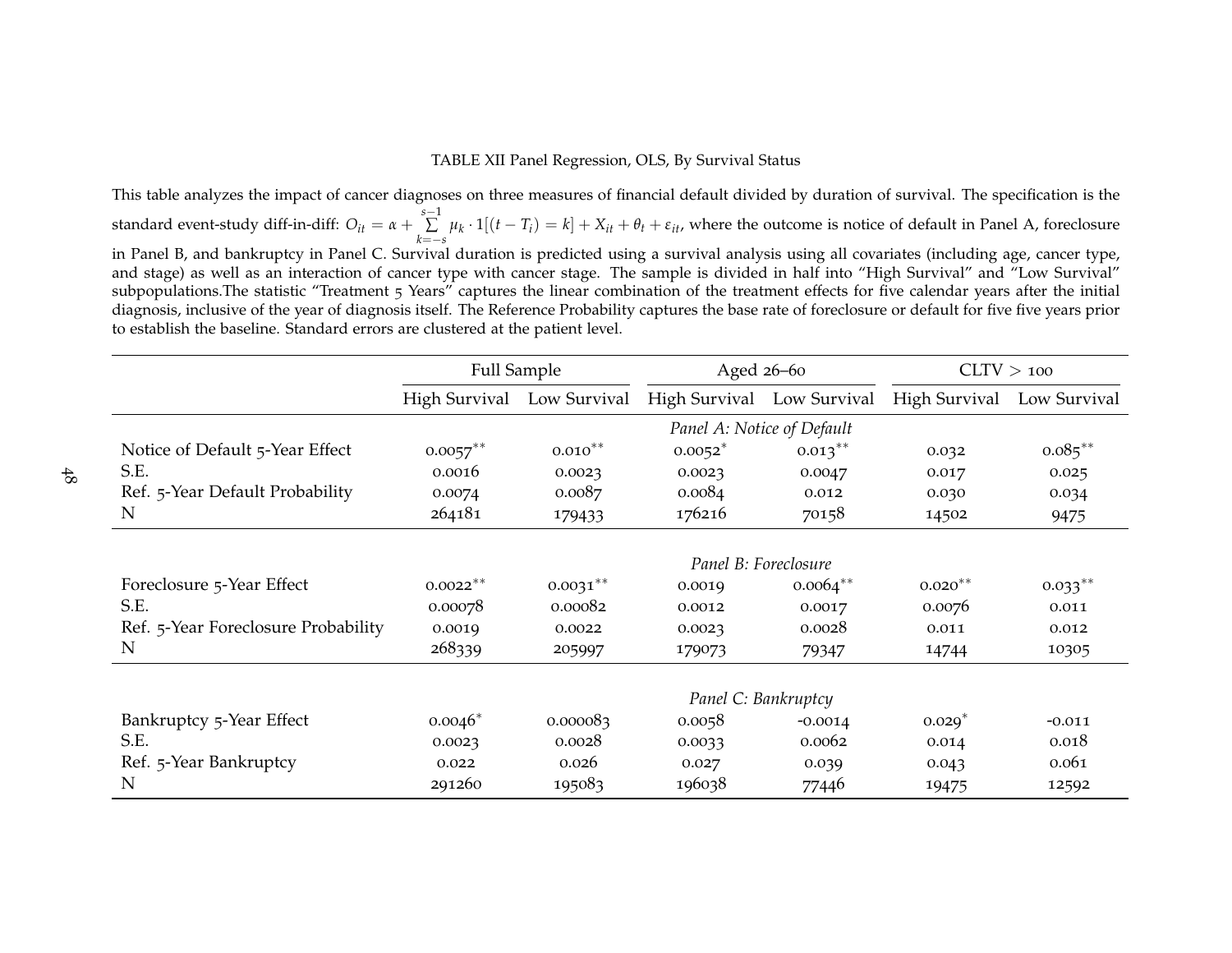#### TABLE XIII Impact of Leverage on Treatment and Survival

This table examines how financial leverage impacts the progression of cancer diagnoses. Panel A runs a survival regression where the dependent variable is survival, other controls are included, and the key variables are current CLTV at the time of diagnosis. Additional controls constrain the variation in home equity. Specification one controls in addition for loan age; specification two also controls for region  $\times$  cohort, specification three also controls for cohort  $\times$  time. Columns 4-6 repeat the specifications for the sample with high expected survival at the time of diagnosis. Panel B runs an OLS regression with the same independent variables, but examining as an outcome variable the decision to refuse treatment.

|                             | <b>Full Sample</b> |         |           | High Expected Survival |        |         |
|-----------------------------|--------------------|---------|-----------|------------------------|--------|---------|
| Current CLTV $< 60$         | Omitted            |         |           |                        |        |         |
| $60 <$ Current CLTV $< 80$  | 0.073              | 0.069   | 0.072     | 0.044                  | 0.20   | 0.11    |
|                             | (1.52)             | (1.23)  | (1.49)    | (0.36)                 | (1.16) | (0.84)  |
| $80 <$ Current CLTV $< 100$ | 0.100              | 0.12    | 0.10      | 0.077                  | 0.34   | 0.16    |
|                             | (1.80)             | (1.81)  | (1.88)    | (0.58)                 | (1.90) | (1.13)  |
| $100 <$ Current CLTV        | $0.17***$          | $0.15*$ | $0.18***$ | $0.37*$                | 0.37   | $0.36*$ |
|                             | (3.01)             | (2.36)  | (3.10)    | (2.56)                 | (1.87) | (2.45)  |
| Specification:              | $\left( 1\right)$  | (2)     | (3)       | $\left( 1\right)$      | (2)    | (3)     |
| <b>Other Controls</b>       | Yes                | Yes     | Yes       | Yes                    | Yes    | Yes     |
| Loan Age                    | Yes                | Yes     | Yes       | Yes                    | Yes    | Yes     |
| Region · Cohort             | N <sub>0</sub>     | Yes     | No        | No                     | Yes    | No      |
| $Cohort \cdot Time$         | No                 | No      | Yes       | No                     | No     | Yes     |

*Panel A: Hazard Rate of Leverage on Default*

|  |  |  | Panel B: Refusal of Treatment against Leverage |  |  |
|--|--|--|------------------------------------------------|--|--|
|--|--|--|------------------------------------------------|--|--|

|                             | <b>Full Sample</b> |        |        | <b>High Expected Survival</b> |        |                |
|-----------------------------|--------------------|--------|--------|-------------------------------|--------|----------------|
| Current CLTV $< 60$         |                    |        |        | Omitted                       |        |                |
| $60 <$ Current CLTV $< 80$  | 0.0018             | 0.0027 | 0.0018 | 0.0058                        | 0.0085 | 0.0057         |
|                             | (0.50)             | (0.69) | (0.47) | (0.89)                        | (1.04) | (0.85)         |
| $80 <$ Current CLTV $< 100$ | 0.0040             | 0.0022 | 0.0039 | 0.010                         | 0.0089 | 0.012          |
|                             | (0.91)             | (0.48) | (0.89) | (1.33)                        | (1.01) | (1.49)         |
| $100 <$ Current CLTV        | 0.0084             | 0.0086 | 0.0084 | 0.013                         | 0.016  | 0.013          |
|                             | (1.75)             | (1.65) | (1.74) | (1.61)                        | (1.65) | (1.57)         |
| Avg Refused Treatment       | 0.0386             |        |        | 0.0347                        |        |                |
| Specification:              | $\left( 1\right)$  | (2)    | (3)    | $\left( 1\right)$             | (2)    | (3)            |
| <b>Other Controls</b>       | Yes                | Yes    | Yes    | Yes                           | Yes    | Yes            |
| Loan Age                    | Yes                | Yes    | Yes    | Yes                           | Yes    | Yes            |
| Region · Cohort             | $\overline{N}$     | Yes    | No     | No                            | Yes    | N <sub>0</sub> |
| $Cohort \cdot Time$         | No                 | No     | Yes    | No                            | No     | Yes            |

<sup>∗</sup> *p*<0.05, ∗∗ *p*<0.01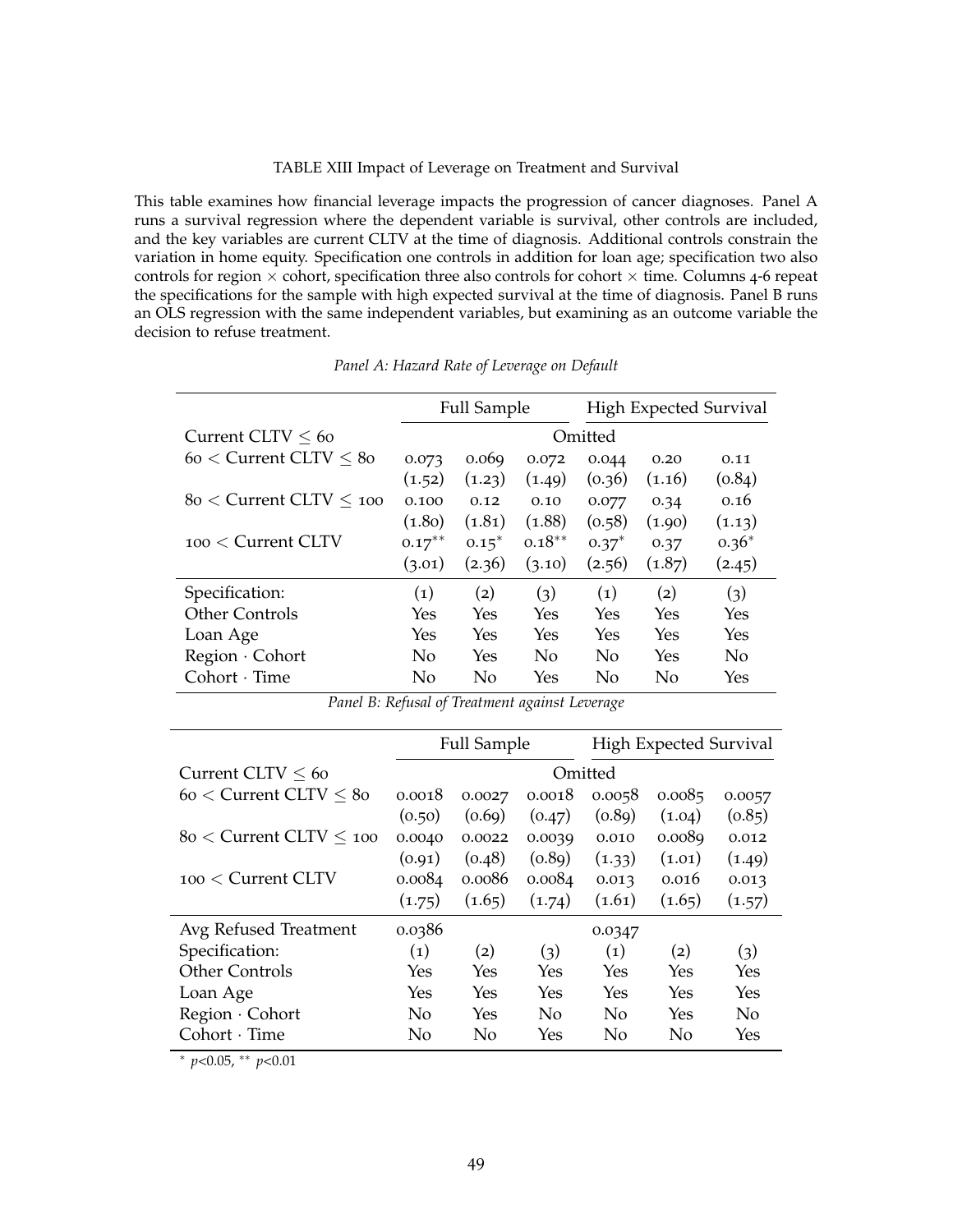### TABLE XIV Instrumental Variable Analysis of Home Equity on Treatment Choices

This table examines the impact of home equity on individual treatment choices. The first column regresses change in home prices in the zipcode of residence in the 12 months prior to diagnosis on the probability of equity (the first stage). The second column regresses equity extraction on whether an individual had the recommended treatment performed (the "second stage"). The third column examines whether changes in home prices directly impact the probability that the recommended treatment was performed ("reduced form"). The fourth column performs an IV regression: instrumenting for whether equity was extracted with prior change in home prices and estimating the impact of equity extraction on whether treatment was performed. Additional controls include all typical controls such as the stage of the cancer and other patient demographic characteristics, with the exception of year fixed effects.

| $\Delta H P \rightarrow$<br>Extraction | Extraction $\rightarrow$<br>Performed | $\Delta H P \rightarrow$<br>Performed | $\Delta$ HP $\rightarrow$ Extraction $\rightarrow$<br>Performed |
|----------------------------------------|---------------------------------------|---------------------------------------|-----------------------------------------------------------------|
| $0.363**$                              |                                       | $0.0087**$                            | $0.011***$                                                      |
| (13.25)                                |                                       | (3.81)                                | (6.89)                                                          |
|                                        | $0.0125***$                           |                                       |                                                                 |
|                                        | (5.19)                                |                                       |                                                                 |
| 57832                                  |                                       |                                       |                                                                 |
| <b>First Stage</b>                     |                                       | Reduced Form                          | IV                                                              |
| Yes                                    | Yes                                   | Yes                                   | Yes                                                             |
|                                        |                                       |                                       | Second Stage                                                    |

<sup>∗</sup> *p*<0.05, ∗∗ *p*<0.01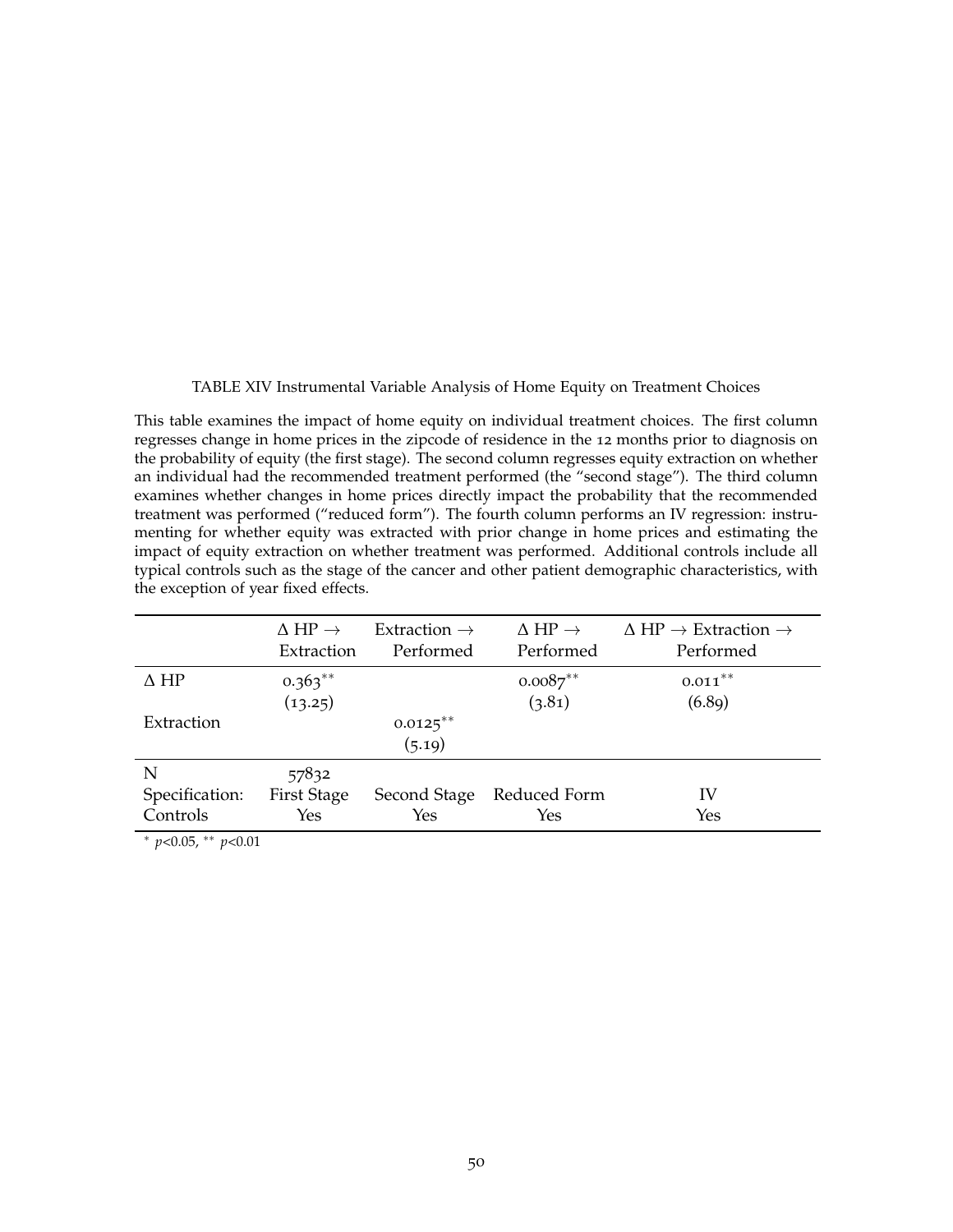### APPENDIX A: DATA CONSTRUCTION

### *Data Sources*

**SEER Data** Our data are a subset of the National Cancer Institute's Surveillance Epidemiology and End Results (SEER) program, and comprise the Cancer Surveillance System of Western Washington. The data are intended to be a comprehensive catalog of cancer diagnoses occurring between 1996–2009, totaling over 270,000 cases overall. A unique patient id links records together: patients re-enter the dataset for each separate diagnosis.

The data include a rich set of fields detailing the demographic characteristics of the patient (such as race, age, listed occupation, marital status), the nature of the cancer (its type and staging), as well as select treatment decisions taken by the patient.

**Bankruptcy Data** Our bankruptcy data comprise all federal bankruptcy records from Western Washington state including chapters 7, 11, and 13. These data are readily accessible through PACER and have been frequently used in prior academic scholarship on bankruptcy.

**Deeds Data** Our Deeds dataset is provided by DataQuick, a vendor which collects publicuse transactions information. The data are organized at a property level and are comprehensive of all mortgage transactions which take place from 2000–2011 (foreclosure transactions typically go back further in time). The data list each mortgage transaction—including sales, transfers, new mortgages (first and second liens), and refinancing—which occur on a given property. We use the timing of the sales information to infer when cancer patients were resident in the property, and follow foreclosures for the duration of the time individuals were resident. We additionally use mortgage information dating to the time of the patient's residence to calculate our key leverage statistics.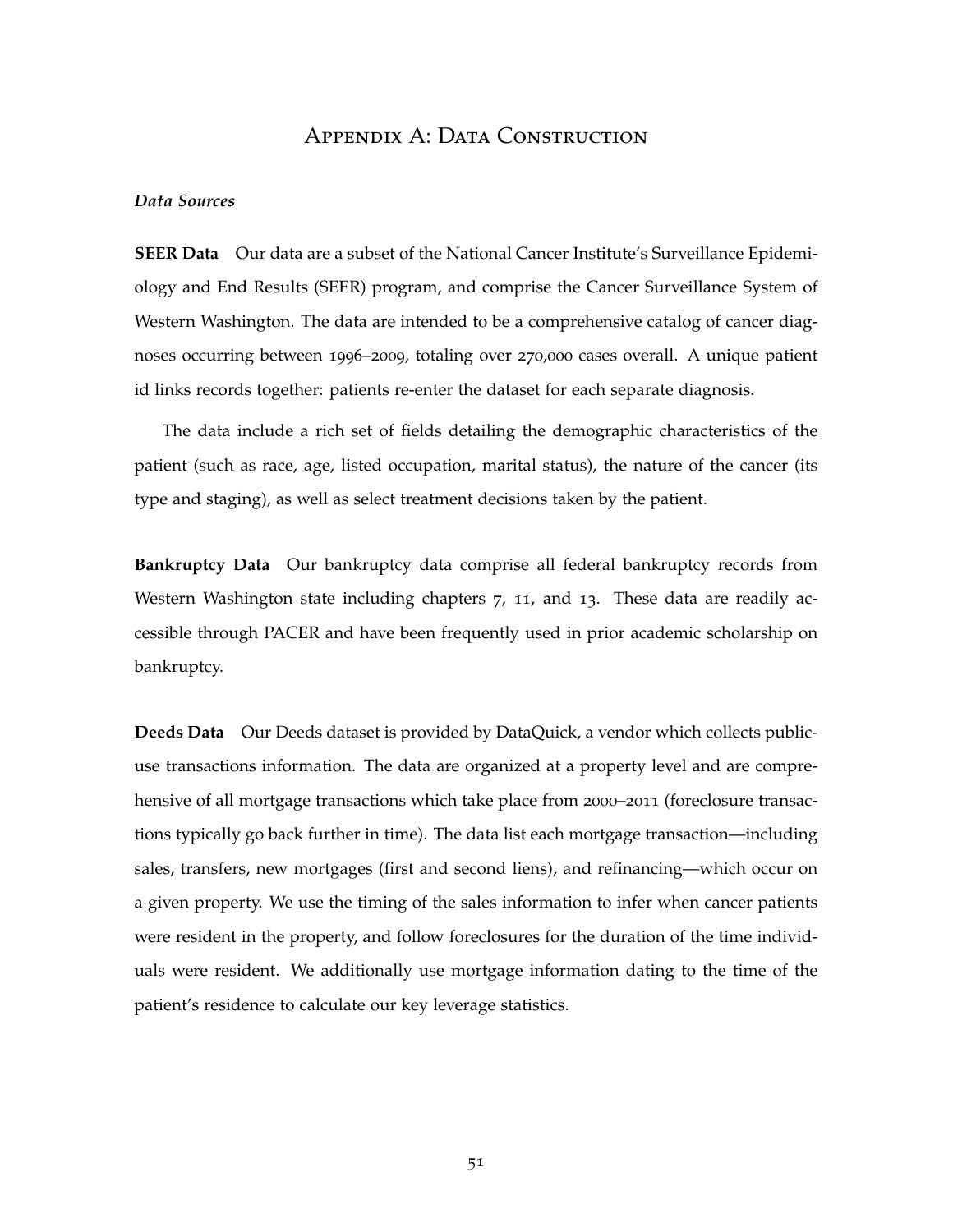**BlackBox Data** BlackBox LLC is a private vendor which has collected the individual mortgage records related to private label securitized bonds (ie, those not securitized by a government-sponsored entity like Fannie Mac or Freddie Mae). Though private label securitization made up only a fraction of total mortgage origination even at its peak before the crisis; our data contain more than 20 million mortgages in total; which is typically either subprime, Alt-A, or jumbo-prime in credit risk.

The BlackBox data contain static information taken at the time of origination, such as origination balance, credit score (FICO score), interest rate, and contract terms. The data are also updated monthly with dynamic information on fields like interest rates, mortgage payments, and mortgage balances. The mortgage payment field is most critical for our analysis, as it allows us to calculate the precise number of payments the household has made, not just whether or not the household has entered foreclosure.

**Equifax Data** Equifax is a major credit bureau which maintains detailed dynamic monthly credit information on households concerning their balances on mortgage and other debt, as well as credit scores (Vantage score).

### *Data Merges*

A key innovation our of analysis is the use multiple sources of data on individual behavior to track financial outcomes around cancer diagnosis. This requires us to implement complex merges between many datasets which were not originally intended to be linked. Due to privacy restrictions, we are unable to make these data publicly available. However, the code used for all analysis is available upon request and below we document the document the merge process and linking variables which enable us to construct our dataset.

**SEER-Bankruptcy** The linkage between the SEER and Bankruptcy datasets was performed by the Fred Hutchinson Cancer Research Center via a probabilistic algorithm based on the patientÕs name, sex, address, and last four Social Security Number digits (Ramsey et al. 2013).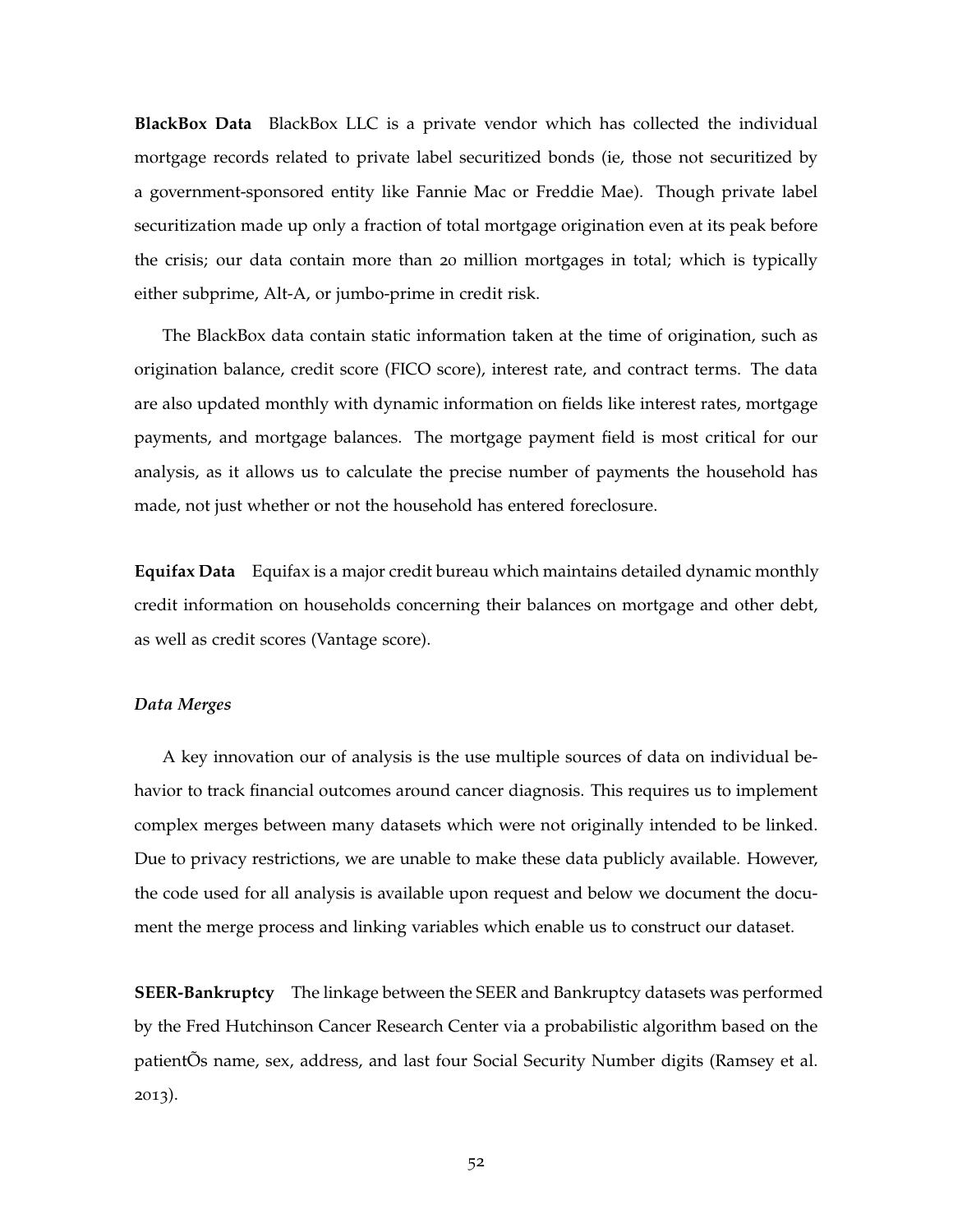**SEER-Deeds Data** Three match criteria were used to link SEER and Deeds data based on common text address fields:

- A *tight* match was based on full address, street directional (ie, NW), zip or city, and census tract.
- An *intermediate* match was based on house number, the first three letters of the street name, street end (ie, lane or drive), end number (any number in the last position of the address, such as an apartment number), street directional, zip or city, and census tract.
- A *loose* match was based on house number, the first three letters of the street name, street end, end number, zip or city, and census tract. These are all of the match criteria used in the intermediate match, with the exception of street directional.

The match was conducted by first prioritizing tight matches. Intermediate matches not found using the tight match were added next, and finally any loose matches not found using either of the two other methods were added. The vast majority of matches were achieved using the tight match (63,661 records were matched using the tight match; 7,970 using the intermediate match; and 2,065 using the loose match for a total of 73,696 SEER records which matched into a record in the Deeds data.

**Deeds Data-BlackBox** Though Deeds and BlackBox data were not designed to be linked, they are both administrative datasets containing reliable information on a variety of mortgage fields. We developed a novel a match method to link the two datasets using a training dataset (for which we knew matches exactly) to develop the algorithm. The merge relies on the following common fields:

- 1. Exact date matches between origination dates of the mortgage are reported in the two datasets (not used if the origination date was likely imputed; ie the date reflected in BlackBox was the first or end of the month.
- 2. Zip code matches between the two datasets.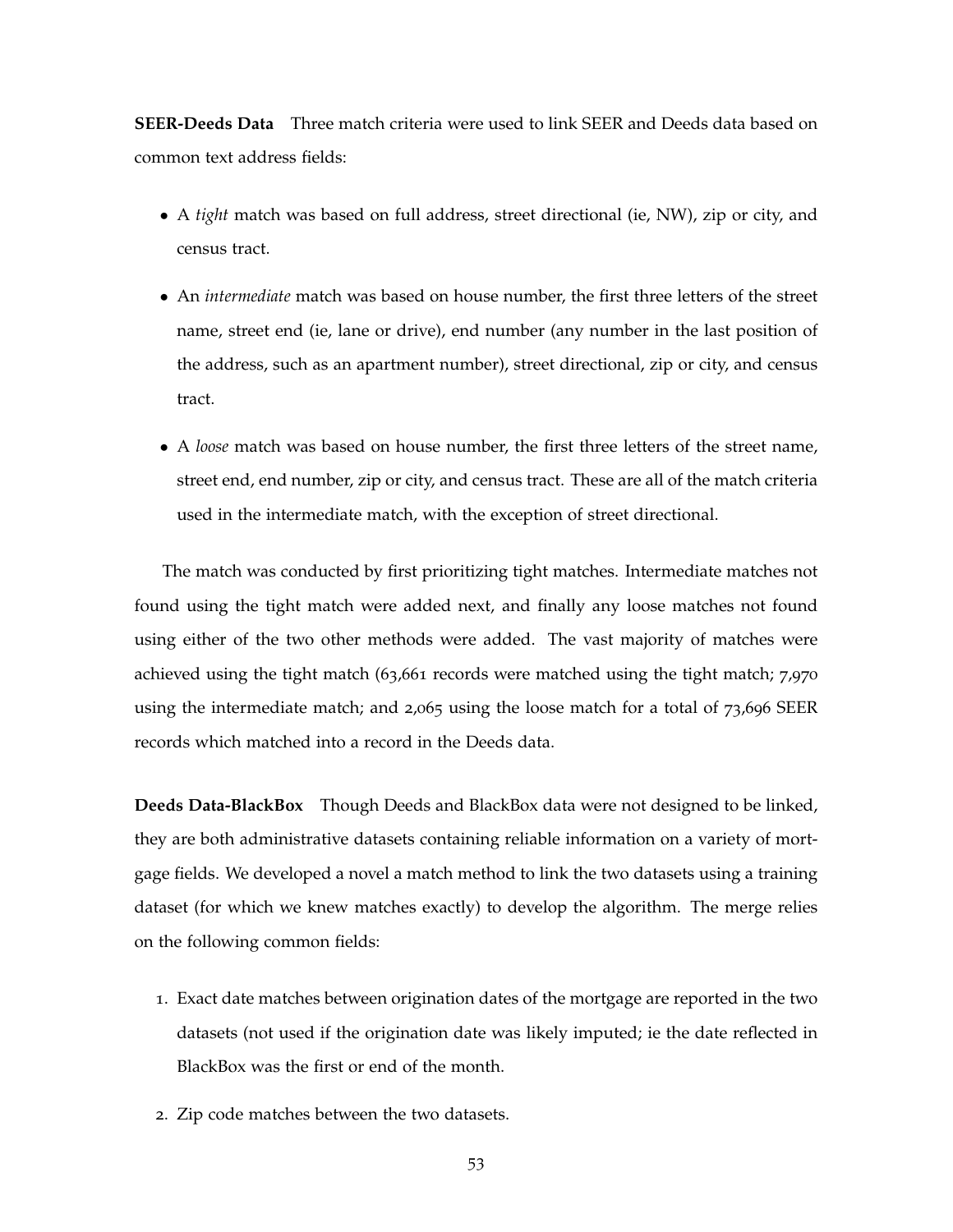- 3. Matches based on mortgage purpose (ie, refinancing or purchase).
- 4. Matches based on mortgage type (ie, adjustable-rate or fixed-rate).
- 5. Matches based on mortgage origination amount (rounded down to the hundred)

We used a *backward* window of 31 days, in which the mortgage origination date reflected in BlackBox was at most 31 days after the date of the mortgage reflected in Deeds; and a *forward* window of 20 days.

The match algorithm worked by first focusing on 1) zip matches and 2) origination amount matches within the backward window (or the forward window if no matches existed in the backward window).

If only one match was found using those criteria, it was kept. If there were multiple matches, we restricted further by iteratively applying the following the following criteria. We first employed a "tight" match which required that the loan match uniquely on day, or (if there were multiple day matches) uniquely on mortgage purpose or type among those that matched on day.

If this did not uniquely identify a match, we next restricted to "looser" matches where there was 1) only one match uniquely on mortgage type and purpose. If no mortgage matched, we moved on to cases where there was 2) one unique match of either mortgage type or purpose with the other field missing; 3) one unique match on mortgage type, and 4) one unique match on mortgage purpose. The merge algorithm proceeded among all matching cases in the order specified above—if a high quality match was found, the mortgage was kept and the procedure only moved on to the other match cases in the order specified if no match was found.

**BlackBox-Equifax** BlackBox, a mortgage-level dataset, was linked by Equifax to borrowerlevel information on a variety of debts, including mortgages. The merge algorithm relied on a proprietary code which we cannot access. The vast majority of accounts in BlackBox were linked to a credit account.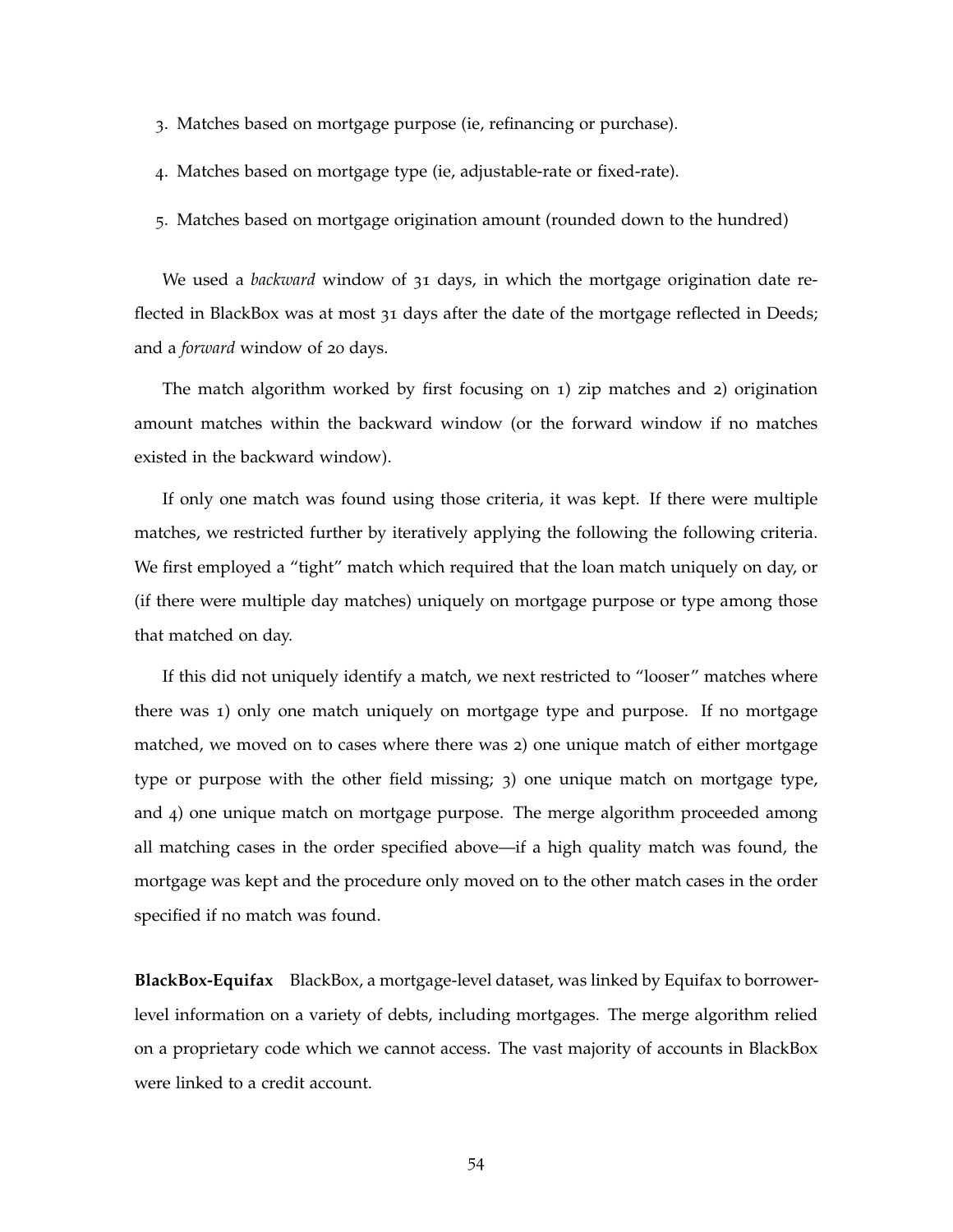To verify the accuracy of the merge, we imposed a restriction samples which make use of Equifax variables. Specifically, we require that the two entries match either on 1) zip code of the borrower (at least once over the life of the loan); or 2) have a match confidence of at least .85. The zip code restriction compares the zip code of the property as listed in BlackBox matches with the address of the borrower as listed in Equifax. A mismatched zip code is not necessarily indicative of a mismatch in loans—it could also suggest the presence of an investor who does not live in the property in question.

In addition to the zip code measure, Equifax provided a measure of match confidence ranging from 0–0.9. Loans at the top end of the confidence score reflect extremely well matched loans, and we allow for a mismatch in zip code so long as it is accompanied by a match confidence score of at least 0.85. Robustness checking based on other common attributes between the two datasets (such as common measures of default) suggest that the two measures of match accuracy we employ are effective in correctly identifying wellmatched loans. For further details of the BlackBox-Equifax merge algorithm; see Piskorski, Seru and Witkin (2015)

#### *Variable Definitions*

**Occupation** The SEER data provide a numerical occupation coding. Using the occupation coding derived from Washington State government at

https://fortress.wa.gov/doh/occmort/docs/OccupationList.pdf; we classified the following occupation fields: Professional, Clerical, Laborer, Other Occupation, and Occupation Missing.

We impute "Unemployed" individuals as those who: 1) Are listed as "Occupation Missing," and 2) have a marital status at diagnosis which is not missing or listed as "Unknown." We assume that the occupation non-response of such individuals, since it is paired with a response on the martial status form, is indicative of a genuine non-response for occupation (which would have been recorded by the reporting hospital as an occupation had the individual reported an occupation) and is assumed to come from an unemployed individual.

55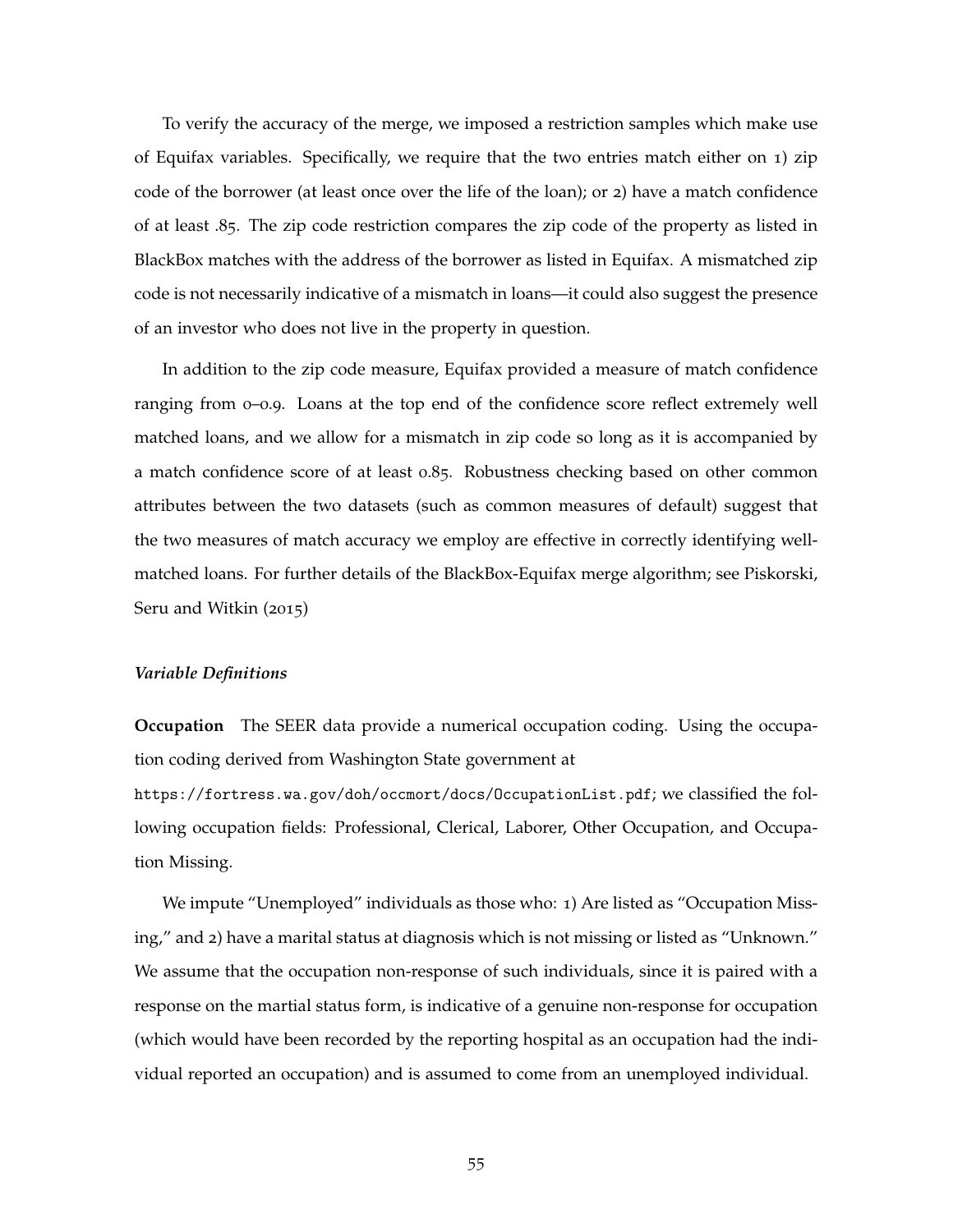**Mortgage Equity** For the Property Database, we measure housing equity by estimating the total mortgage amount (of both first and second liens) at origination and comparing with an estimate of house price.

To estimate the house price, we begin with the purchase price if given. Unfortunately, sometimes we lack information on sale prices (but do have data on mortgages if the mortgage was refinanced). In that case, we impute the house price based on other sales on the same property at a different time (including by other owners), and infer the original house price using a zip-level house price index from Zillow.

For the Credit Report Dataset, we use the exact mortgage balances. We combine data on both first liens (data from which is derived from BlackBox) and second liens (from Equifax). We use an estimate of origination house value derived from the reported origination loanto-value; and adjust the house price at the time of diagnosis using the Zillow index to compute a current loan to value ratio.

### *Data Cleaning*

From the base SEER data, the following cuts were made:

- Benign cancers were dropped.
- Among cancers reported multiple times within the same day, only one cancer entry was kept.
- Synchronous cancers were identified in which multiple cancers presented within a three month interval. Only the first instance of the synchronous cancer was kept; if the stages of the two cancers differed, the maximum stage was taken. If the sites of the two cancers differed, the cancer was classified as "Other."
- In the case of multiple, non-synchronous cancers; the cancer was included if there was at least three years subsequent to diagnosis in which there were no intervening cancer diagnoses. If there was an intervening cancer; the second cancer would be included (provided that there were no subsequent diagnosis in the three years subsequent to that diagnosis), with a dummy variable indicating the presence of a prior cancer.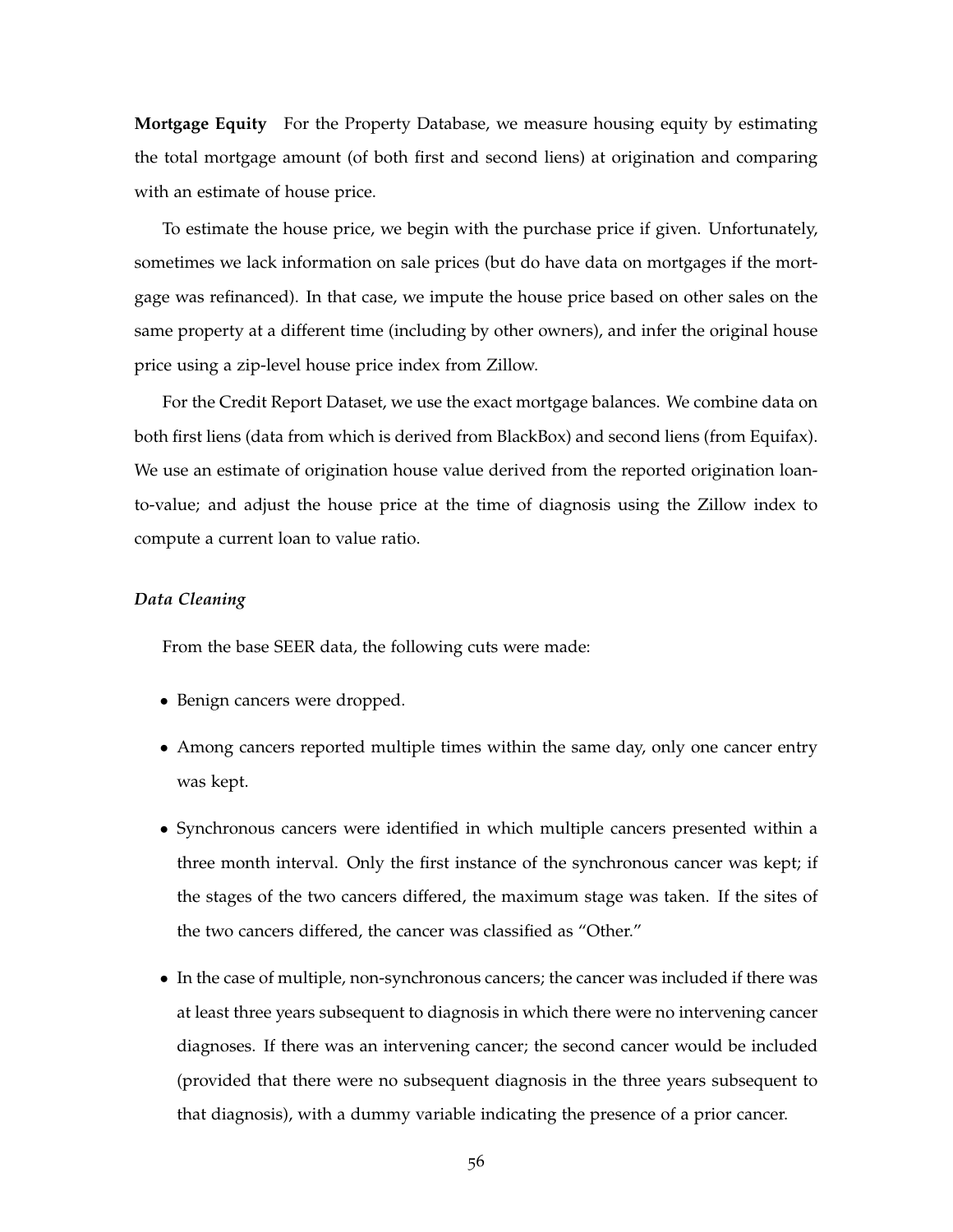• We keep patients aged 21–80 at the time of diagnosis.

To connect the SEER data with the DataQuick Deeds records, the DataQuick data were separated on the basis of sale records. If a cancer diagnosis was associated with a record prior to any recorded sale; it is assumed that a real estate transaction took place prior to when the DataQuick records begin (the year 2000) resulting in the move-in of a resident who was subsequently diagnosed with cancer prior to any other sale.

The data were organized in a panel structure based on diagnosis-calendar year. It is possible for the same patient to have multiple cancers and so be repeated in the data for the years surrounding each diagnosis (again, provided a three year window). The panel includes the five calendar years subsequent to diagnosis (counting the year of diagnosis); and five calendar years prior to diagnosis.

Three forms of censoring were applied to the panel data:

- Censoring based on property information. Calendar years prior to the individual moving into the property as reflected in a sale record were excluded, as are calendar years after the person moving out (again as reflecting in a sale record).
- Censoring based on mortality. Our data record the death date of individuals. We censor all calendar year subsequent to death.
- Censoring due to previous episode of financial distress. Given the property-centric nature of out dataset, we can only follow one foreclosure per patient, and so censor all future observations in the calendar year subsequent to financial distress (it is possible for individuals to file for multiple bankruptcies; but such events are more rare due to the statue of limitations imposed after typical bankruptcy filings. We adopt an identical censoring strategy with respect to bankruptcies.

In addition to the other cuts, the Credit Panel Data made the following additional restrictions:

1. We require that the diagnosis take place subsequent to origination.